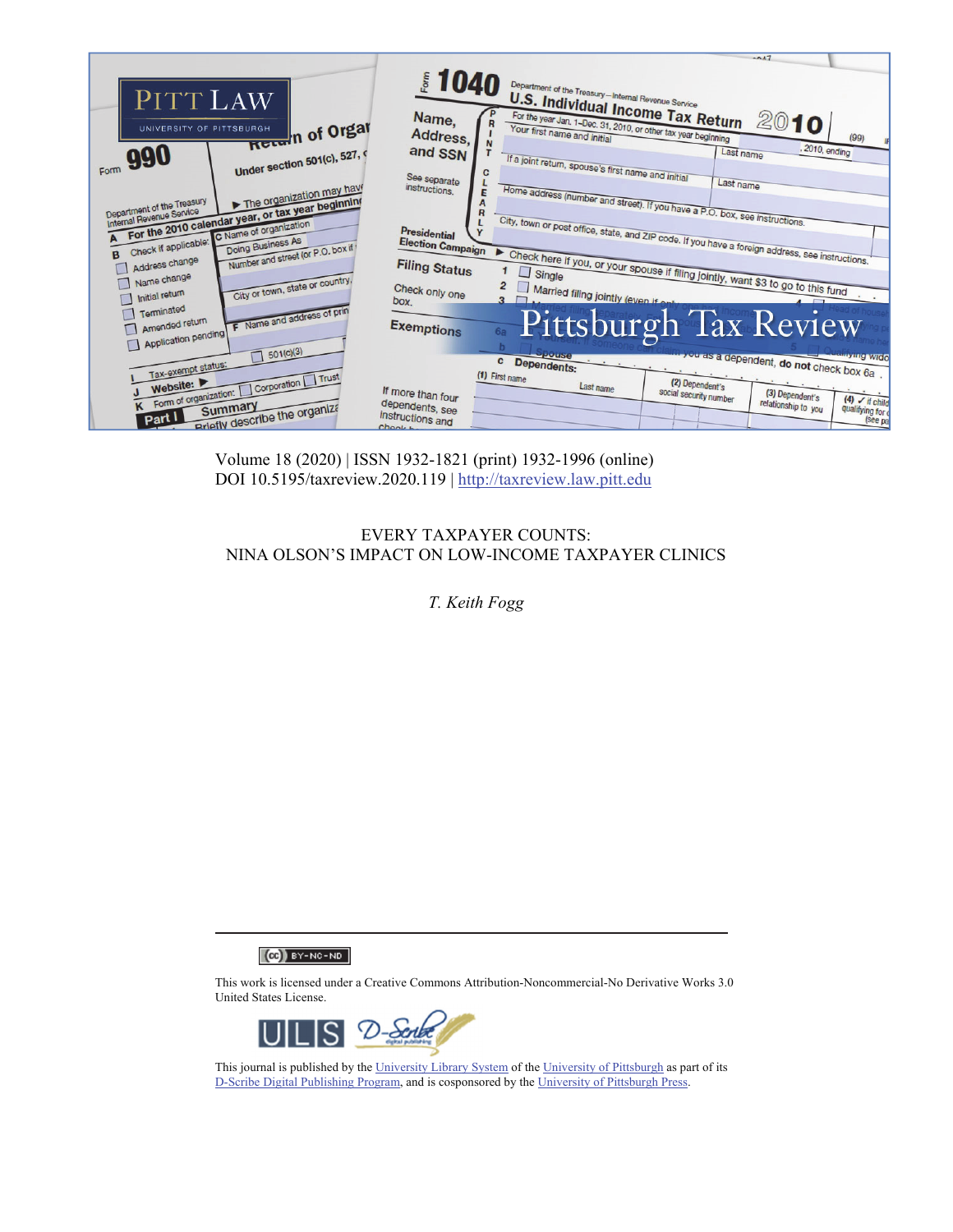# EVERY TAXPAYER COUNTS: NINA OLSON'S IMPACT ON LOW-INCOME TAXPAYER CLINICS

# *T. Keith Fogg\**

### I. INTRODUCTION

This Article seeks to identify and discuss the impact of Nina Olson, in her role as National Taxpayer Advocate (NTA), on low-income taxpayer clinics (LITCs).<sup>1</sup> Before discussing her impact in Part III of this Article, Part I will address her background prior to becoming the NTA, and Part II will discuss the situation with LITCs before she became the NTA. The scenesetting sections will be relatively short but provide necessary context for anyone not deeply knowledgeable about Nina or LITCs.<sup>2</sup>

<sup>\*</sup> Clinical Professor and Director of the Tax Clinic at the Legal Services Center of Harvard Law School. The author wishes to thank the many people who spoke with me and reviewed this article to provide ideas and feedback. In particular, I want to thank the current director of the Community Tax Law Project (CTLP), David Sams, who provided me with access to the documents at CTLP that reached back to its foundation and to the 2019 summer interns at CTLP, Cy Hudson, Tyler Moses, and Sam Rosenblatt, who worked with me to gather information and transform it for this article. My research assistant Shuyu Sun was instrumental in assisting me in pulling together resources to populate the footnotes.

<sup>1</sup> The tax procedure blog, *Procedurally Taxing*, ran a month-long tribute to Nina Olson during her final month as the NTA. For her impact in this position from a broad cross-section of the tax community, including many clinicians running low-income taxpayer clinics, look at the blog posts on that site during the month of July 2019. *See, e.g.*, Armando Gomez, *Reflections on the Impact of Nina Olson*, PROCEDURALLY TAXING (July 31, 2019), https://procedurallytaxing.com/reflections-on-the-impact-ofnina-olson-by-armando-gomez/.

<sup>&</sup>lt;sup>2</sup> In addition to providing context about Nina and LITCs, I feel the need to provide a little context about my background of working with Nina. She called me in the fall of 1992 to discuss her idea to start a low-income taxpayer clinic in Richmond, Virginia, based on the model of getting tax lawyers to provide pro bono assistance to taxpayers. At the time I was the District Counsel for the Internal Revenue Service (IRS) Chief Counsel's Office in Richmond. She was given my name by professors or the associate dean at Georgetown Law School where she was pursuing a Master of Laws (LLM) on a part-time basis commuting up from Chapel Hill, North Carolina, to attend classes. I thought her idea was exciting. We spoke for the better part of an hour. Once her clinic opened at the end of that year, it became a regular representative of taxpayers whose cases were in my office. So, we worked together as opponents. We worked together to convince the IRS to put out information about her clinic. We worked together to

Pitt Tax Review | ISSN 1932-1821 (print) 1932-1996 (online) DOI 10.5195/taxreview.2020.119 | http://taxreview.law.pitt.edu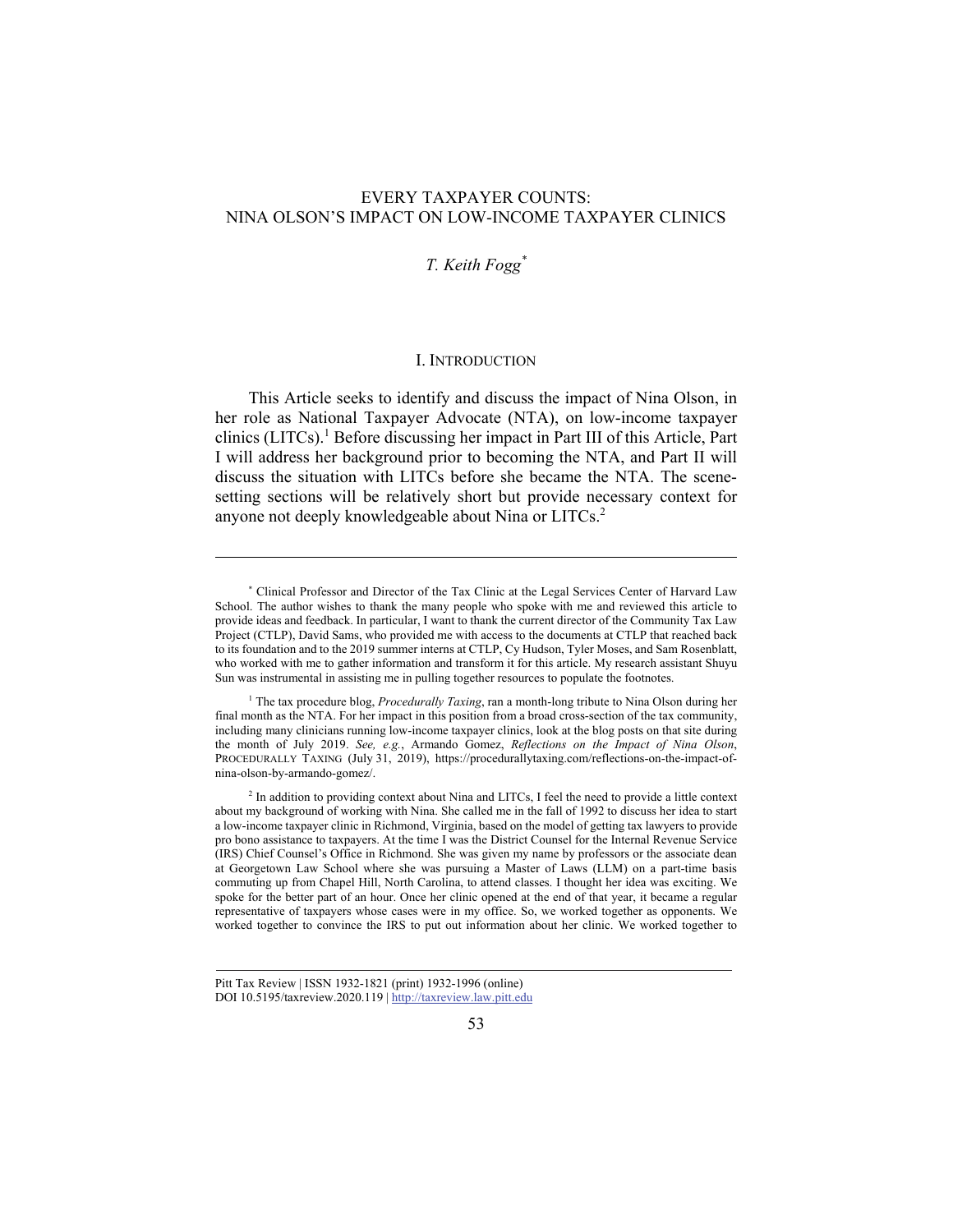$\overline{a}$ 

On March 1, 2001, Nina Olson (who will generally be referred to in this Article as Nina), became the second National Taxpayer Advocate, succeeding Val Oveson who was the first. $3$  Section 1102 of the Internal Revenue Service Restructuring and Reform Act of 1998 created the position of NTA.<sup>4</sup> Prior to the creation of the position of the NTA, the Internal Revenue Service (IRS) had an Ombudsman Office created two decades earlier.<sup>5</sup> The office of the Ombudsman had many of the same functions as the Taxpayer Advocate Service in that it sought to assist taxpayers who were stuck in the system or had a hardship; however, many new responsibilities

<sup>3</sup> *See* Nina Olson, *NTA Blog: A Personal Message from the National Taxpayer Advocate*, TAXPAYER ADVOC. SERV. (Mar. 1, 2019), https://taxpayeradvocate.irs.gov/news/nta-personal-message? category=Tax%20News (stating Mar. 1, 2001, as her start date). In 1998, Val Oveson was appointed the first head of the Taxpayer Advocate Service (TAS). In this role, he did the hard work of building an organization from the ground up. Although the Ombudsman Office had existed for almost two decades, TAS was a new creature with different responsibilities. Mr. Oveson's background provided good training for this task. He was elected to state-wide office in Utah at the age of twenty-eight and held several responsible positions in the state, including that of Lieutenant Governor, for almost twenty years before his appointment to this newly created position. He served in the position for almost two years following his appointment on September 1, 1998. *See* I.R.S. News Release IR-00-58 (Aug. 17, 2000). By the time he left, TAS had over two thousand employees and operated in seventy-four offices around the country. For additional views on the advocate position in general and on Nina, see Robert A. Weinberger, *The Inside Agitator*, 164 TAX NOTES FED. 1077 (Aug. 12, 2019); Jasper L. Cummings, *The Taxpayer Advocate and Chief Counsel Secrets*, 163 TAX NOTES 1191 (May 20, 2019). Although neither held the title of Ombudsman, it is interesting that the first two NTAs selected have Nordic roots. The NTA position has strong roots in the Ombudsman position and the modern word "ombudsman" comes from Sweden, as did Nina's ancestors. *Ombudsman*, WIKIPEDIA, https://en.wikipedia.org/wiki/Ombudsman (last visited Jan. 4, 2019).

4 Internal Revenue Service Restructuring and Reform Act of 1998, Pub. L. No. 105-206, § 1102(a), 112 Stat. 685, 697 (codified at I.R.C. § 7803(c) and creating a detailed recitation of the duties of the NTA).

5 Heather B. Conoboy, *A Wrong Step in the Right Direction: The National Taxpayer Advocate and the 1998 IRS Restructuring and Reform Act*, 41 WM. & MARY L. REV. 1401, 1404 (2000). The article collects other writings on the creation of the NTA and its predecessors. *Id.* at 1403–05. It predicts that the NTA will be ineffective similar to the ombudsman that preceded it. *Id.* at 1402, 1404.

convince the Tax Court to allow her to participate at calendar calls. I regularly invited her to speak to the interns at my office and she regularly invited me to speak at the lawyer recruitment programs she conducted. She took my class on bankruptcy and taxation at Georgetown in the LLM program. After she became the NTA in 2001, we did not cross paths very often for a few years until I retired from the Chief Counsel's Office and began directing an LITC in 2007 at Villanova Law School. Since that time, in our reversed roles of me as an LITC director and her at the IRS, we have worked together on many occasions and I have had the opportunity to closely observe her impact on LITCs. Because of that perspective, many of the statements in this Article may not contain the detailed citations common for an article in which the author does not have such a personal connection to the subject of the article.

Pitt Tax Review | ISSN 1932-1821 (print) 1932-1996 (online) DOI 10.5195/taxreview.2020.119 | http://taxreview.law.pitt.edu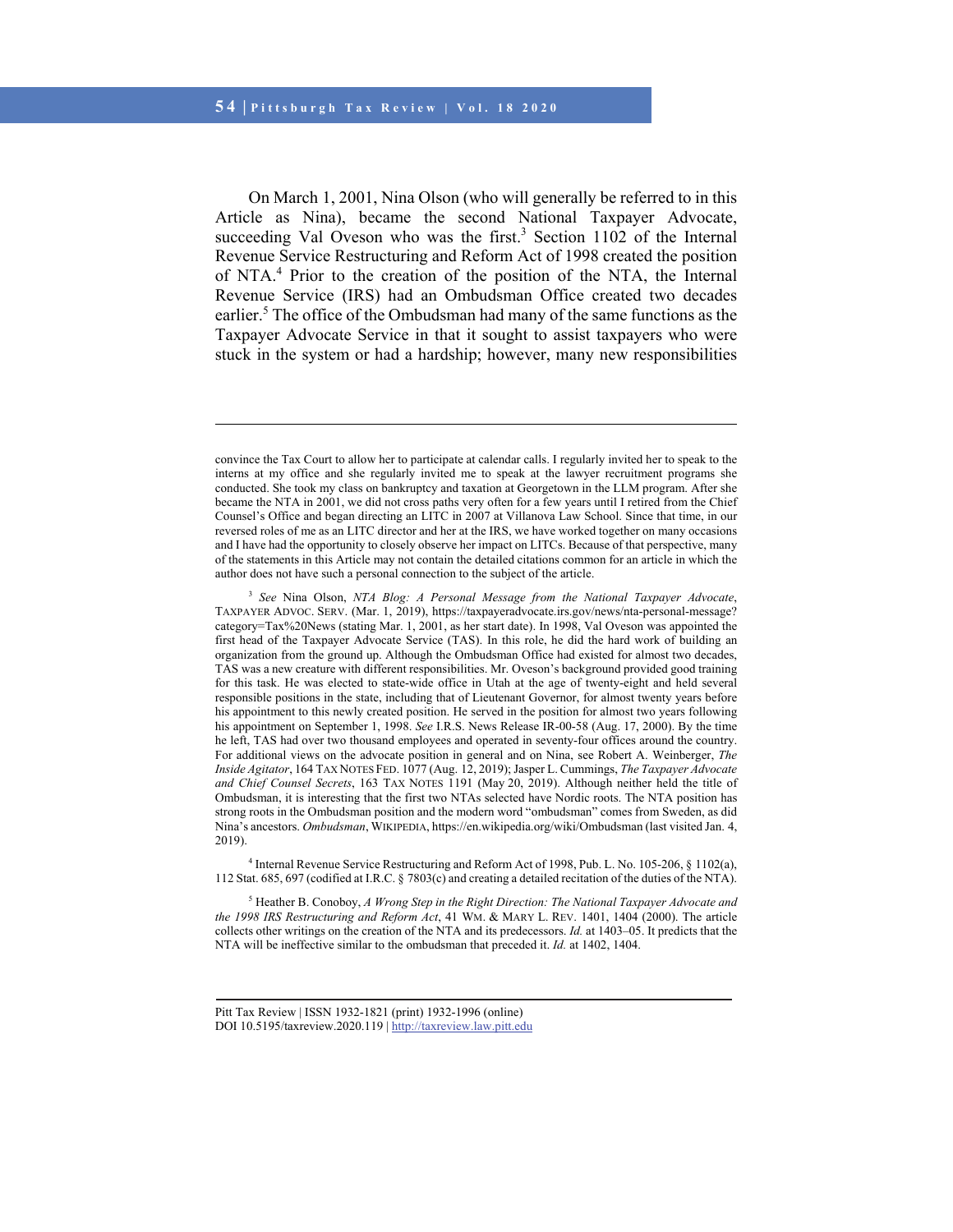were placed on the NTA, including the annual report to Congress and the ability to issue Taxpayer Assistance Orders.<sup>6</sup>

Mr. Oveson held the position of NTA for almost two years. He was instrumental in building the structure of the office with its field function across the United States. When Nina arrived on the scene in March 2001, she took over from the acting director of the Taxpayer Advocate Service (TAS), Henry Lamar.<sup>7</sup> TAS and the rest of the IRS had no idea what her arrival would mean. Unlike Mr. Oveson who had a political background, Nina came from a background of direct taxpayer representation both before she started the Community Tax Law Project and thereafter. That background would greatly shape her tenure as NTA, just as she would greatly shape the position of NTA and its relationship to the rest of the IRS and to taxpayers in general.

# II. NINA'S BACKGROUND PRIOR TO BECOMING NATIONAL TAXPAYER ADVOCATE

Nina grew up in the Philadelphia area. She attended Bryn Mawr College as an undergraduate where she majored in fine arts and Greek. After college she worked as a professional painter but as she was drawn into the business world she began doing her own accounting work and then the accounting and tax work of others. She evolved into running a tax preparation and accounting firm in Chapel Hill, North Carolina, for sixteen years. As she did that work, she decided that she needed a law degree. Though both UNC and Duke had well-known law schools near where she lived, she needed to keep working. So, she chose the law school at North Carolina Central University, which offered night classes that would allow her to keep her day job while picking up her law degree.<sup>8</sup>

After she obtained her law degree in 1991, Nina decided that she needed to get an LLM degree in tax in order to really understand tax law. To obtain

<sup>6</sup> *Id.* at 1404, 1407.

<sup>7</sup> I.R.S. News Release IR-01-02 (Jan. 4, 2001) (quoting Henry Lamar as the Acting Director of the Taxpayer Advocate Service).

<sup>8</sup> *See generally* Beth Rhea, *To Educate and Advocate: The Community Tax Law Project Speaks Out for Low-Income People with Tax Trouble*, VA. LAW., Jan. 1994, at 56–67. Some of the background information comes from this article and some from my own personal knowledge of Nina.

Pitt Tax Review | ISSN 1932-1821 (print) 1932-1996 (online) DOI 10.5195/taxreview.2020.119 | http://taxreview.law.pitt.edu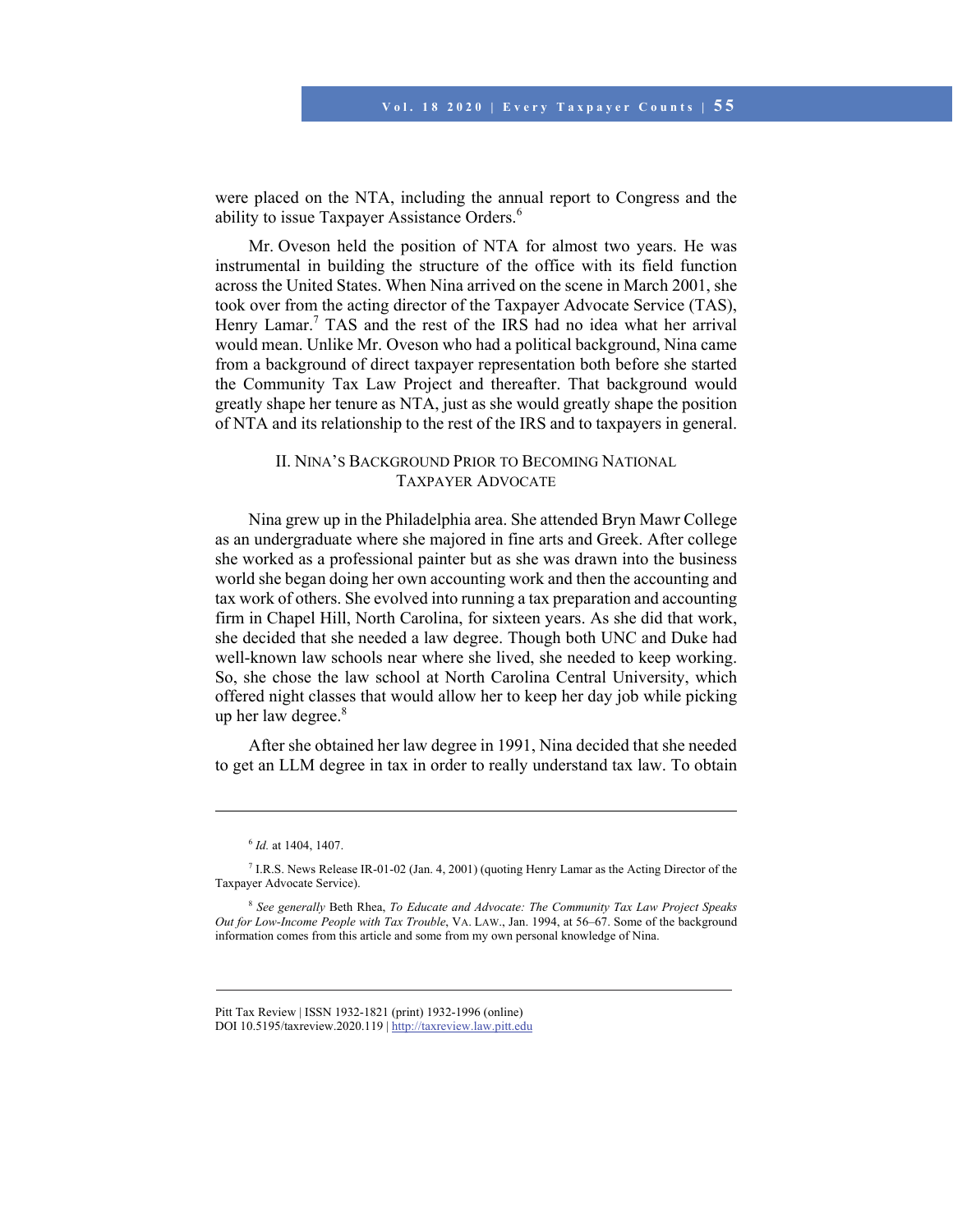that degree, she attended the program at Georgetown Law School, which offers the degree in a program primarily taught at night and primarily to students obtaining the degree part-time. She commuted to Georgetown from Chapel Hill by train and arranged her classes so that she could spend just one night in Washington, D.C. On that one night she would couch surf before heading back to North Carolina. At about the same time she was attending Georgetown, she also realized that she wanted to start a low-income taxpayer clinic (LITC). $9$  She reached this conclusion, in part, because she quickly realized that she did not want to do landlord tenant or criminal cases in order to fulfill her pro bono obligation as a lawyer. She was inspired by hearing a Tax Court judge speak about the high percentage of taxpayers coming before that court who were unrepresented.<sup>10</sup> During her process of exploring options to start an LITC, she called me and we had the conversation discussed earlier in this Article. $11$ 

Nina started the Community Tax Law Project (CTLP) in 1992. As someone with a front row seat watching her start CTLP, I can say without hesitation that her energy and ability to make contacts was impressive. You can see from the early interview with the Virginia State Bar that even as she created CTLP she already had aspirations for its reach that went well beyond Richmond, Virginia.<sup>12</sup> Because she had to eat and keep a roof over her head, she continued to take on private clients as she built up CTLP and obtained grants to fund its operation.

In addition to building CTLP from nothing, Nina quickly became engaged with the American Bar Association Tax Section and with the Virginia State Bar. She became the chair of the Tax Section's Low-Income Taxpayer Committee. She chaired a Pro Se/Pro Bono Task Force of the Tax Section's Court Procedure Committee. She also chaired the Virginia State Bar's Special Committee on Access to Legal Services. She was the 1999

<sup>9</sup> She finished her LLM at Georgetown after moving to Richmond and starting CTLP. As her professor in a course involving bankruptcy and taxation, we carpooled from Richmond to D.C. on the nights of that course resulting in many hours of discussion of the problems with the tax system and how it treated the poor.

<sup>10</sup> *See* Nina Olson, *Why Pro Bono Service*, VA. LAW., Dec. 1998, at 19 (providing a discussion of her vision of pro bono service by members of the tax community).

<sup>11</sup> *See supra* note 2.

<sup>12</sup> Olson, *supra* note 10, at 20.

Pitt Tax Review | ISSN 1932-1821 (print) 1932-1996 (online) DOI 10.5195/taxreview.2020.119 | http://taxreview.law.pitt.edu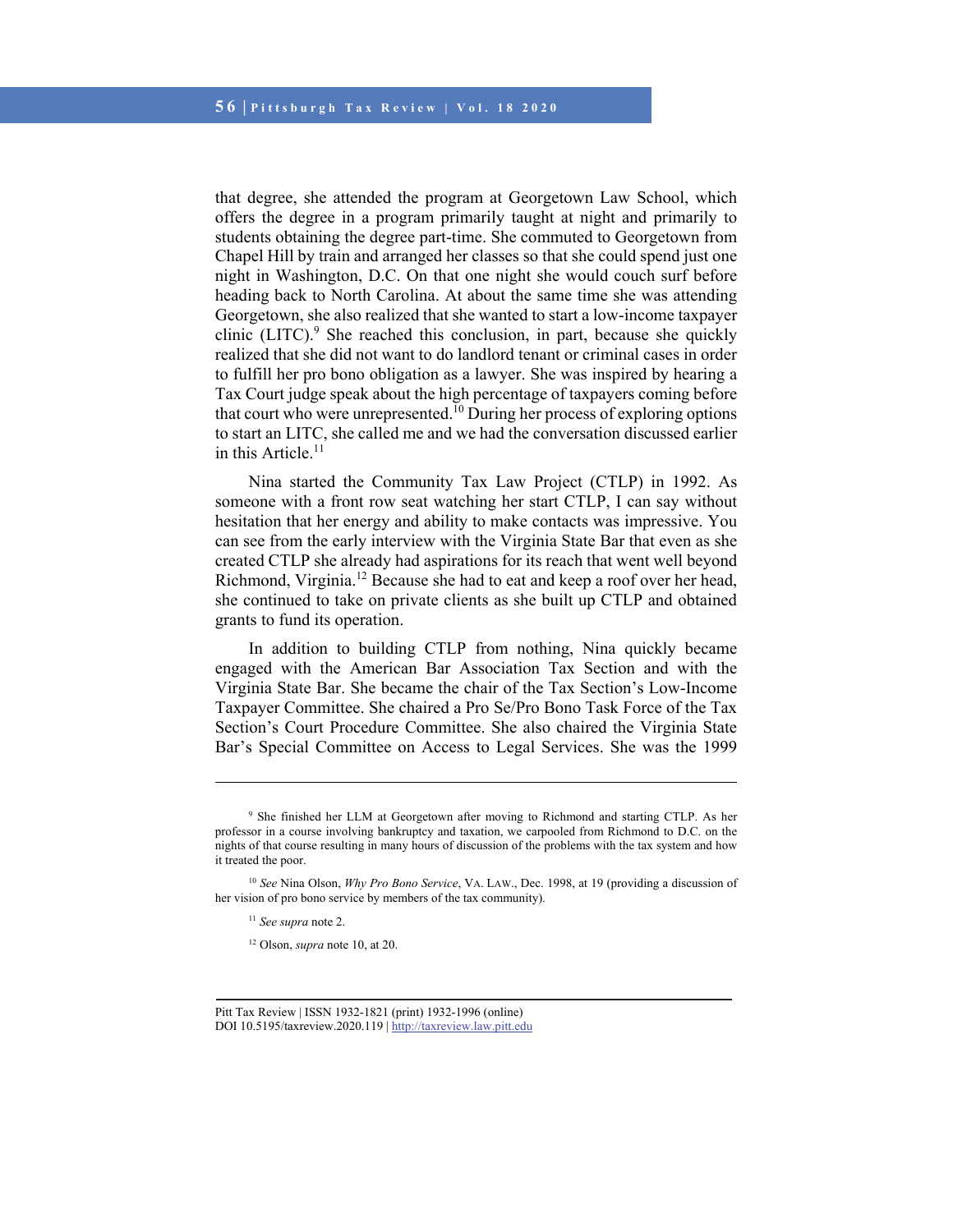recipient of the Virginia Bar Association's Pro Bono Publico Award and the 1999 recipient of the Richmond Bar Association's Pro Bono Publico Award.<sup>13</sup>

Perhaps her most important, and certainly her most visible work prior to becoming NTA involved testifying before Congress as part of the run up to the IRS Restructuring and Reform Act of 1998. She teamed up with Janet Spragens, the director of the tax clinic at American University, to put a face on low-income taxpayers caught up in the tax system.14 With the recent passage of the welfare-to-work provisions and the important role that the earned income tax credit played in that legislation, the timing was perfect and enhanced the role of representatives of low-income taxpayers.<sup>15</sup> Nina and Janet were the perfect persons to fulfill that role. They made a huge impact through their testimony.<sup>16</sup>

<sup>14</sup> *See generally Better Representation in Tax Courts Calendar Cases*, 70 TAX NOTES 1285 (1996) (showing views of Janet Spragens and how she influenced the formative thinking of LITCs via an exchange of letters with Hon. Peter Panuthos, Chief Special Trial Judge, United States Tax Court (Oct. 31, 1995–Nov. 22, 1995)); *see also* Janet Spragens, *Student Tax Clinics*, 81 TAX NOTES 129, 130 (1998); Janet Spragens, *Welfare Reform & Tax Counseling; Overlooked Part of the Welfare Debate?*, 73 TAX NOTES 353, 354 (1996) [hereinafter Spragens, *Welfare Reform & Tax Counseling*]; Janet Spragens & Nancy Abramowitz, *IRS Modernization and Low-Income Taxpayers*, 53 ADMIN. L. REV. 701, 706–07  $(2001)$ .

<sup>15</sup> See Personal Responsibility and Work Opportunity Act of 1996, Pub. L. No. 104-93, 110 Stat. 2105; *see also* Dennis J. Ventry, Jr., *The Collision of Tax and Welfare Politics: The Political History of the Earned Income Tax Credit, 1969–99*, *in* MAKING WORK PAY: THE EARNED INCOME TAX CREDIT AND ITS IMPACT ON AMERICA'S FAMILIES 15–66 (Bruce D. Meyer & Douglas Holtz-Eakin eds., 2001); Spragens, *Welfare Reform & Tax Counseling*, *supra* note 14.

16 NAT'L COMM'N ON RESTRUCTURING THE INTERNAL REVENUE SERV., A VISION FOR A NEW IRS, at C-5, C-9 (1997) (Janet Spragens testified before the Restructuring Commission on February 26, 1997, as one of three individuals in the "Taxpayer Representative" category. The report of the Restructuring Commission led directly to the adoption of grant funds for low-income taxpayer clinics and Janet Spragens's testimony led directly to the idea of creating the grant funds. Nina Olson is listed as one of the "Individuals Who Met with the Commission."); *Taxpayer Rights: Written Comment and Hearing Before the Subcomm. on Oversight of the H. Comm. on Ways and Means*, 105th Cong. 145 (1997) (On September 26, 1997, Nina testified at a hearing on the recommendations of the National Commission on

<sup>13</sup> *Nina Olson Named U.S. Taxpayer Advocate*, VA. LAW. MAG., Feb. 2001, at 40. It took twenty more years before she received a similar award from the ABA Tax Section in 2019—she received the Janet Spragens Award for Pro Bono Service, the only annual award that the Tax Section gives to a member. *See* C. Wells Hall, III, *Recipient of the 2019 Janet Spragens Pro Bono Award: Nina E. Olson*, 38 ABA TAX TIMES, Feb. 2019, at 35–36. In fairness to the Tax Section, it did not have such an award in 1999. The creation of the award was due in no small part to the work that Nina did to promote the importance of pro bono work in the Tax Section.

Pitt Tax Review | ISSN 1932-1821 (print) 1932-1996 (online) DOI 10.5195/taxreview.2020.119 | http://taxreview.law.pitt.edu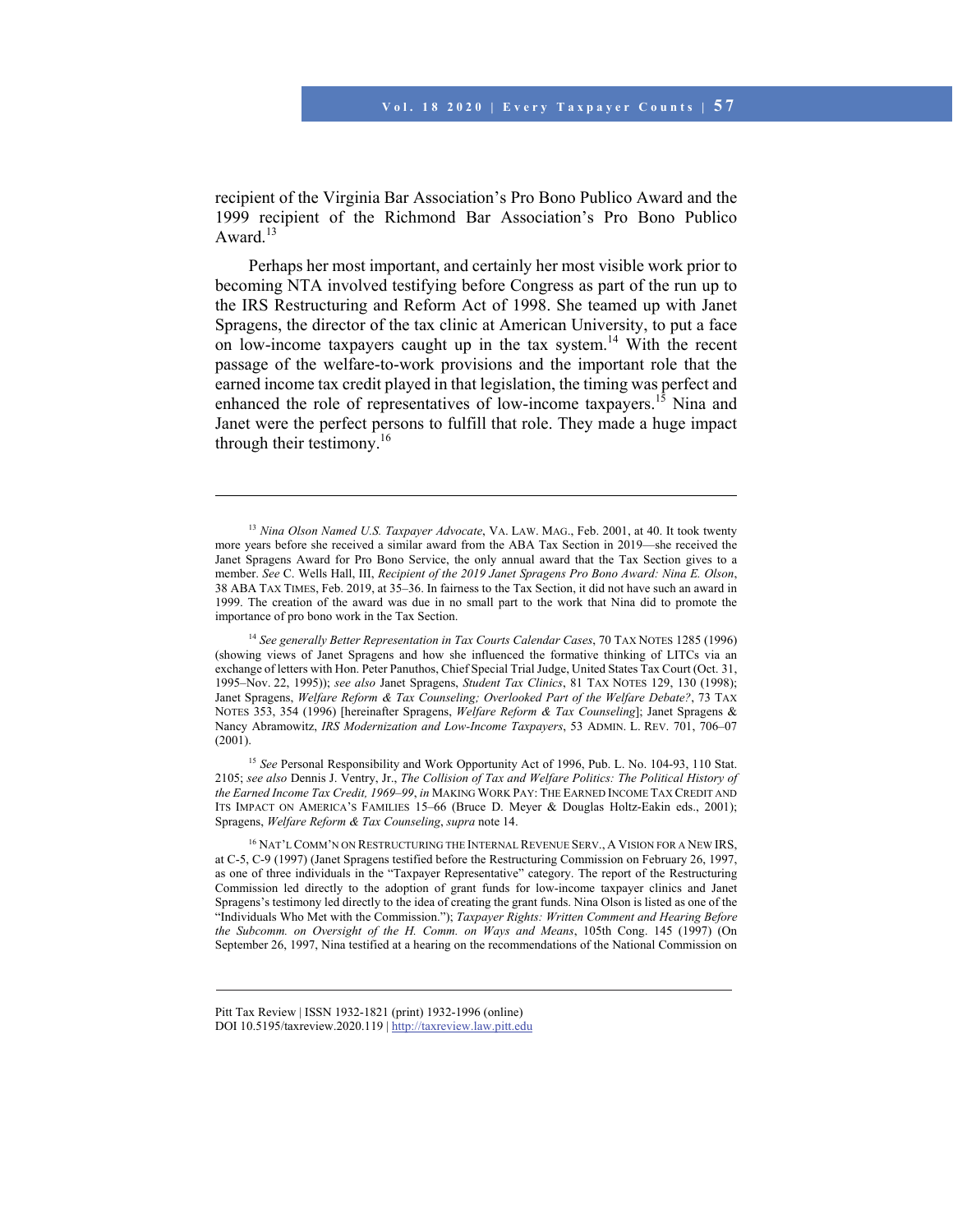The creation of § 7526 and the grant program for LITCs certainly became the singular, most well-known result of their testimony but it was not the only piece of legislation that they influenced. In testifying, she also made an impression on people of influence and that led to her appointment as the second NTA.<sup>17</sup> Nina and the LITC movement became intertwined as she had an outsize influence on the expansion of LITCs from a small and severely underfunded group to a much larger and less severely underfunded group while her testimony leading to the creation of the LITC grant program helped to propel her into a position of national prominence in the tax world.

## III. BACKGROUND OF LOW-INCOME TAXPAYER CLINICS PRIOR TO NINA BECOMING NATIONAL TAXPAYER ADVOCATE

LITCs began in 1974 at Hofstra Law School.<sup>18</sup> Shortly thereafter similar clinics opened at Southern Methodist University Law School and University of Michigan Law School.19 From the mid-1970s until the creation of CTLP in 1992, all LITCs were opened in academic institutions, primarily law schools.<sup>20</sup> CTLP became the first nonacademic LITC and built itself on the model of pro bono representation by tax lawyers instead of student representation.<sup>21</sup> Although some grant funding for clinics, including LITCs,

<sup>18</sup> *See* Keith Fogg, *Taxation with Representation: The Creation and Development of Low-Income Taxpayer Clinics*, 67 TAX LAW. 3, 5 (2013) (discussing LITCs in detail).

<sup>19</sup> *Id.* at 7.

l

<sup>20</sup> *Id.* at 22.

<sup>21</sup> *Id.*

Restructuring the IRS on taxpayer protections and rights. Her testimony covered many issues presented by the Restructuring Commission's proposals. She focused, however, on the need for tax clinics and the need for funding for such clinics.); *IRS Restructuring: Hearings on H.R. 2676 Before the S. Comm. on Fin.*, 105th Cong. 124–26 (1998) (statement of Nina E. Olson, Executive Director, Community Tax Law Project); *id.* at 329–36 (prepared statement of Nina E. Olson); *id.* at 336–40 (responses to questions from Senator Roth) (showing that Nina also testified before the Senate Finance Committee and submitted written remarks to that committee; her testimony focused on problems low-income taxpayers have contending with the IRS Collection Division, but she also spoke about the need for funding for lowincome taxpayer clinics); *see also* Janet Spragens & Nina E. Olson, *Tax Clinics: The New Face of Legal Services*, 88 TAX NOTES 1525 (2000); Nina E. Olson, *Low Income Taxpayer Clinics: The Means to a Fairer Tax System*, CMTY. TAX L. REP., Spring 1998, at 12; Joe Holley, *Janet Spragens, 62; Law Professor Set Up Tax Clinic to Aid Poor*, WASH. POST (Feb. 22, 2006), http://www.washingtonpost.com/ wp-dyn/content/article/2006/02/21/AR2006022101813.html.

<sup>17</sup> Gomez, *supra* note 1.

Pitt Tax Review | ISSN 1932-1821 (print) 1932-1996 (online) DOI 10.5195/taxreview.2020.119 | http://taxreview.law.pitt.edu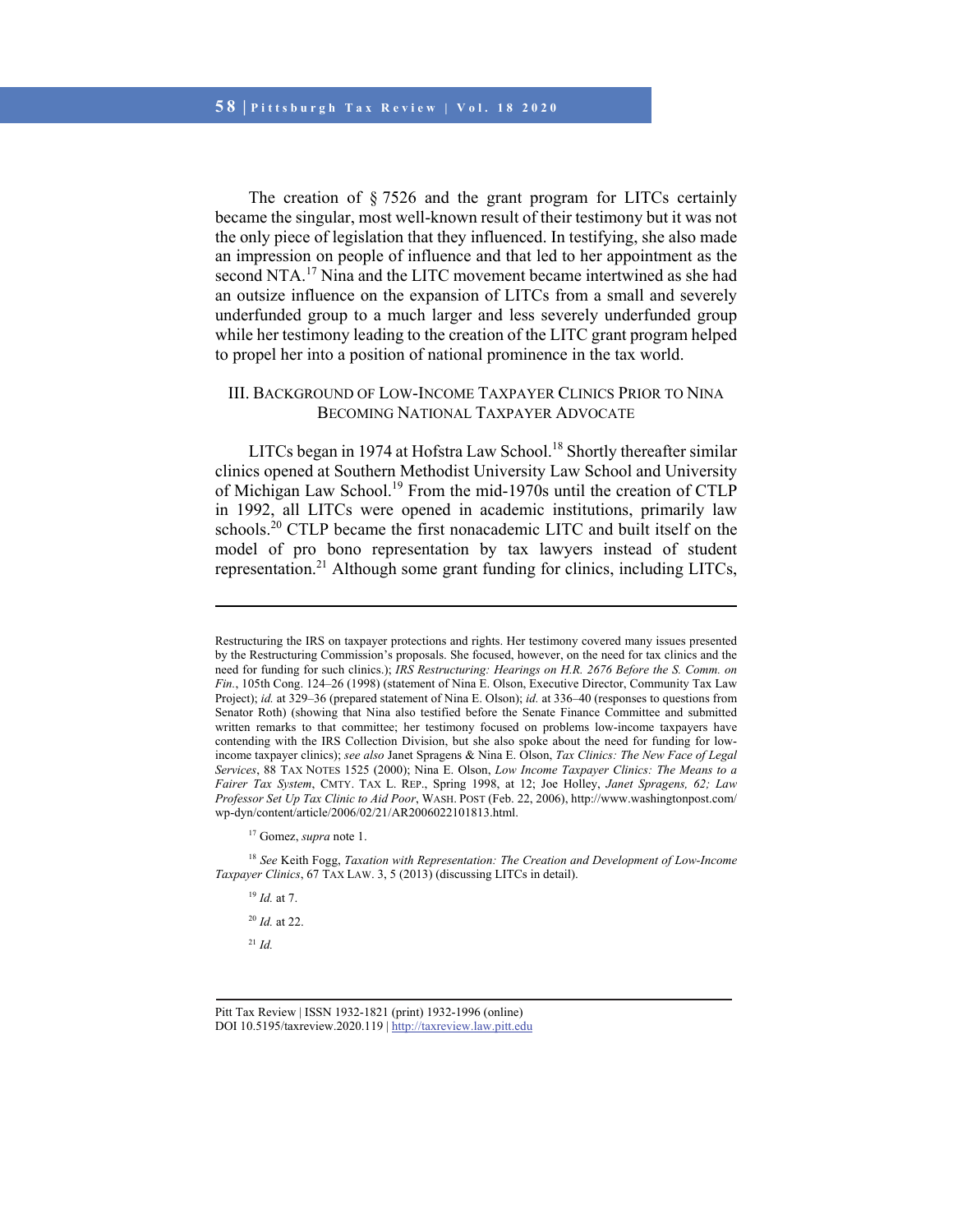existed in the 1980s though the Department of Education, it had dried up by the 1990s and growth in LITCs had virtually come to a standstill.<sup>22</sup> Inspired by CTLP, a couple of other independent clinics had come into existence, but by 1998 when Congress passed § 7526 creating grant funds for LITCs, only sixteen LITCs existed nationwide.<sup>23</sup>

Essentially, these "sweet sixteen" existing clinics were the ones with their hands out for the first dollop of grant money from  $\S 7526.^{24}$  Just as Nina did not become NTA until March 2001, the administration of the § 7526 grant did not reside under TAS in the initial years. The IRS placed the administration of the grant into the Wage and Investment (W&I) division after the initial year.<sup>25</sup> The grant administration resided in W&I for approximately three years until 2003 when it moved into TAS, where it has resided ever since.<sup>26</sup>

l

<sup>24</sup> I still remember talking to Nina when she received the money. It did not come until late in the fiscal year, and she had a short period of time to spend it in August and September 1999. She told me she was going on a shopping spree at La Diff, a furniture store in Richmond that appealed to her artistic and fashion sensibilities. Some of the La Diff furniture purchased in 1999 still exists at CTLP at the time of the writing of this Article. Not all clinics seek the grant funds available through § 7526. For example, the clinic at SMU Law School, the oldest continuously operating clinic, has never sought grant funds. Each clinic must make its own decision regarding the funds and the restrictions that come with the funds. While the vast majority of clinics seek the funds, a small number of LITCs operate without them.

<sup>25</sup> *See* I.R.S. News Release IR-00-67 (Sept. 27, 2000) (stating that the W&I Division of the IRS came into existence in October, 2000); Internal Revenue Service Restructuring and Reform Act of 1998, Pub. L. No. 105-206, § 1001, 112 Stat. 685, 689. Although the initial "stand up" of W&I was not until 2000 and the first grant cycle for LITCs was in 1999, parts of W&I actually existed before 2000.  Stakeholder Partnerships, Education & Communication (SPEC) was formed in 1999 or so, and there was a unit within SPEC that administered the Volunteer Income Tax Assistance (VITA) program and the new LITC program.  SPEC is the Outreach and Education arm of W&I. So once W&I formally stood up, the same unit continued to handle the LITC grants until W&I handed over the reins to TAS. In the initial determination of what § 7526 allowed LITCs to do, some dispute existed within the IRS and Chief Counsel's Office about the scope of the work and particularly concerning return preparation. That dispute continued over several years eventually evolving into a decision that LITCs would do controversy work and VITA sites would prepare returns. LITCs prepare returns only in connection with an ongoing controversy.

<sup>26</sup> TREASURY INSPECTOR GEN. FOR TAX ADMIN., REF. NO. 2011-10-067, THE TAXPAYER ADVOCATE SERVICE CAN MORE EFFECTIVELY ENSURE LOW INCOME TAXPAYER CLINICS ARE APPROPRIATELY USING GRANT FUNDS (2011), https://www.treasury.gov/tigta/auditreports/2011reports/

<sup>22</sup> *Id.* at 18.

<sup>23</sup> *Id.* at 19.

Pitt Tax Review | ISSN 1932-1821 (print) 1932-1996 (online) DOI 10.5195/taxreview.2020.119 | http://taxreview.law.pitt.edu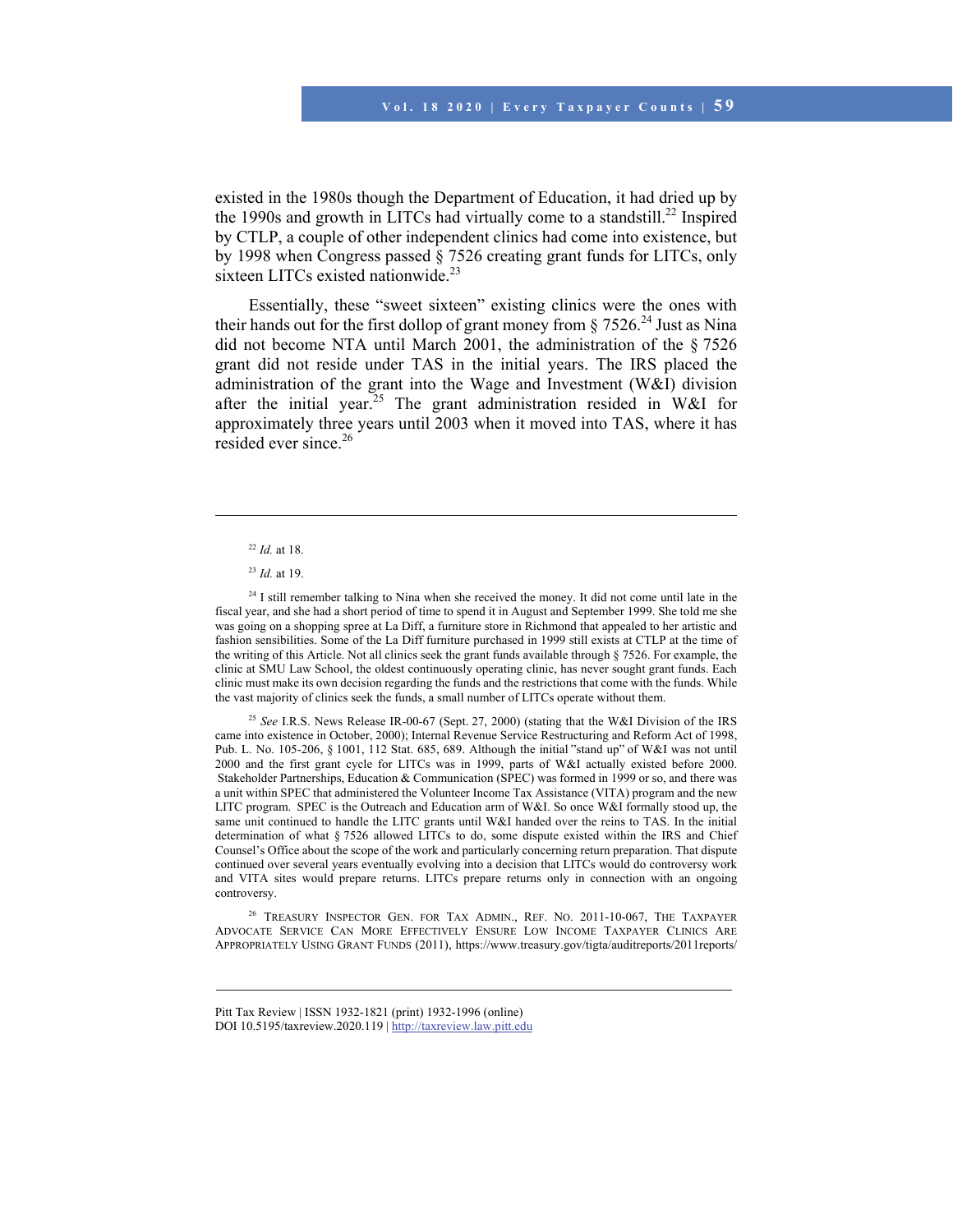The growth of LITCs in the first years after the passage of § 7526 was rapid.27 The growth after TAS took over administration of the grant cooled down, but the clinics matured and many were capable of assisting more clients than during their formative years.<sup>28</sup> So, Nina did not have an impact

<sup>27</sup> The below table shows the growth of LITCs in the early years before administration moved to TAS:

| 1998 | 16 LITCs                              |
|------|---------------------------------------|
| 1999 | 34 LITCs from 43 grant applications   |
| 2000 | 70 LITCs from 88 grant applications   |
| 2001 | 102 LITCs from 141 grant applications |
| 2002 | 127 LITCs                             |
| 2003 | 138 LITCs                             |

Fogg, *supra* note 18, at 3, 27.

l

<sup>28</sup> The growth of LITCs in the years after TAS took over:

| 2004 | 135 LITCs |
|------|-----------|
| 2005 | 145 LITCs |
| 2006 | 150 LITCs |
| 2007 | 154 LITCs |
| 2008 | 154 LITCs |
| 2009 | 162 LITCs |
| 2010 | 160 LITCs |
| 2011 | 165 LITCs |
| 2012 | 156 LITCs |
| 2013 | 144 LITCs |
| 2014 | 133 LITCs |
| 2015 | 132 LITCs |
| 2016 | 129 LITCs |
| 2017 | 138 LITCs |
| 2018 | 134 LITCs |
| 2019 | 131 LITCs |
|      |           |

<sup>201110067</sup>fr.html (stating that prior to the transfer of administration and oversight of the LITC program to TAS in May 2003, that function was performed by the W&I Division).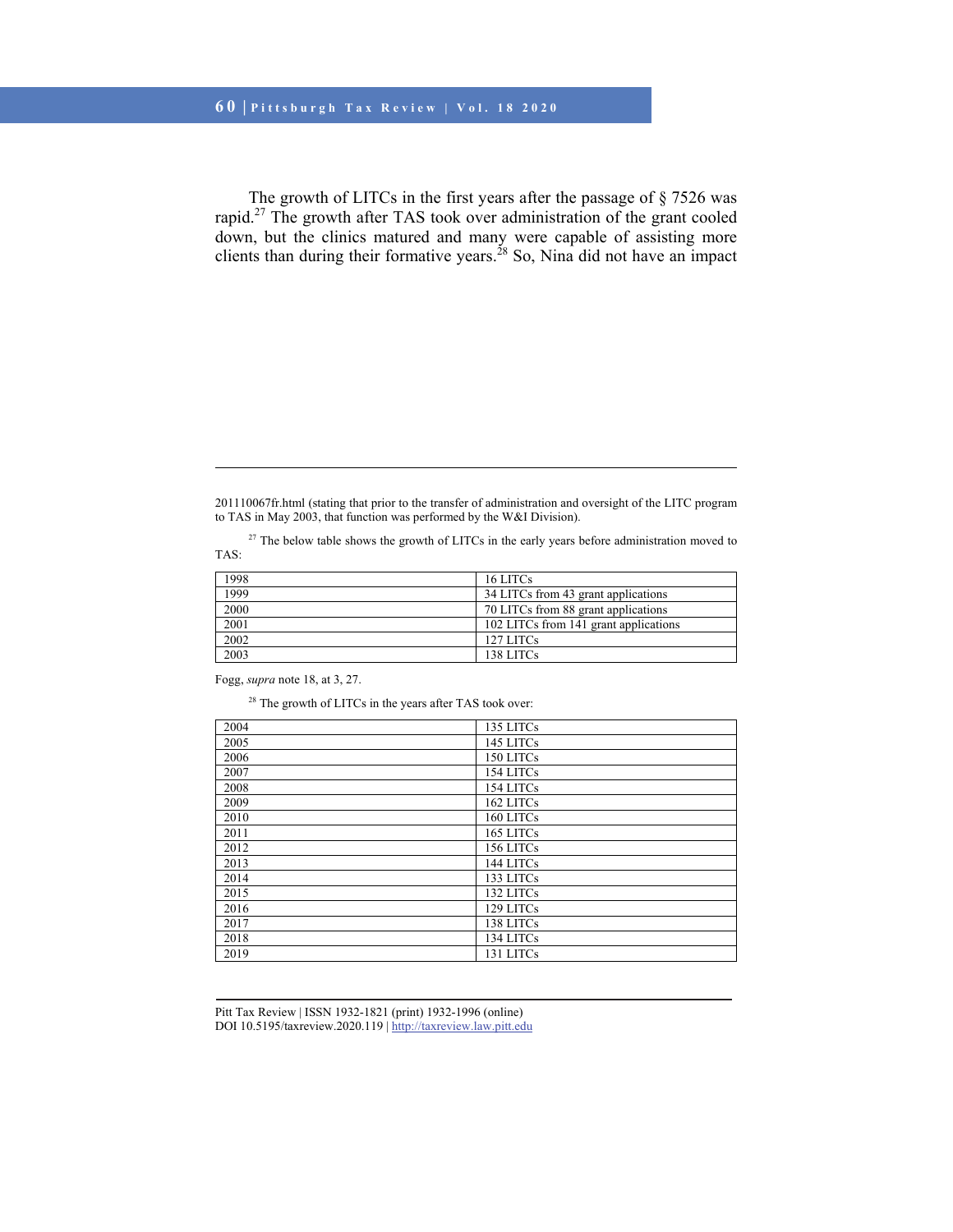on LITCs as the NTA until March 1, 2001, and had not much impact as the NTA until the administration of the LITC grant moved from W&I to TAS.<sup>29</sup> As discussed in Part II, she had a significant impact on LITCs from her position as director of CTLP, her testimony, and her position as chair of the Low-Income Taxpayer Committee of the ABA Tax Section from 1999 to 2001.30 Of course, she had a tremendous impact because of her testimony before Congress, along with Janet Spragens, which led to the creation of  $§$  7526 and the grant funds.<sup>31</sup>

CTLP and Nina started or continued some impactful projects in the few years between 1998 and 2001 that deserve some mention. She started a quarterly news bulletin aimed at providing information to LITCs.<sup>32</sup> The news



*Id. See also* I.R.S. Pub. No. 5066-A, Low Income Taxpayer Clinics Program Report (2015); I.R.S. News Release IR-16-32 (Feb. 26, 2016); I.R.S. Pub. No. 5066, Low Income Taxpayer Clinics Program Report (2018); I.R.S. Pub. No. 3319, Low Income Taxpayer Clinics: 2020 Grant Application Package and Guidelines (2019).

29 TREASURY INSPECTOR GEN. FOR TAX ADMIN., *supra* note 26.

l

<sup>30</sup> E-mail from Todd Reitzel, Dir. of Publ'g, ABA Tax Section, to T. Keith Fogg, Clinical Professor of Law, Harvard L. Sch. (Dec. 16, 2019, 02:29 EST) (on file with author) (confirming her time as committee chair).

<sup>31</sup> *See* NAT'L COMM'N ON RESTRUCTURING THE INTERNAL REVENUE SERV., *supra* note 16.

<sup>32</sup> *See The Community Tax Law Report*, CMTY. TAX L. PROJECT, http://www.ctlp.org/newsletter .html (last visited Jan. 4, 2020).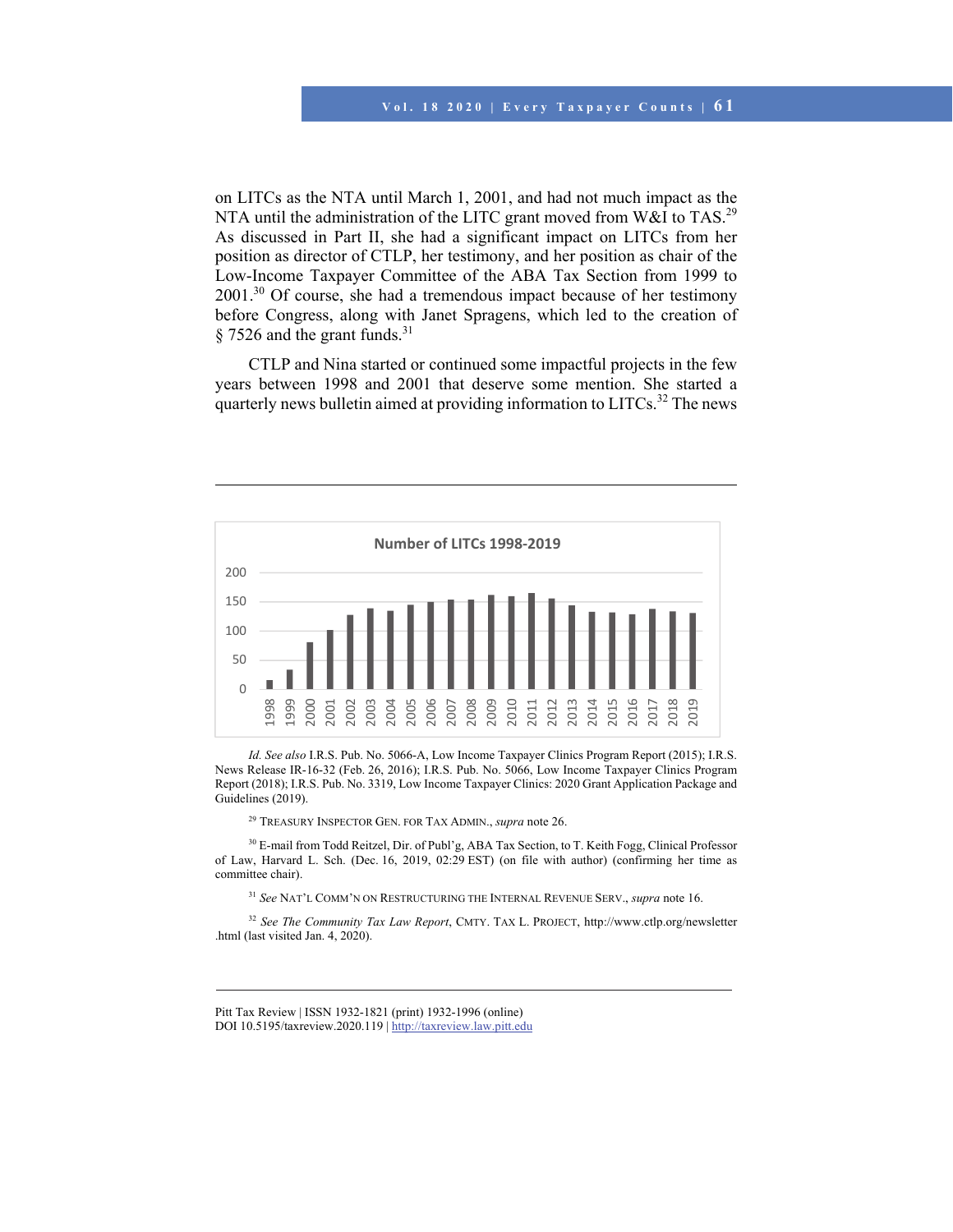bulletins contained articles from many leading practitioners and academics.<sup>33</sup> They also contained practical articles on how to start a clinic written by Nina and by Janet Spragens.<sup>34</sup> CTLP obtained grant funds from a combination of charitable sources allowing it to bring on an Equal Justice Works fellow for two years.35 She consulted with clinics to assist them in formation and in development.<sup>36</sup> She held regular training sessions for tax practitioners that she made available on a broader scale.<sup>37</sup> She convinced the state of Virginia bar foundation and the state legislature to provide a grant to CTLP.<sup>38</sup>

As clinics expanded in the wake of the grant funding becoming available, academic clinics fell into the background in terms of numbers and clinics housed within legal services organizations became the predominate type of LITC. The change in type of clinic from the academic clinics with a few independent clinics prior to the grant funds to clinics housed within legal

l

<sup>36</sup> *See, e.g.*, Nina E. Olson, *Low Income Taxpayer Clinics: The Means to a Fairer Tax System*, CMTY. TAX L. PROJECT, http://www.ctlp.org/independent\_clinic.htm (last visited Jan. 4, 2020); Janet A. Spragens, *A Checklist for Starting a Law School Tax Clinic*, CMTY. TAX L. PROJECT, http://www.ctlp.org/ school clinic.htm (last visited Jan. 4, 2020).

<sup>37</sup> *See Training*, CMTY. TAX L. PROJECT, http://www.ctlp.org/training.html (last visited Jan. 4, 2020) (listing a number of free articles and continuing legal and professional education course packs which could be purchased through mail at http://www.ctlp.org/order.html).

<sup>38</sup> *See Taxpayer Advocate Report and Low-Income Taxpayer Clinics: Hearing Before the Subcomm. on Oversight of the H. Comm. on Ways and Means*, 107th Cong. 48 (2001) (statement of Timothy B. Heavener, Executive Director CTLP) (stating that CTLP received a grant of \$28,000 from the Virginia Law Foundation and, with the help of § 7526, would be able to reach out to additional resources such as the Commonwealth of Virginia, the Community Foundation, the National Associations of Public Interest Law, etc.). By obtaining funds from sources other than the IRS, she created a model for other clinics to go outside of the IRS for grant funds and build coalitions with the community in order to build and preserve their clinics. The Virginia legislature has a line item on the budget for the Virginia State Bar providing a direct grant to CTLP.

<sup>33</sup> *See, e.g.*, Jerome Borison, *A Cautionary Tale: Innocent Spouse Basics*, CMTY. TAX L. REP., Apr. 1997, at 1; Gerald A. Kafka, *The Ten Suggestions of Tax Court Practice for the First-Time Private Practitioner*, CMTY. TAX L. REP., Spring 1998, at 7.

<sup>34</sup> *See The Community Tax Law Report*, *supra* note 32.

<sup>&</sup>lt;sup>35</sup> This may be the first fellow to work in an LITC and may form the model for the Christine Brunswick Fellowship later created by the ABA Tax Section to provide assistance to low-income taxpayers. The fellow at CTLP, Anita Soucy, became a leading tax practitioner in her own right, including a stint in Treasury's Office of Tax Policy. To have someone trained out of law school to assist low-income taxpayers and then ascend to higher echelons of tax practice and tax policy making was itself a significant impact created by Nina during these years. The grant came from the National Legal Aid Defenders Association and was 50% funded by the Open Society Institution, 25% funded by the ABA Tax Section, and 25% funded by the Virginia Law Foundation.

Pitt Tax Review | ISSN 1932-1821 (print) 1932-1996 (online) DOI 10.5195/taxreview.2020.119 | http://taxreview.law.pitt.edu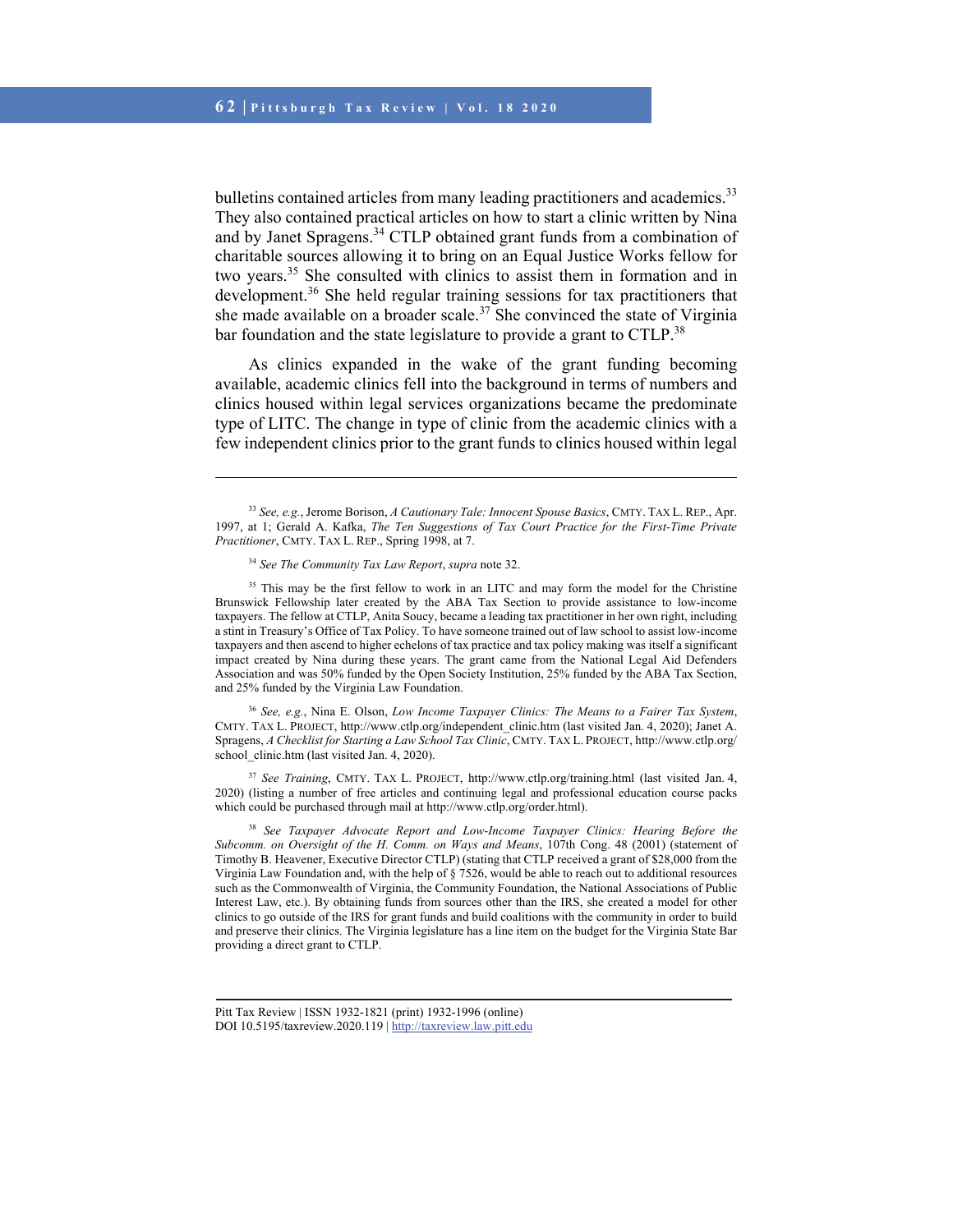services organizations created some special needs for clinics and clinicians that did not exist prior to 1998. Someone with Nina's background in the clinic world could see and understand the differences between types of clinics and she experienced some of this prior to becoming the NTA.

## IV. IMPACT OF NINA OLSON AS NTA ON LITCS

This Part is divided into six subparts and seeks to group Nina's impact on clinics under one of these six headings. This Part provides details about Nina's impact by further breaking these subparts down to focus on specific areas of her impact. As discussed below, her impact on LITCs as the NTA encompasses a broad range of topics and reaches into almost every facet of LITC development and operation. It is hard to imagine almost any aspect of LITCs that she has not thought about and talked about at some point.

At the time Nina became NTA, over 130 clinics that received the grant under  $\S 7526$  existed.<sup>39</sup> At the time of her retirement over fifteen years later, the number of active clinics receiving the grant had not changed much.<sup>40</sup> The work of the clinics during that period changed substantially as shown by the number of clinics handling Tax Court cases, the number of comments on regulations and subregulatory guidance, and the number of cases litigated in the Circuit Courts of Appeal. During Nina's time as NTA, many new clinics came into existence and many clinics that existed when she arrived ceased to exist.<sup>41</sup> She has influenced both the existing clinics and the ones that developed under her tenure as NTA. This Part seeks to chronicle the many ways she has influenced clinics.

Perhaps the discussion should start with money since most of these clinics would not exist without the grant.<sup>42</sup> Her testimony, and other efforts, that helped to persuade Congress to pass § 7526 as part of the IRS Restructuring and Reform Act of 1998 cannot be overlooked as perhaps her greatest benefit to LITCs because it effectively kick-started the development of almost ten times as many LITCs as existed at the time she testified;

l

 $42$  Compare the number of clinics in existence in 1998 before the grant with the number of clinics that arose thereafter. *See id.* Clinics increased by almost tenfold.

<sup>39</sup> Fogg, *supra* note 18, at 27.

<sup>40</sup> Fogg, *supra* note 28.

<sup>41</sup> *See id.*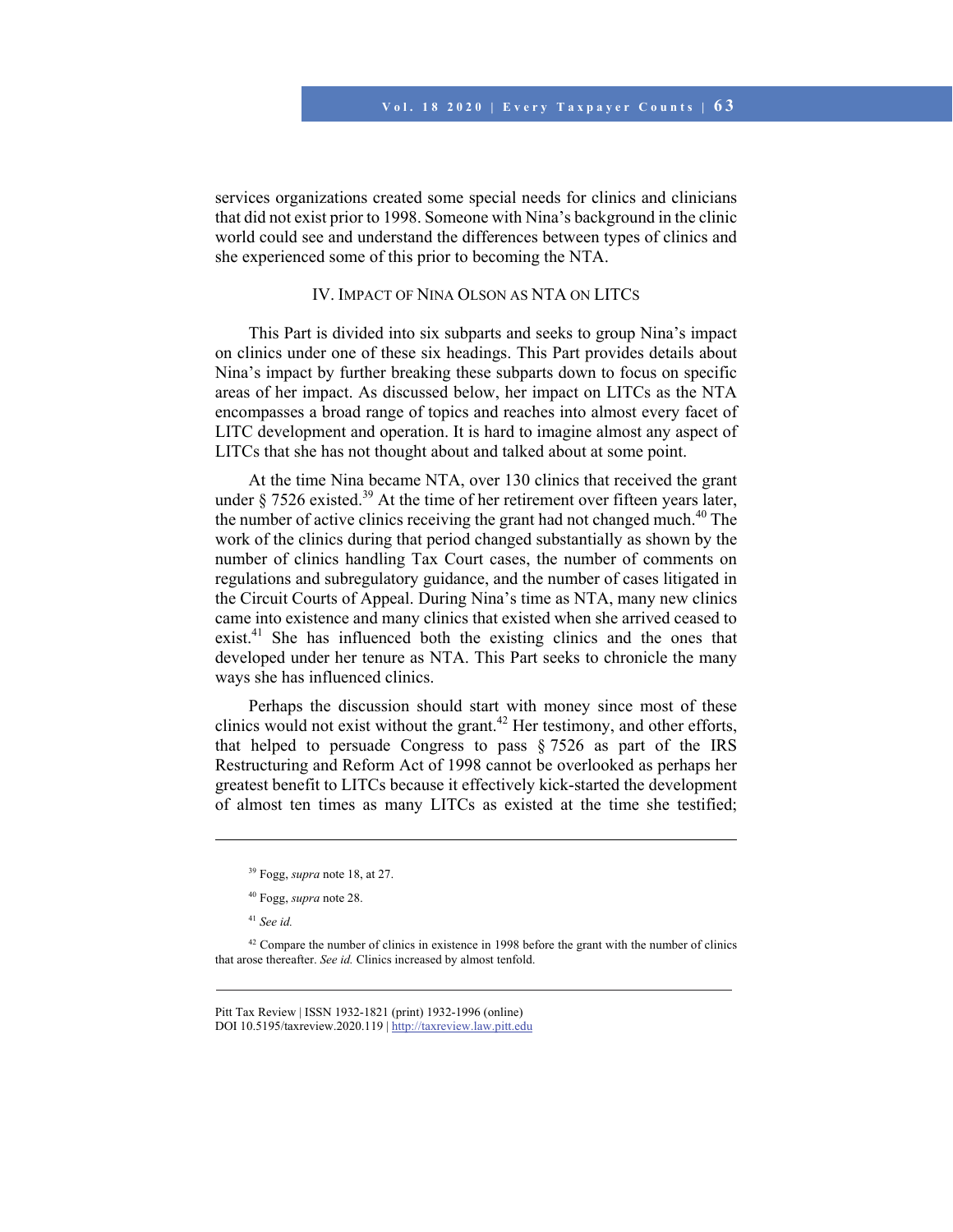however, her work as NTA caused LITCs to mature into a powerful voice for low-income taxpayers and the tax system as a whole. She did not stop her work with Congress after persuading it at one moment in time to create a grant program to fund LITCs, but she continued her work over two decades to ensure that the implied promise of benefits resulting from the creation of the grant fulfilled the vision.

Because of her continued leadership, Congress has continued to fund and to expand the grant program. $43$  She not only envisioned what the grants could do but she also implemented procedures to ensure the fulfillment of the vision. Nina will also quickly point out that "her" impact on LITCs during her time as NTA was part of a team effort. She regularly mentions the names of many individuals who assisted her in making this impact by making suggestions or carrying out the necessary implementation tasks. This Article will not pay tribute to all of those individuals by name but acknowledges the contributions of many, working under Nina's leadership, in achieving the items described below.

#### *A. Changes to Clinic Structure*

From their start in 1974, LITCs operated primarily in an independent fashion without many unifying forces pulling them together. From 1974 to 1998, they grew without any oversight and new clinics developed primarily as a result of one person's activism at an academic institution. The ABA Tax Section provided some glue to bond the group by publishing a handbook created by some of the clinicians, by initiating a listserv, and by offering the opportunity for committee work, but the small group of LITCs in existence operated fairly independently of each other.44 The creation of the grant caused an explosion in the number of clinics but also a need for greater forces to cause the community to come together. The early overseers of the grant at the IRS did not take up the mantle to provide community building. In 1999, Janet Spragens began hosting a conference for LITCs at American University

<sup>43</sup> *See infra* Part IV.B.

<sup>44</sup> Jerry Borison and a few other academic clinicians started the handbook *Effectively Representing Your Client Before the IRS* in the early 1990s. The ABA Tax Section published the book. Jerry also started a listserv which the ABA Tax Section eventually hosted, and the ABA Tax Section had a committee dedicated to low-income taxpayers which served as the primary gathering point for the band of early clinicians.

Pitt Tax Review | ISSN 1932-1821 (print) 1932-1996 (online) DOI 10.5195/taxreview.2020.119 | http://taxreview.law.pitt.edu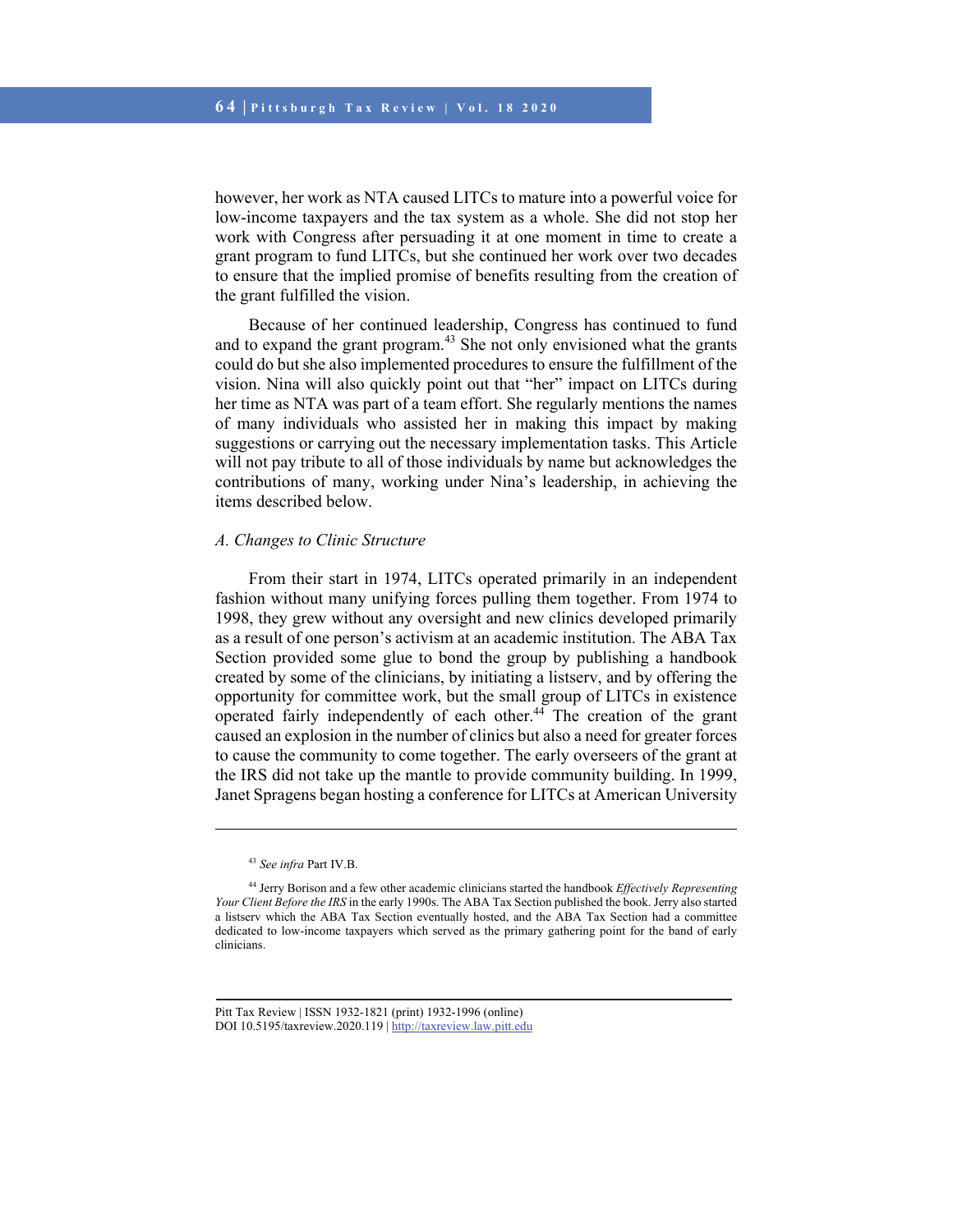as a start at this community building.<sup>45</sup> When the grant administration moved from W&I to TAS, Nina began in earnest to forge the group not only with an annual conference but also in many other ways.<sup>46</sup>

**1. She changed the method of evaluating LITCs.**47 For those working in LITCs it might be easy just to say she made the grant application much more difficult to prepare by requiring the LITCs to gather much more data than previously required for the grant submissions.<sup>48</sup> Despite the additional burden of the information required over the years, the information allowed TAS not only to evaluate the effectiveness of the programs and to shape the type of work they performed but also to sell the programs. For purposes of this discussion, the focus centers on evaluating LITCs, even though the method had other goals as well.

At first, it appeared that the changes to Publication 3319 focused almost exclusively on the number of cases/issues worked. When clinicians, and especially academic clinicians, pushed back on the use of only case metrics, she adjusted the method to take into account writing, impact litigation and amicus briefs, and other items that could have a broader impact on the community of LITCs

l

<sup>48</sup> *See infra* Appendix A, which contains an analysis of the grant reporting requirements as set out in Publication 3319. The number of pages of each of the publications provides one measure of the increasing burden of grant reporting. In 2001, this publication ran forty-two pages and by 2019 it had increased to 210 pages. Of course, pages alone do not tell the whole story, and Appendix A tries to capture the additional requirements over the arc of time. Not all of the pages of Publication 3319 concern reporting requirements. The publication also serves as the rules of the road for LITCs. As of this writing, the IRS has never published regulations under § 7526. Publication 3319 would incrementally increase each year to add additional program information that developed since the prior publication.

<sup>&</sup>lt;sup>45</sup> In 2005, she held her sixth, and last, conference on low-income tax issues at American University. She also testified for the fourth time before the IRS Oversight Board on February 1, 2005. *See* Janet Spragens, Statement Before the IRS Oversight Board (2005).

<sup>46</sup> Fogg, *supra* note 18, at 27–31.

<sup>&</sup>lt;sup>47</sup> I start with this example of the way Nina has influenced LITCs because she has used the grant evaluation process to shape and drive the LITCs. She could see that the method of evaluating clinics and rewarding them with grant dollars could motivate clinics to follow her vision for their performance. She could also see that creating a body of hard data would better enable her to continue to sell the program to Congress. While the method of evaluating LITCs may appear as a mundane matter to discuss as one of her achievements with LITCs, this may represent her greatest achievement in molding the LITCs to perform the work for low-income taxpayers that she envisioned.

Pitt Tax Review | ISSN 1932-1821 (print) 1932-1996 (online) DOI 10.5195/taxreview.2020.119 | http://taxreview.law.pitt.edu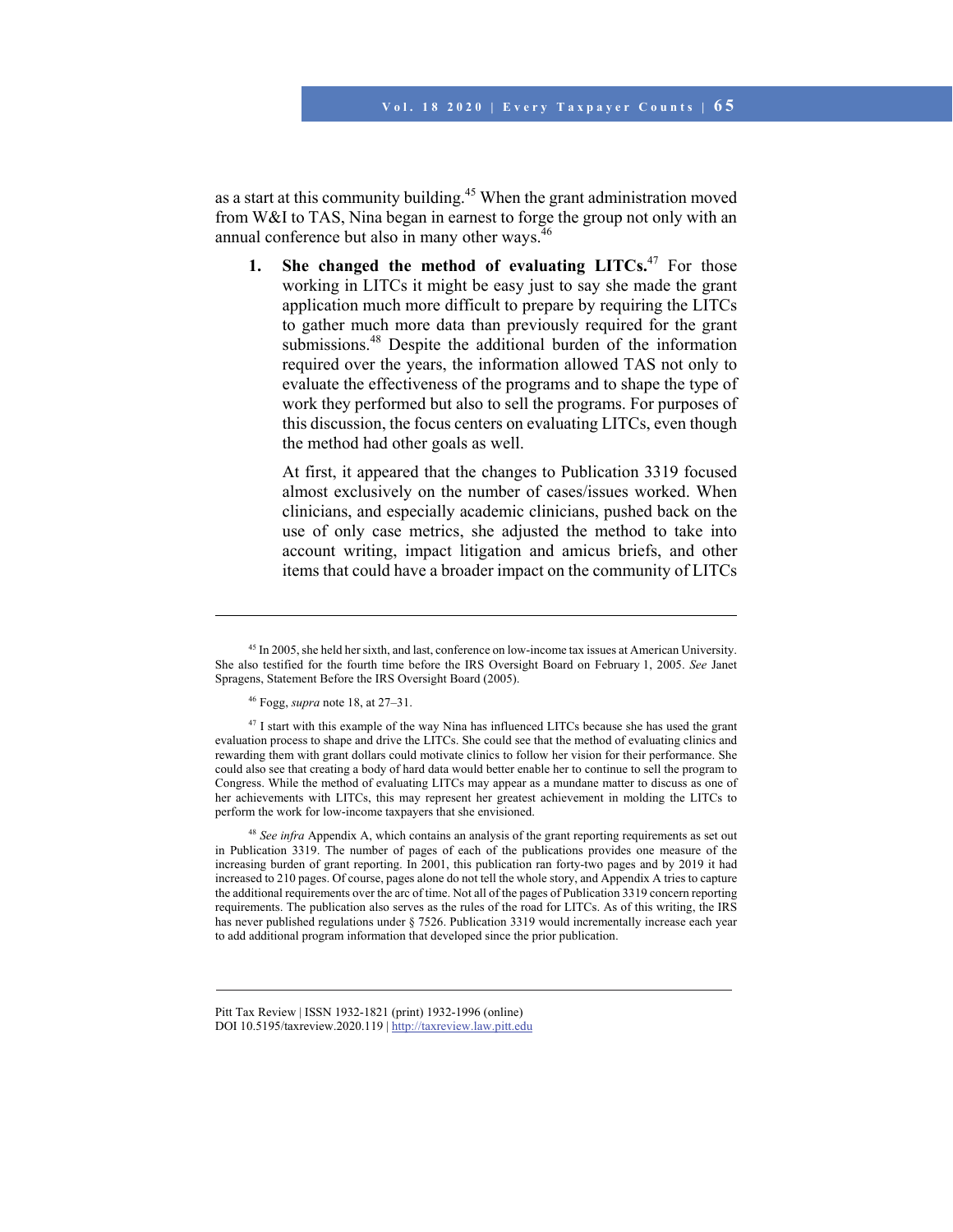or the taxpayers they serve.49 By standardizing the reporting requirements she made the process of obtaining grants more equitable. By listening to feedback from the LITCs, she made the process more reflective of the varying strengths and weaknesses that different clinics bring to the overall program.

She developed performance measures for grantees that incorporate both standards of operation (e.g., with regard to staffing, access to a tax library, safeguarding client records, etc.) as well as metrics for the amount and types of cases worked and issues encountered, consultations provided, education activities presented, and outreach and systemic advocacy activities conducted.<sup>50</sup>

Appendix A provides an overview of the changing requirements over the arc of Nina Olson's time as NTA. For a fuller appreciation of the data required and the use of Publication 3139 to guide the LITCs to certain types of performance, see the publications themselves. $51$ 

**2. Push for Productivity.** Her push for productivity in representation led to a disagreement with some academic clinics. This issue receives some discussion above with respect to her vision for LITCs. She developed the first nonacademic LITC designed to assist the maximum number of taxpayers who faced a problem with the IRS. The quest for productivity struck a deeper chord in some of the academic clinics with long-standing programs that focused on education as much as or more than productivity. This created a bit of a rift between the NTA and her former ally at American University. A law review article by Nancy Abramowitz describes

<sup>51</sup> *E.g.*, I.R.S. Pub. No. 3319, *supra* note 28.

<sup>49</sup> *Compare* I.R.S. Pub. No. 3319, Low Income Taxpayer Clinic: 2009 Grant Application Package and Guidelines app. c (2008) (where only case numbers and issues appear), *with* I.R.S. Pub. No. 3319, Low Income Taxpayer Clinics: 2013 Grant Application Package and Guidelines app. c (2012) (where the reporting of other work appears, making it possible for law review articles, blog posts, and other actions that might more likely occur in an academic clinic to influence the rating of the clinic's performance).

<sup>50</sup> *See* I.R.S. Pub. No. 3319, *supra* note 28; *see also* I.R.S. Form No. 13424-C, Low Income Taxpayer Clinic (LITC) Advocacy Information Report (2016) (requesting data about systemic advocacy submissions and published materials); I.R.S. Form No. 13424-A, Low Income Taxpayer Clinic (LITC) General Information Report (2016) (requesting account of outreach and educational activities).

Pitt Tax Review | ISSN 1932-1821 (print) 1932-1996 (online) DOI 10.5195/taxreview.2020.119 | http://taxreview.law.pitt.edu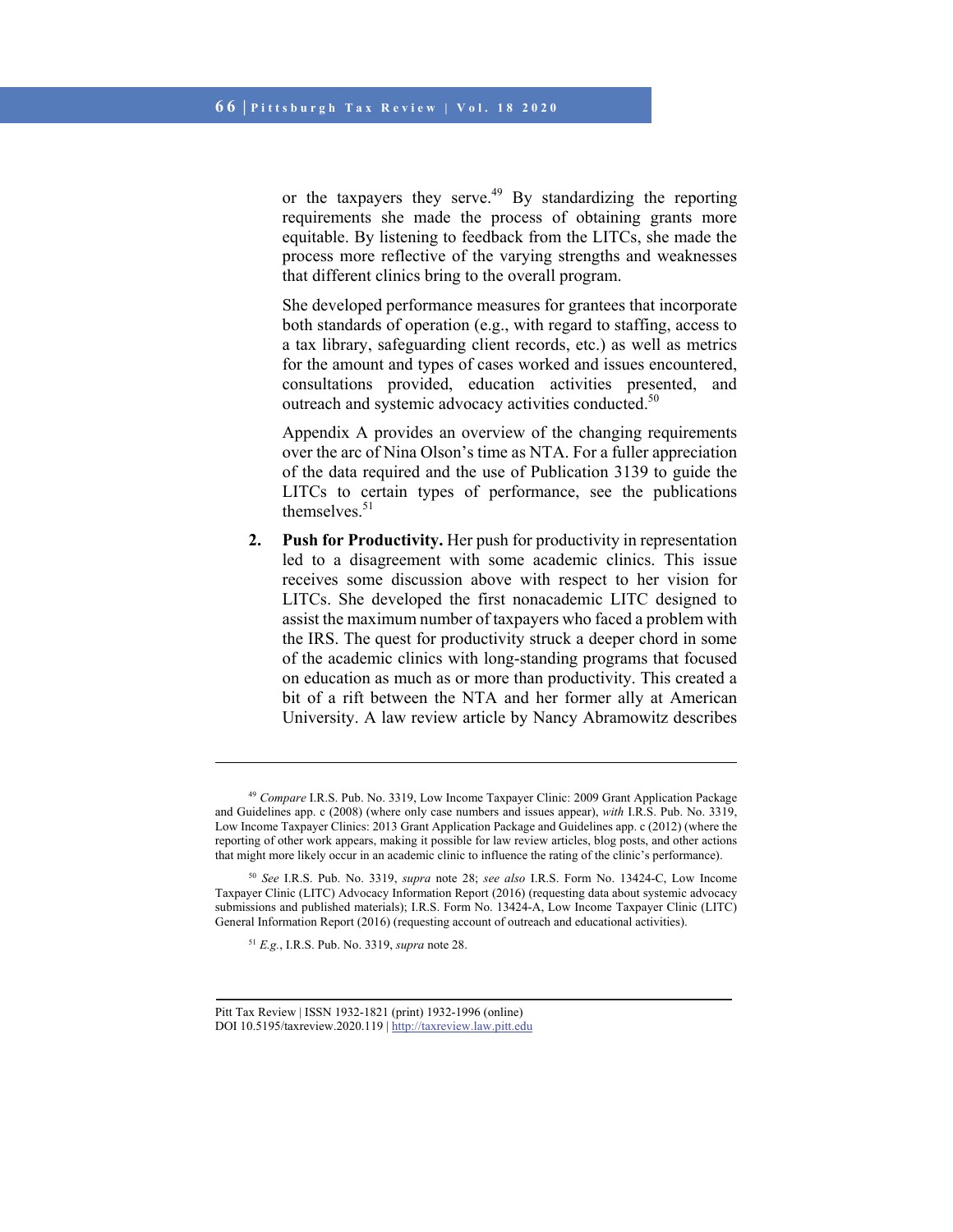the important function that academic clinics played even when they were not representing a high volume of cases.<sup>52</sup> While the NTA revised the measurements to a certain extent, she continued to hold LITCs accountable for a certain level of productivity in order to receive the highest grant award.<sup>53</sup>

Although a handful of clinics over the years saw their request for grant renewal denied due to underperformance or nonperformance, TAS usually chose to reduce the size of the grant awarded rather than to deny the grant outright.<sup>54</sup> So many unrepresented taxpayers exist compared to the number of clinics available that the push for productivity by clinics makes sense as a goal for clinics generally and as a means by which to show the funder, in this case Congress, the value of LITCs. Showing Congress that clinicians wrote X number of law review articles or made comments on Y number of regulations or subregulatory guidance makes for a much tougher sell when proving the value of the program. Getting LITCs to focus on productivity as a core aspect of their work helps to build the profile of LITCs as a fighting force for low-income taxpayers.

**3. Directed grants to controversy clinics.** Prior to 1998, English-asa-second-language (ESL) clinics did not exist as formal LITCs, although many community organizations may have conducted outreach to the ESL population regarding their tax obligations.

<sup>54</sup> The author reached the conclusion after conversations with former TAS employees and their counsel.

<sup>52</sup> Nancy S. Abramowitz, *Thinking About Conflicting Gravitational Pulls; LITCs: The Academy and the IRS*, 56 AM. U. L. REV. 1127 (2007). Nancy served as Janet Spragens's long-time assistant before taking over as the director of the clinic at American University Law School when Janet could no longer direct the clinic due to illness. The article details the benefits of academic clinics not shackled to a program of high productivity. Some of the concerns expressed in the article were accepted by TAS and incorporated into the system of measuring clinics, such as articles published or impact litigation pursued. *Id.* at 1135. Other suggestions in the article that advocated for a system of evaluation not based on productivity were not accepted, leaving a standing disagreement in the philosophy behind LITCs located in academic clinics where productivity (i.e., number of clients served) remains a twin goal along with student development.

<sup>&</sup>lt;sup>53</sup> I cannot cite data to support this statement but I believe it to be true based on discussions with those who reviewed the grants and statements made by Nina at LITC conferences. I do not intend to say that representing the highest number of taxpayers provided the only path to a high grant award; however, representing a low number of taxpayers would generally cause a reduced award to the LITC compared with other, more productive clinics.

Pitt Tax Review | ISSN 1932-1821 (print) 1932-1996 (online) DOI 10.5195/taxreview.2020.119 | http://taxreview.law.pitt.edu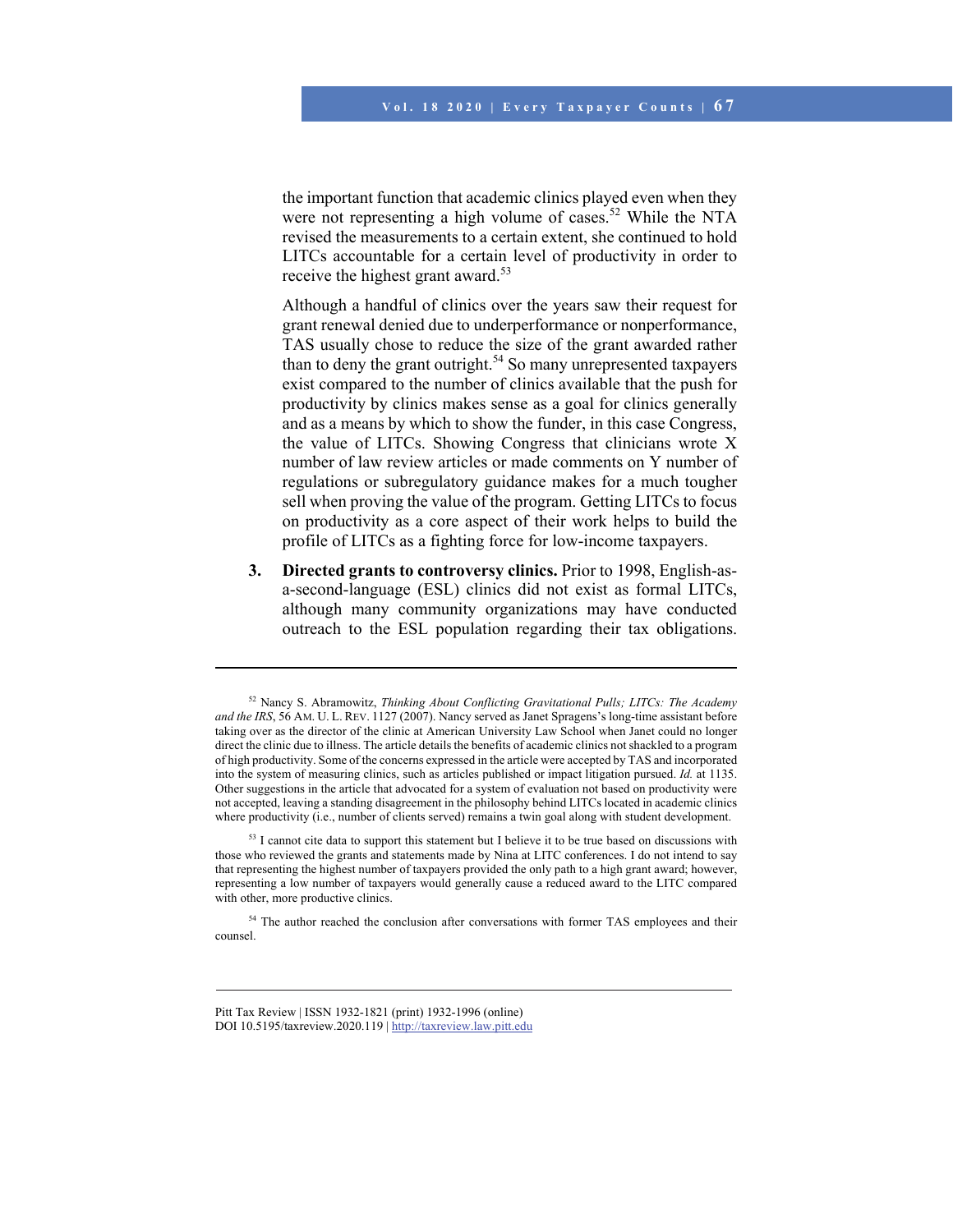Because of the language of § 7526, some organizations sought grant funds solely for the purpose of educating the ESL community and not engaging in representation regarding tax controversies. Nina inherited the ESL-only clinics from the beginning of the program when it was overseen by  $W\&I.<sup>55</sup>$  Looking at the bulletins written by CTLP, her desire to assist individuals in the ESL community easily comes through.<sup>56</sup> Her focus on controversy did not reflect a lack of desire to assist individuals for whom English was their second language but rather a desire to more fully assist them. She wanted to make sure that these individuals not only understood the tax system of the United States but also that they had someone to guide them through the system when a controversy arose.

Building on the idea of productivity and client representation as the core function of LITCs, Nina decided that funding organizations that only provided outreach did not provide the best use of the limited grant funds she had available. Starting around 2014, she worked with the ESL-only clinics to convince them to establish a controversy practice in order to allow them to continue to receive the grant. She also pushed controversy clinics to expand their ESL outreach efforts since the stand-alone ESL clinics would no longer exist to perform that function. She did not ignore or denigrate working with the ESL population to help them understand and join the tax system of the United States, but she moved controversy to the primary position of focus for LITCs with ESL as an important secondary focus.

<sup>&</sup>lt;sup>55</sup> I.R.C. § 7526(b)(1)(A) (contemplating this possibility: "The term 'qualified low-income taxpayer clinic' means a clinic that—does not charge more than a nominal fee for its services (except for reimbursement of actual costs incurred); and represents low-income taxpayers in controversies with the Internal Revenue Service; or operates programs to inform individuals for whom English is a second language about their rights and responsibilities.").

<sup>56</sup> *See The Community Tax Law Report*, *supra* note 32. Two entire issues of the *Community Tax Law Report* were devoted to this topic: vol. 3, no. 1 (Winter 1998), and vol. 5, no. 2 (Fall/Winter 2001). *The Community Tax Law Report* was a remarkable newsletter designed to inform practitioners, and others, about issues facing low-income taxpayers. Nina recruited leading practitioners and scholars to write for the *Report* and usually built editions around themes. The two editions mentioned here focused on the issues facing immigrants and taxpayers for whom English was their second language.

Pitt Tax Review | ISSN 1932-1821 (print) 1932-1996 (online) DOI 10.5195/taxreview.2020.119 | http://taxreview.law.pitt.edu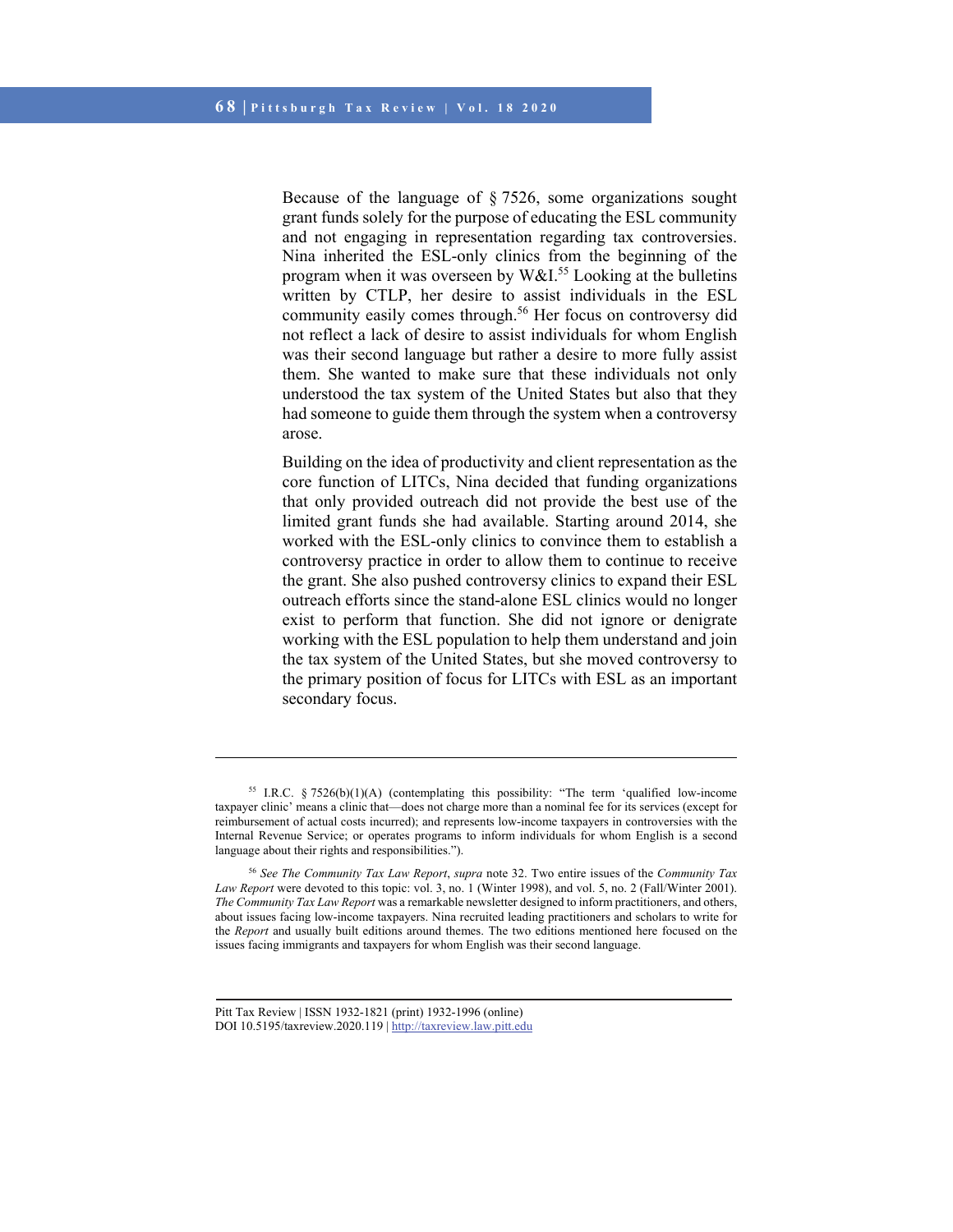- **4. Created strategy of nationwide coverage.** At the beginning of the grant process, LITCs received grants based on the strength of their applications without regard to location.<sup>57</sup> This created areas that had strong coverage and areas without adequate coverage.<sup>58</sup> In some states, no LITC existed and this created not only a lack of coverage but also a political liability for the program. She did demographic studies to determine the need for LITCs across the country and she worked to fill the gaps in approving new clinics.<sup>59</sup> She also affirmatively reached out to try to find partners in underserved areas rather than simply waiting for someone to apply. $60$
- **5. Developed mission statement.** LITCs as a group did not initially have a unifying mission statement. Because they are a diverse group with no unifying body, a mission statement for LITCs would probably never come without an outside push. That push came from Nina. Beginning with the 2011 grant cycle, TAS adopted a central mission statement for the LITC program.<sup>61</sup> The mission statement changed slightly in 2017 and again in 2020, but it still highlights core tenets of representation, education, and advocacy.

<sup>59</sup> *See, e.g.*, I.R.S. Pub. No. 3319, Low Income Taxpayer Clinics: 2021 Grant Application Package and Guidelines, at 2 fig.1 (2020) (telling applicants where the underserved areas of the country are located and depicting them on a map of the United States).

 $60$  I observed her in this process and worked with TAS as it sought to convince partners in the greater Philadelphia area.

<sup>61</sup> *See* I.R.S. Pub. No. 3319, *supra* note 59, at 1 (explaining the three general goals of LITCs as providing representation, education, and advocacy for low-come or ESL taxpayers).

<sup>&</sup>lt;sup>57</sup> This statement reflects the personal observations of the author. I participated in the grant review process for the 2000 cycle as one of a group of IRS and Chief Counsel employees brought in from around the country. In that review process, we were not provided with guidance regarding location as a factor to consider in recommending that a clinic receive a grant.

<sup>&</sup>lt;sup>58</sup> As an example I would cite the contrast between Philadelphia and New York City when I began my work as director of the LITC at Villanova Law School. In 2007, Villanova was the only LITC in Pennsylvania east of Pittsburgh. It also served southern New Jersey, where no LITC existed, and Delaware, where no clinic existed. By contrast, New York City had nine LITCs in 2007. In her quest to locate clinics in underserved areas, Nina affirmatively sought to locate a clinic in Scranton, which ultimately did not last, and also sought to create a clinic in Philadelphia at Philadelphia Legal Aid, a clinic in central Pennsylvania, a clinic in southern New Jersey, and a clinic in Delaware. She identified eastern Pennsylvania, southern New Jersey, and Delaware as underserved areas and affirmatively sought to fill gaps. This is just one example of the approach she took throughout the United States.

Pitt Tax Review | ISSN 1932-1821 (print) 1932-1996 (online) DOI 10.5195/taxreview.2020.119 | http://taxreview.law.pitt.edu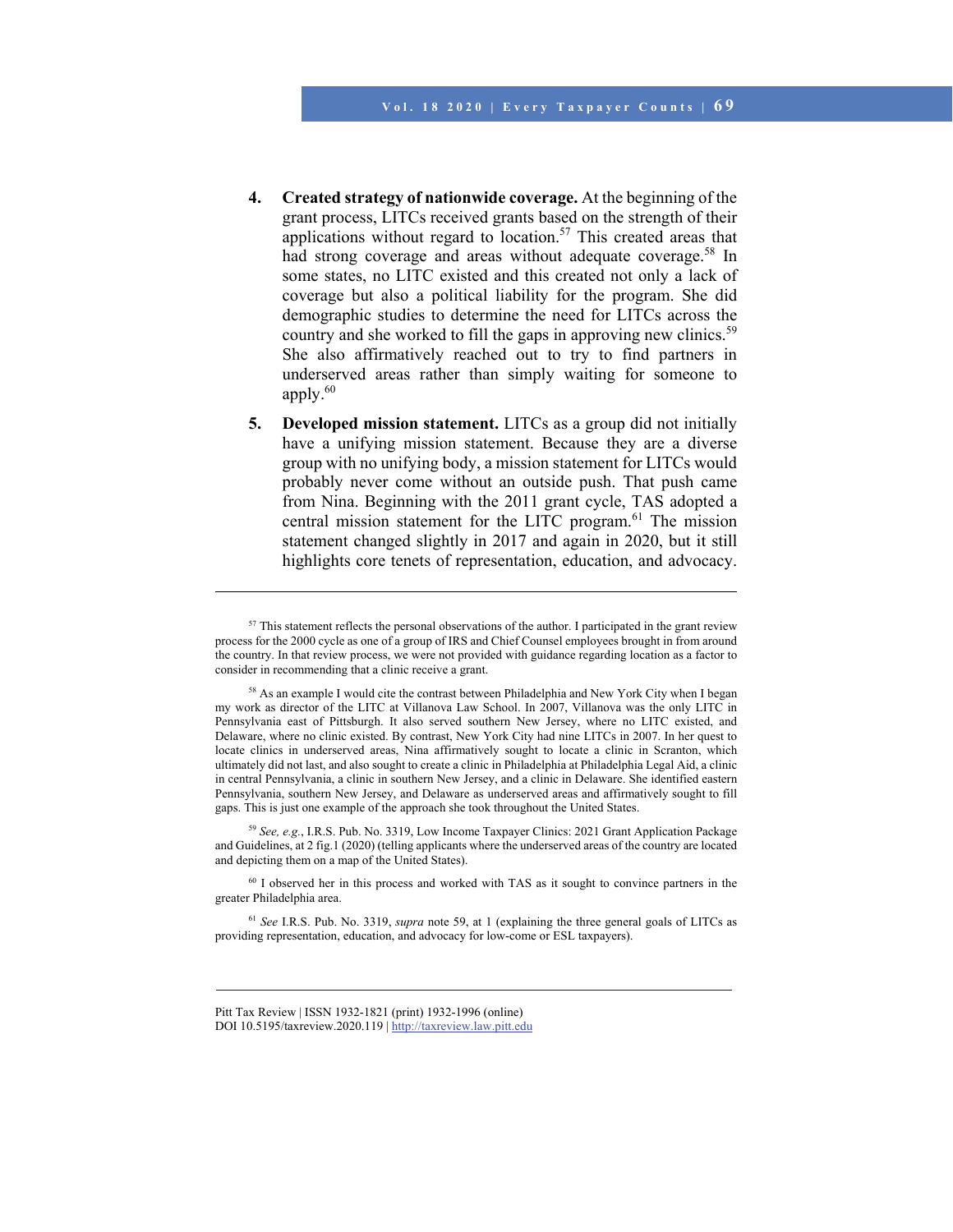For those LITCs seeking grant funds, TAS requires that they report their progress on achieving this mission in their interim and yearend reports. The most recent version of the mission statement provides:

Low Income Taxpayer Clinics ensure the fairness and integrity of the tax system for taxpayers who are low income or speak English as a second language (ESL):

By providing pro bono representation on their behalf in tax disputes with the IRS;

• By educating them about their rights and responsibilities as taxpayers; and

• By identifying and advocating for issues that impact low income taxpayers.<sup>62</sup>

**6. Encouraged clinics to band together in discussion groups and assigned mentors.** Some of the early clinics banded together for a monthly call to discuss common issues. Susan Morgenstern at the Legal Aid Society of Cleveland formed one of the early groups, which was centered in Ohio and primarily gathered together clinicians at legal aid organizations. Nina recognized the benefit of this type of group gathering to help integrate clinicians who otherwise operated in an isolated setting. Through the program office at TAS, which ran the grant, she encouraged the creation around the nation of these types of groups and she assigned mentors to new clinics to assist them in navigating the issues they would face.

### *B. Pushed for Actions and Resources That Aided Clinics*

LITCs needed assistance in ways that might not have been readily apparent to individual clinics but which Nina saw from her position as the NTA. She engaged in discussions with other parts of the bureaucracy and with Congress to obtain beneficial rulings or funds that would allow the LITCs to grow. In fighting these battles behind the scenes, she pulled together statistics and information from across the federal government in order to effectively advocate for positions that would strengthen LITCs.

#### <sup>62</sup> *Id.*

Pitt Tax Review | ISSN 1932-1821 (print) 1932-1996 (online) DOI 10.5195/taxreview.2020.119 | http://taxreview.law.pitt.edu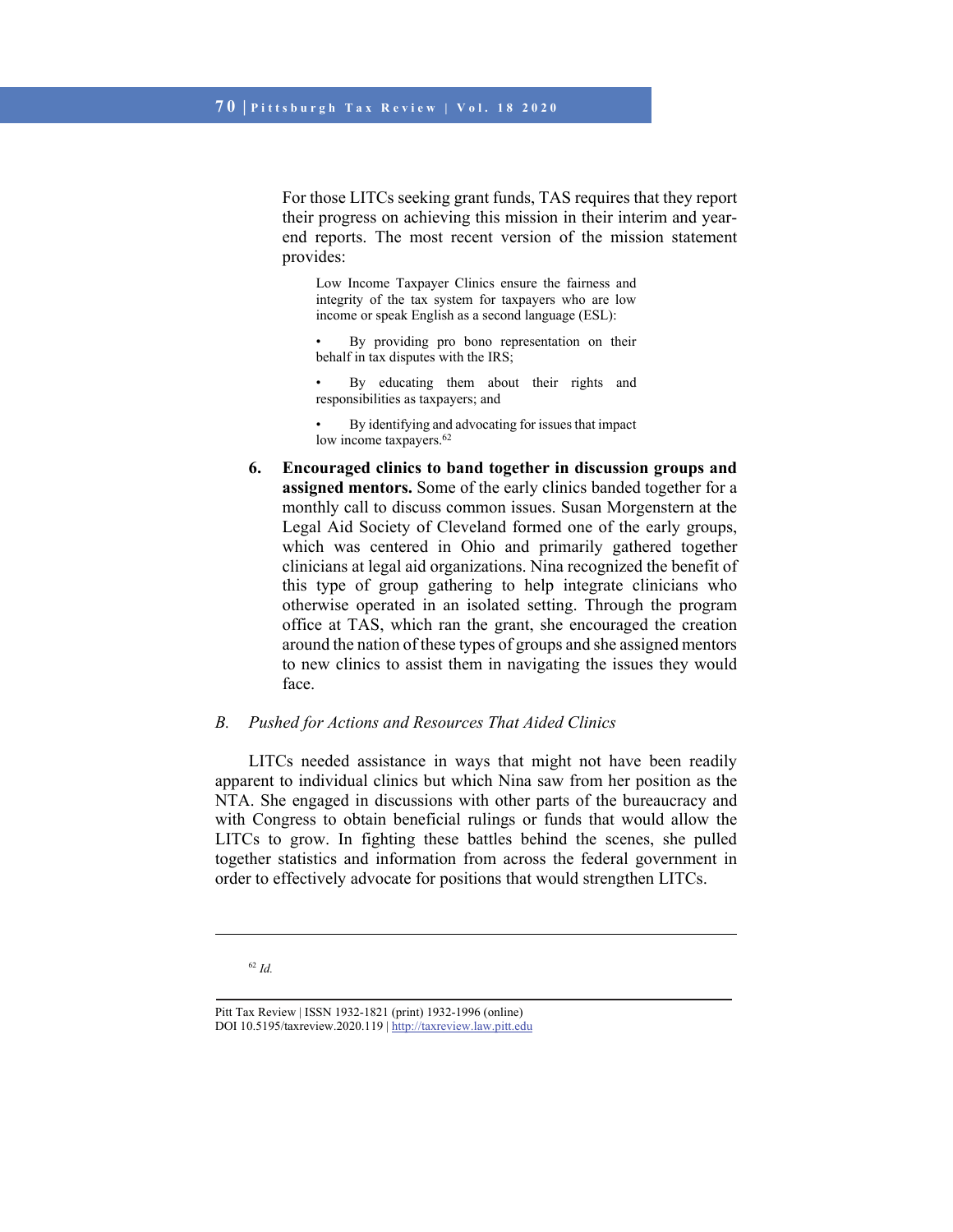**1. Held off Treasury Inspector General for Tax Administration on oversight methods.** The Tax Inspector General for Tax Administration (TIGTA) criticized TAS for its oversight of LITCs because TAS did not look at the cases worked by the LITCs to determine if the cases were properly handled.<sup>63</sup> If TAS adopted the recommendation of TIGTA, a huge fight would have ensued between the LITCs and TAS. Nina recognized the legal issues raised by the TIGTA recommendation and pushed back hard against this recommendation.<sup>64</sup> She argued that looking at individual case files by IRS employees was inappropriate and a breach of the confidentiality of the client information. To resolve this disagreement, she was actually able to cause the creation of a federal regulation on the issue which states: "The right of access under 2 CFR 200.336 shall not extend to client information held by attorneys or federally authorized tax practitioners under the Low Income Taxpayer Clinic program."65

65 2 C.F.R. § 1000.336 (2014).

<sup>63</sup> *See* Weinberger, *supra* note 3, at 1080–81; *see also* TREASURY INSPECTOR GEN. FOR TAX ADMIN., *supra* note 26 (explaining that financial information submitted by clinics to the IRS could not always be used to explain whether LITCS were properly using the granted funds); TREASURY INSPECTOR GEN. FOR TAX ADMIN., REF. NO. 2008-10-142, IMPROVED CONTROLS OVER GRANTS PROVIDED TO LOW INCOME TAXPAYER CLINICS WOULD LOWER THE RISK OF THE INAPPROPRIATE USE OF FEDERAL GOVERNMENT FUNDS (2008), https://www.treasury.gov/tigta/auditreports/2008reports/200810142fr.html (proposing that the NTA and IRS develop and implement procedures for oversight of LITCs' use of grant funds); TREASURY INSPECTOR GEN. FOR TAX ADMIN., REF. NO. 2017-10-005, IMPROVEMENTS ARE NEEDED IN THE TAXPAYER ADVOCATE SERVICE PROCESS TO IMPLEMENT RECOMMENDED CORRECTIVE ACTIONS 37–38 (2016) (explaining that TAS disagreed with TIGTA's findings pertaining to the procedural requirements enforced by the IRS if LITCS do not file both an interim and year-end report in a timely manner).

<sup>64</sup> In working this issue, Nina and the Chief Counsel attorneys representing her looked at the oversight that the Legal Services Corporation provided to the many organizations around the country to which it provided grant funding. Using this long-established government program as a model, she was able to argue successfully for a similar review process between TAS and the LITCs. An NTA less versed in poverty law might not have known to go looking for this parallel program as a source of resolving the issue raised by TIGTA. TIGTA's recommendation made good sense from a purely audit standpoint, but TIGTA auditors lacked the necessary perspective of the confidentiality issues presented by having IRS employee, albeit "independent" ones in TAS, looking at client records of client matters involving cases in litigation or administrative dispute with the very employer of the IRS employees going through the case files. In resolving this issue without involving the LITCs, Nina fixed a problem most LITCs did not even know existed but one that would have greatly influenced their program or their participation had she failed to avoid individual case review.

Pitt Tax Review | ISSN 1932-1821 (print) 1932-1996 (online) DOI 10.5195/taxreview.2020.119 | http://taxreview.law.pitt.edu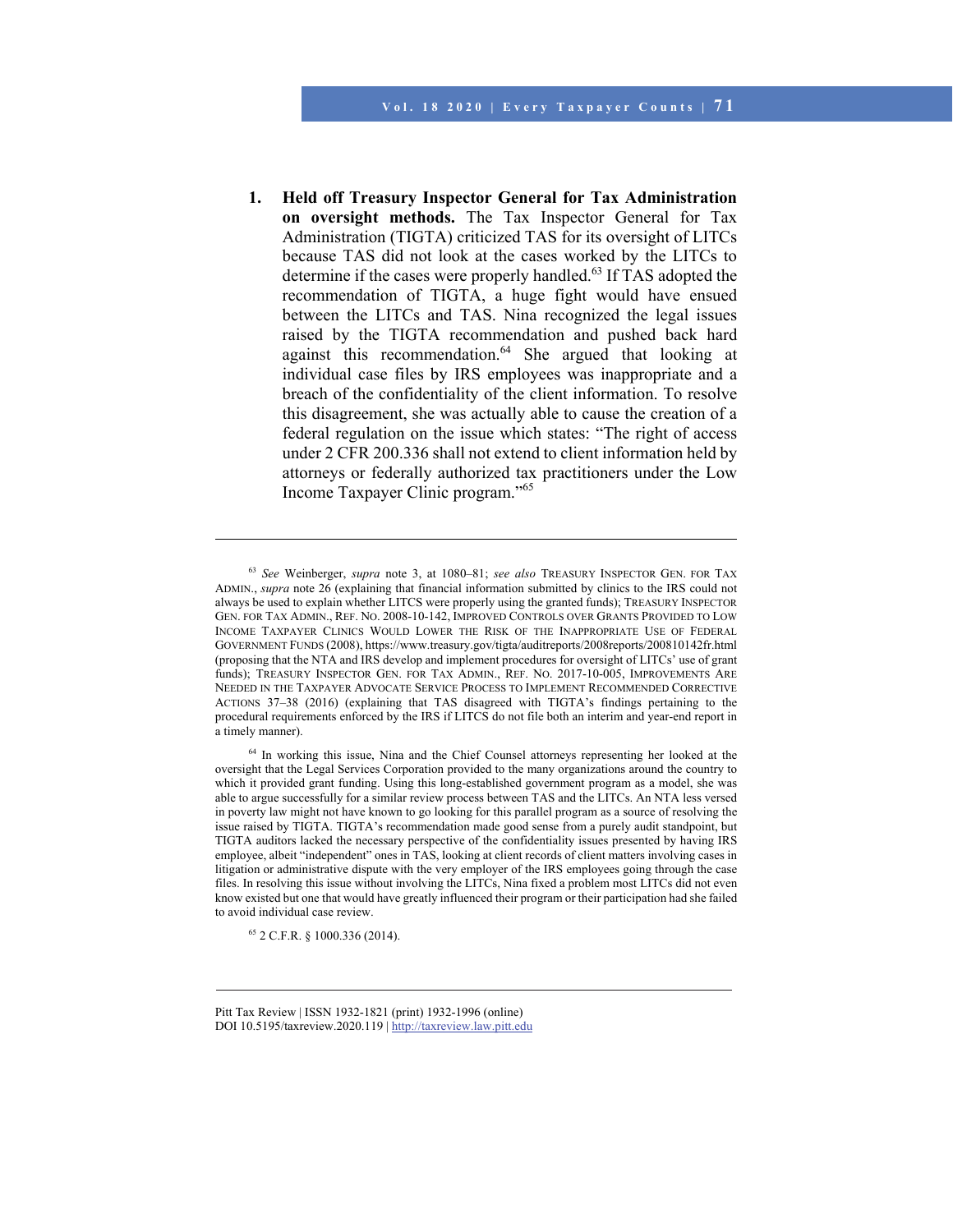**2. Reversed decision of Chief Counsel regarding use of matching funds from Legal Services Corporation.** Matching funds provide the lifeblood of LITCs because the amount of the grant an LITC may receive is limited by the amount of matching funds raised. $66$ Related to the preceding topic in a tangential way, many LITCs, about half, now reside within organizations funded by the Legal Services Corporation.<sup>67</sup> The organizations funded by the Legal Services Corporation do not receive all of their funding from that entity but do receive substantial funds that go toward the overall operation of the office. Chief Counsel wrote an advisory opinion stating that the LITCs receiving funds from the Legal Services Corporation could not use those funds to count toward the matching funds needed to obtain the grant under  $\S 7526$ .<sup>68</sup> Nina pushed back against this advisory opinion and persuaded Chief Counsel's office to reverse its decision.

This change in position allowed many legal services organizations to expand their LITC operations. Starting from no LITCs within legal services organizations at the time of the creation of the grant, now more LITCs exist within legal services organizations than any other type of LITC. The move of LITCs into legal services organizations fulfills a goal of working to reduce the civil justice gap that played a role in Nina's original decision to start CTLP.<sup>69</sup>

Having an LITC at a legal services organization provides many challenges and many benefits. The challenges are discussed in an article that I wrote for the management magazine for these

<sup>69</sup> *See* Press Release, Am. Acad. Arts & Sci., New Issue of *Dædalus* Takes on the Justice Gap Facing Poor and Low-Income Americans (Jan. 7, 2019), https://www.amacad.org/news/new-issuedaedalus-takes-justice-gap-facing-poor-and-low-income-americans (discussing the civil justice gap).

<sup>66</sup> I.R.C. § 7526(c)(5); *see* I.R.S. Pub. No. 3319, *supra* note 59, at 96.

 $67$  Legal Services Corporation is a nonprofit organization based in Washington, D.C., through which funding for legal services around the country runs. Fogg, *supra* note 18, at 38. As an independent entity, Legal Services Corporation keeps administration of the legal services program away from the executive branch. *Id.*

<sup>&</sup>lt;sup>68</sup> Memorandum from Donald M. Suica, Chief, Pub. Conts. & Tech. L. Branch, Gen. Legal Servs., Off. of Chief Couns., to Susan E. Gilbert, Acting Chief, Grant Admin., Wage & Inv. Operating Div., Stakeholder P'ships, Educ. & Commc'n (July 20, 2002) (on file with author).

Pitt Tax Review | ISSN 1932-1821 (print) 1932-1996 (online) DOI 10.5195/taxreview.2020.119 | http://taxreview.law.pitt.edu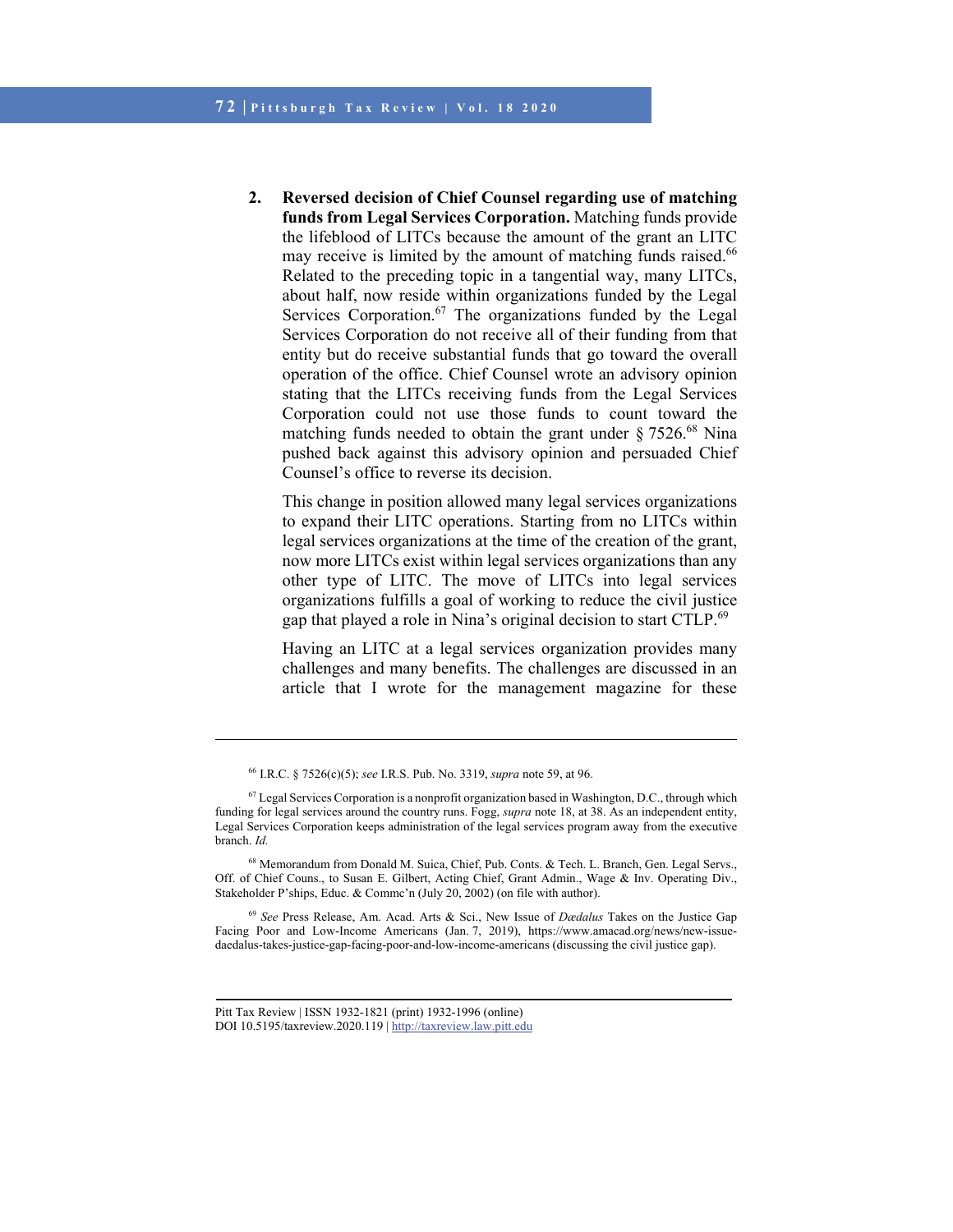organizations.<sup>70</sup> The primary challenge centers on the employee running the LITC. That individual frequently has little or no tax background and has no one within the organization to teach them about tax issues.<sup>71</sup> For some attorneys placed in this position, the amount of knowledge needed to manage a successful tax practice proves overwhelming. For others, it presents a surmountable challenge leading to a rich practice in which the attorney serves as a hub for many of the practice areas of the legal services organization.<sup>72</sup>

Nina tried to assist the legal services attorneys directing tax clinics in a number of ways. She sought to have them assigned a mentor within the LITC community. She tried to provide training for these individuals at the annual LITC conferences and in other settings. The benefits of having an LITC within a legal services organization are far reaching and definitely worth all of the effort Nina made to reach out and embed LITCs within these centers of poverty law created at a time before tax received recognition as an integral part of that practice.

**3. Obtained waiver from the Office of Management & Budget (OMB) regarding the use of matching funds from volunteers.** Similar to, but distinct from, the matching fund issue discussed above was the issue of obtaining a match for the time donated by volunteer attorneys and others. Many clinics struggle to obtain cash donations but can more easily obtain the donation of time. Depending on the value of that time, the LITC can obtain enough donated time to satisfy the matching fund requirement of § 7526.

OMB placed limitations on the use of volunteer time to satisfy matching grants. The limitation impeded some clinics from obtaining the maximum amount of the § 7526 match. By obtaining

<sup>70</sup> *See* T. Keith Fogg, *Tax Issues Facing Clients of Legal Services*, 28 MIE J. 1, 17 (2014).

<sup>71</sup> *See* Dave Pantos, *A Successful LITC Program: An Interview With Jamie Andree, Managing Attorney Indiana Legal Services*, 28 MIE J. 48, 49 (2014) (illustrating how having a lack of tax knowledge could present an initial challenge to the operator of an LITC).

<sup>72</sup> *See id.* at 48–49 (illustrating how the LITC in this situation can serve as a tremendous asset to the clients of the legal services organization).

Pitt Tax Review | ISSN 1932-1821 (print) 1932-1996 (online) DOI 10.5195/taxreview.2020.119 | http://taxreview.law.pitt.edu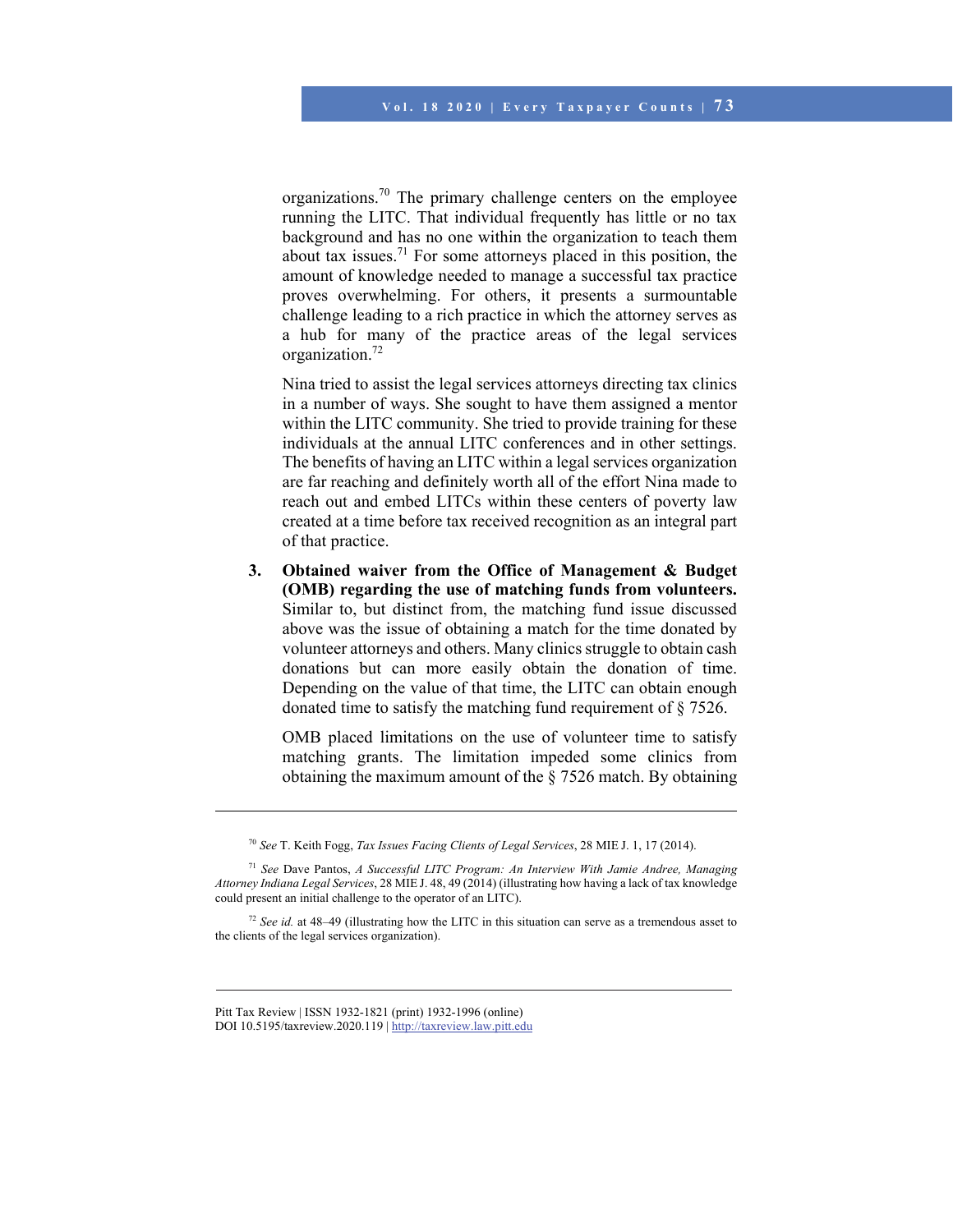l

a waiver from OMB, Nina changed the game for a large number of LITCs.73 As discussed below, Nina promoted the idea of pro bono service by tax lawyers and other tax professionals. So, she not only aided clinics by removing the barrier imposed by OMB but she also aided them by creating an atmosphere of volunteerism among tax professionals.

**4. Raised the amount of grant funds through persistent discussions with Congress about the need for the increases.** The original amount Congress budgeted for LITC grants was \$6 million.<sup>74</sup> That amount was more than adequate for the number of clinics that existed in 1998 but quickly became inadequate. By 2001, the number of clinic applications spread the \$6 million too thin and more money was needed for the grant to be effective.<sup>75</sup> In response to requests from clinicians, Congress increased the amount budgeted for grants to \$7.5 million in 2004.76 That was the

<sup>75</sup> *Taxpayer Advocate Report and Low-Income Taxpayer Clinics*, *supra* note 38. Those invited to testify were Nina Olson, the National Taxpayer Advocate; Leslie Book, Federal Tax Clinic, Villanova Law School; Alan H. Cohen, Low-Income Taxpayer Clinic, Ithaca College; Community Tax Aid, Inc., Jeffrey S. Gold; Community Tax Law Project, Timothy B. Heavener; Dixon R. Rich, Jr., Low-Income Taxpayer Clinic, University of Pittsburgh School of Law; and Janet Spragens, Federal Tax Clinic, Washington College of Law, American University; *see also* Leslie Book, *Tax Clinics: Past the Tipping Point and to the Turning Point*, 92 TAX NOTES 1089 (Aug. 20, 2001).

<sup>76</sup> A 2011 TIGTA report shows the increases in the budget for LITCs over the years up to that point. *See* TREASURY INSPECTOR GEN. FOR TAX ADMIN., *supra* note 26. The TIGTA report shows that the budget for grants to LITCs was increased by Congress in 2004 (\$7.5 million), 2006 (\$8 million), 2008 (\$8.6 million), 2009 (\$9.5 million). *Id.* Subsequent to the 2011 TIGTA report, Congress has continued to increase the budget. *See* I.R.S. Pub. No. 5066-A, *supra* note 28 (mentioning that the grants in 2012 and 2013 were approximately \$10 million); 1 NAT'L TAXPAYER ADVOCATE, ANNUAL REPORT TO CONGRESS (2014) (mentioning a grant of \$10 million in 2014); I.R.S News Release IR-15-61 (Mar. 27, 2015) (mentioning a grant of \$10.25 million in 2015); I.R.S. News Release IR-16-32 (Feb. 26, 2016)

<sup>&</sup>lt;sup>73</sup> The LITC program office submitted a request to OMB to deviate from the required calculation of donated time (not specific to LITCs, but rather across the federal government)—and the thrust of it was that there is already a statute, I.R.C. § 7430, that provides the mechanism for calculating attorney time/rate for tax controversies. Under the OMB rules, the value of attorney time was vastly underestimated, resulting in a much lower matching rate than the § 7430 rate. Among other things, TAS argued that the application of the OMB rate would discriminate against low-income taxpayers. Essentially, this argument was that the donation of time to low-income taxpayers would be less than the value of the time spent by tax practitioners for more well-heeled taxpayers. Ultimately, OMB agreed with the position taken by TAS, and that benefited the LITC programs relying on volunteer time to meet the match. For some programs, the additional value of their volunteer time resulted in a direct case grant to them under § 7526 because of the match it allowed.

<sup>74</sup> TREASURY INSPECTOR GEN. FOR TAX ADMIN., *supra* note 26, at fig.1.

Pitt Tax Review | ISSN 1932-1821 (print) 1932-1996 (online) DOI 10.5195/taxreview.2020.119 | http://taxreview.law.pitt.edu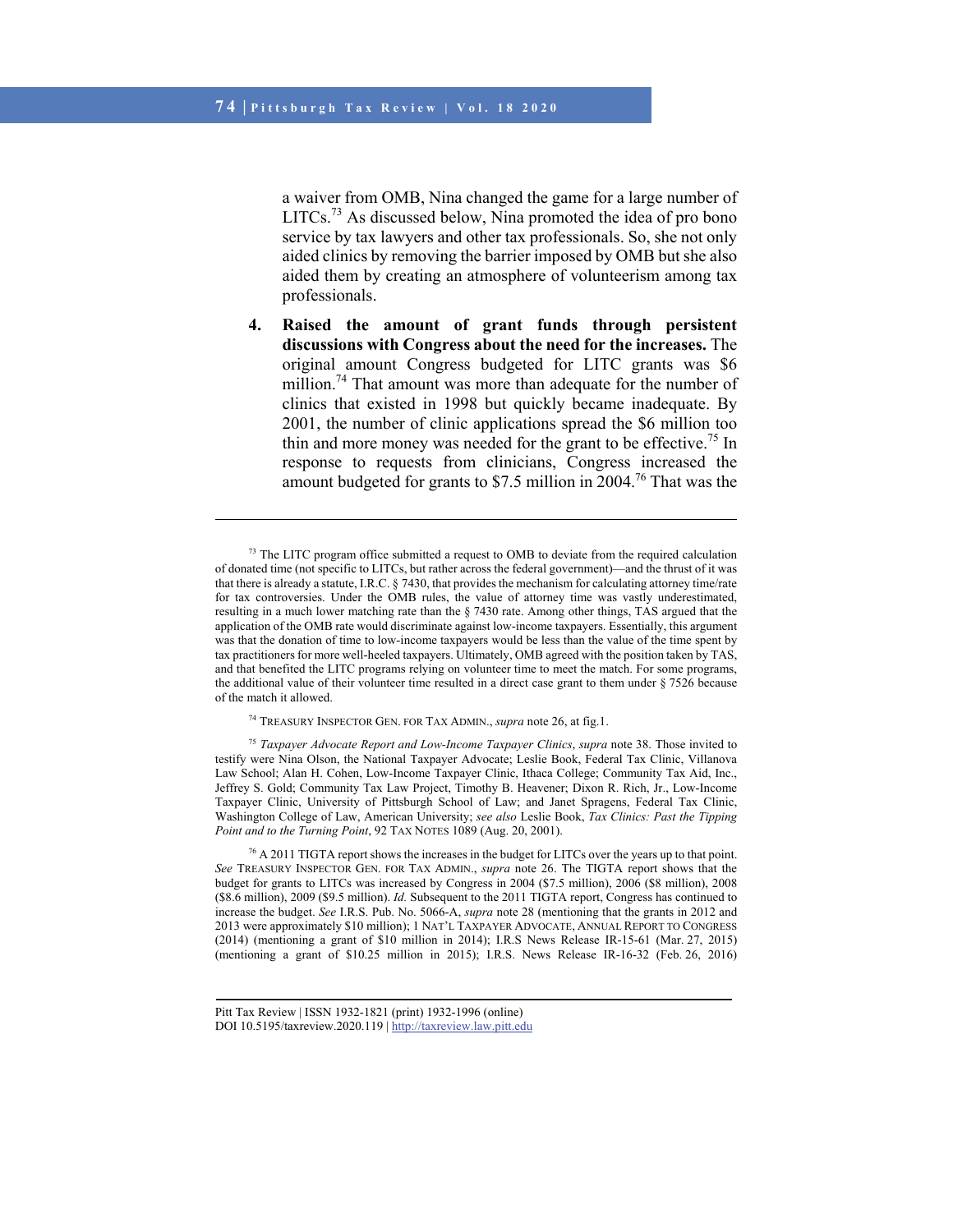first of several increases.<sup>77</sup> These increases came at a time of economic recession for the country and severe cutbacks to the budget of the IRS. Nina not only argued for the increases but also for the amounts to be designated within the budgets to ensure that LITCs would receive the funds. Her ability to keep the grant funds coming and to increase them during this period is a significant testament to her ability to sell the LITC program to congressional budget leaders who were not buying much of what the IRS was selling during this period.

Her constant work to increase the amount of grant funds available to LITCs provided a very tangible benefit to LITCs that resulted from her leadership. Many clinicians owe their jobs to her efforts to obtain and increase this grant and, relatedly, many taxpayers owe their success in fighting the IRS to these increases. Because most LITCs run on a very tight budget, the increased grant money available provided critical funding support.

**5. Created an annual book of statistics and accomplishments by LITCs.** By requiring more information in the grant reports, she created a database of information about the LITCs that did not previously exist. She used this information, in part, to cause the creation of an annual data book showcasing the work of the LITCs.<sup>78</sup> The book followed a pattern of her fundraising efforts dating back to her time at CTLP. She gave copies of the book to the local taxpayer advocates (LTAs) with the directive that they provide a copy to the congressional offices they visited so that these offices would be aware of the work of the LITCs and the benefit of

<sup>(</sup>mentioning a grant of \$10.72 million in 2016); *LITC Program Office's Latest Report Details Tireless Work of Those Giving Voice to the Voiceless*, TAXPAYER ADVOC. SERV.: NTA BLOG (Dec. 8, 2017), https://taxpayeradvocate.irs.gov/news/nta-blog-LITC-Program-Office-Latest-Report-Details-Tireless-Work-of-Those-Giving-Voice-to-the-Voiceless (mentioning a grant of approximately \$11.8 million in 2017); I.R.S. News Release IR-18-121 (May 16, 2018) (mentioning a grant of over \$11.8 million).

<sup>77</sup> *See supra* note 76.

<sup>78</sup> The data book is published as IRS Publication 5066. *See, e.g.*, I.R.S. Pub. No. 5066-A, Low Income Taxpayer Clinics Program Report (2019).

Pitt Tax Review | ISSN 1932-1821 (print) 1932-1996 (online) DOI 10.5195/taxreview.2020.119 | http://taxreview.law.pitt.edu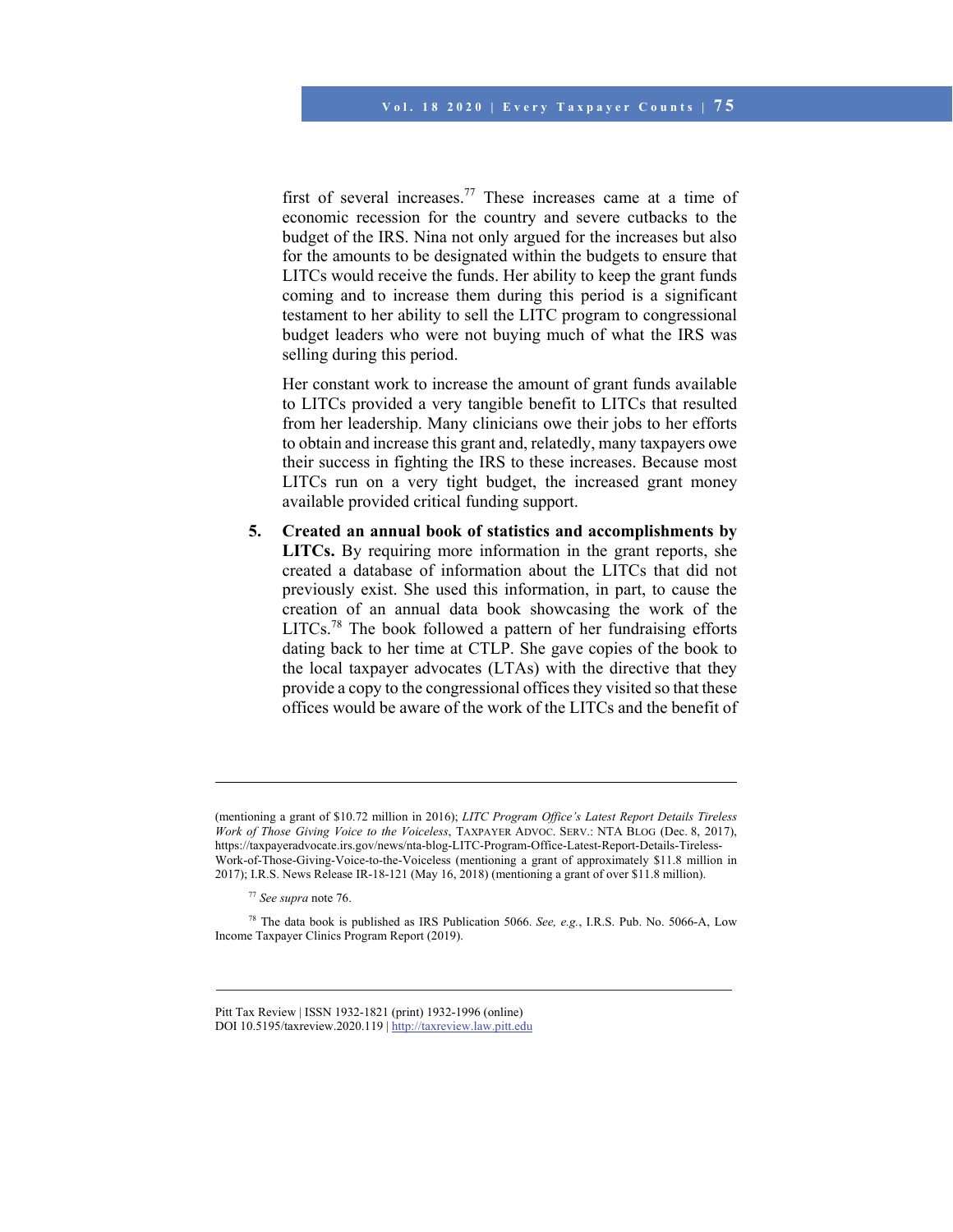funding the grant.<sup>79</sup> The books also became an effective tool for the LITCs themselves in their efforts to raise funds and convince tax practitioners to join their pro bono panels.

The first LITC data book was published in 2013, and the book has been published every year since.<sup>80</sup> These books not only contain statistical data culled from the annual reports filed by the LITCs but also contain stories about taxpayers the LITCs have assisted in their struggles with the IRS. Because all congressional offices receive requests for assistance in dealing with the IRS from their constituents, the data books reinforce the benefit to the constituents of the existence of LITCs, thereby assisting in the raising of the grant funds available through § 7526.

**6. Sent Local Taxpayer Advocates to congressional offices to talk about LITCs.** Each year in February, Nina brought all of the LTAs to Washington and had them go to Capitol Hill to meet with the congressional offices covered by their respective offices.<sup>81</sup> Prior to sending the LTAs up to Capitol Hill, they spent a day in Washington with Nina and others in TAS to learn of the agenda for the year, which is primarily based on the annual report to Congress. Each year, promoting LITCs was on the agenda of the discussion

<sup>&</sup>lt;sup>79</sup> Each year in February she brings the LTAs from all over the country and sends them to Congress to discuss her annual report and other topics. The LTAs also make visits to the congressional offices within their service area. See discussion in the next subsection.

<sup>80</sup> *E.g.*, I.R.S. Pub. No. 5066-A, *supra* note 28.

<sup>81</sup> *See* I.R.M. 13.6.1.12.3 (Feb. 28, 2012). The Congressional Affairs Program (CAP) predated Nina's appointment as NTA, but changed during her tenure. Originally, the LTAs and the government liaisons in the local areas would come to Washington, D.C. in February and go up to the Hill together. The trips probably started following the first NTA report to Congress in 1999. Nina joined TAS in March 2001, but before she officially started she met with the LTAs in February 2001 at the CAP conference. There was some nervousness at the time, on the part of the IRS, that going together to the Hill was awkward. In 2002, in her first year officially running the conference, TAS split from legislative affairs in planning and making the visits. In that year, the visits became a pure TAS event, with the LTAs meeting with their congressional delegations and briefing them on the Hill. Before they went up to the Hill, they spent the day with the NTA and her staff who walked them through the issues in the annual report, and they could ask questions about how to present things. This briefing almost always included a discussion of LITCs. The system also involved reporting back to the NTA if there were issues raised by any members of Congress so that TAS could follow up on those issues. TAS used these trips to develop and maintain close relations with congressional offices, which became important when seeking support for additional funding for the LITC grants.

Pitt Tax Review | ISSN 1932-1821 (print) 1932-1996 (online) DOI 10.5195/taxreview.2020.119 | http://taxreview.law.pitt.edu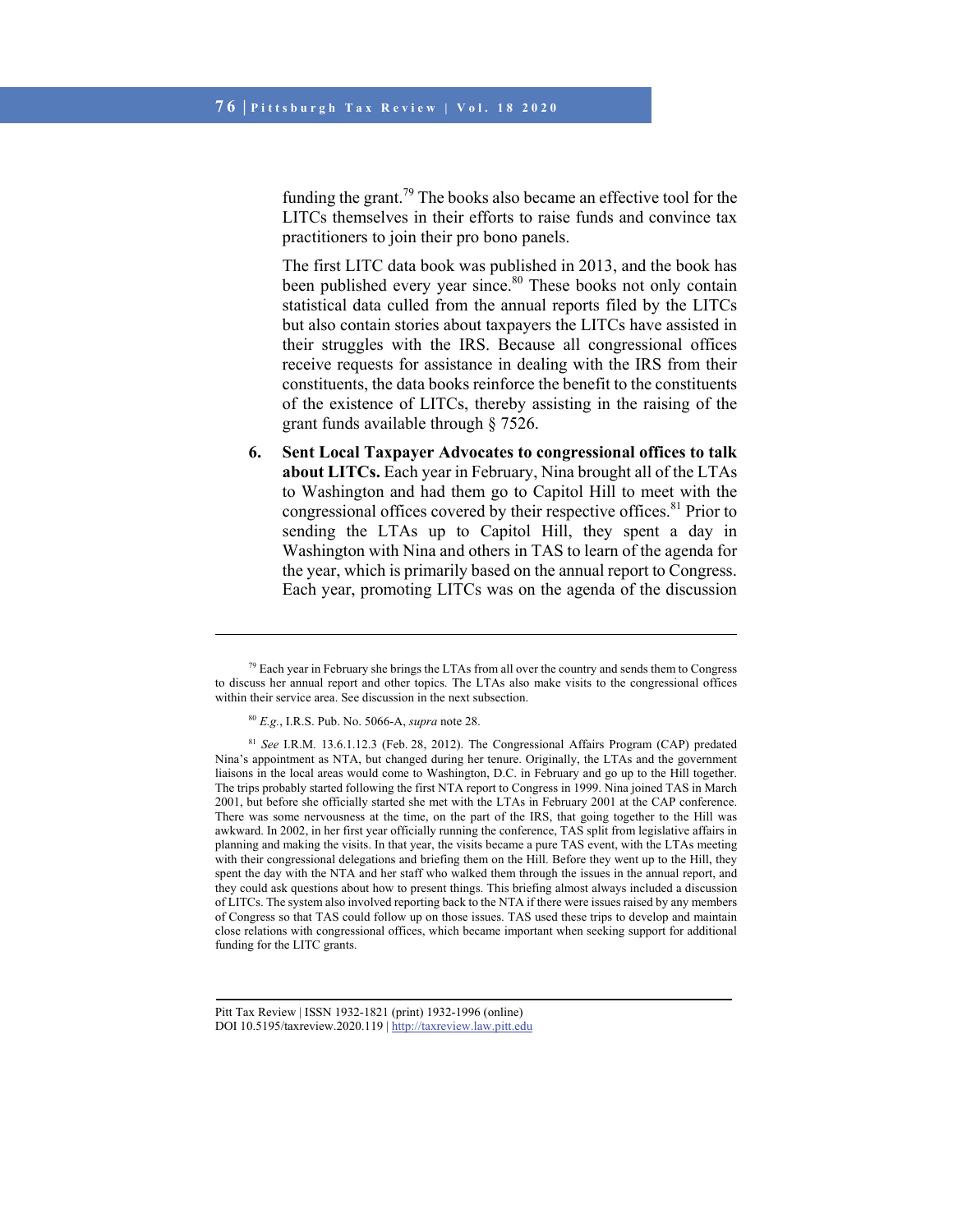with the congressional offices, in addition to the discussion of the annual report.

Consistent with her ongoing effort to raise the amount of the grant and raise the profile of LITCs, she gave the LTAs talking points about LITCs, including providing each office with a copy of the LITC yearbook and a copy of the list of LITC phone numbers and addresses. Measuring the impact of this effort is difficult but the fact that the grant amount increased at the same time the IRS budget withered suggests that the strategy provided a significant benefit to LITCs.

**7. Kept away restrictions on clinic practice.** Section 7526 contains no restrictions on the types of clients that a clinic receiving the grant can represent. She was aware of the restrictions that Congress had imposed on organizations receiving funds through the Legal Services Corporation.<sup>82</sup> To date, Congress has imposed no similar restrictions on LITCs, allowing them to represent all individuals with tax problems.

## *C. Expanded Taxpayer Advocate Service Oversight of Low-Income Taxpayer Clinics*

Before she became the NTA, Nina ran a clinic for two and one-half years under the grant program. She had the opportunity to experience the effectiveness of the grant administration by the IRS in preparation for her role as NTA. When she arrived at the IRS, her office did not administer the grant, but after she got herself established within the IRS, she sought to move the administration of the grant funds from W&I to TAS in order that she could more effectively manage the program. By engendering the move of oversight of the program to TAS, she obtained the ability to assist and to shape the overall LITC community.

**1. Took over LITC grant review from the Wage & Investment Division.** When Congress passed § 7526 in 1998 and created the grant program for LITCs, the IRS was undergoing a significant

82 42 U.S.C. § 2996(f).

 $\overline{a}$ 

Pitt Tax Review | ISSN 1932-1821 (print) 1932-1996 (online) DOI 10.5195/taxreview.2020.119 | http://taxreview.law.pitt.edu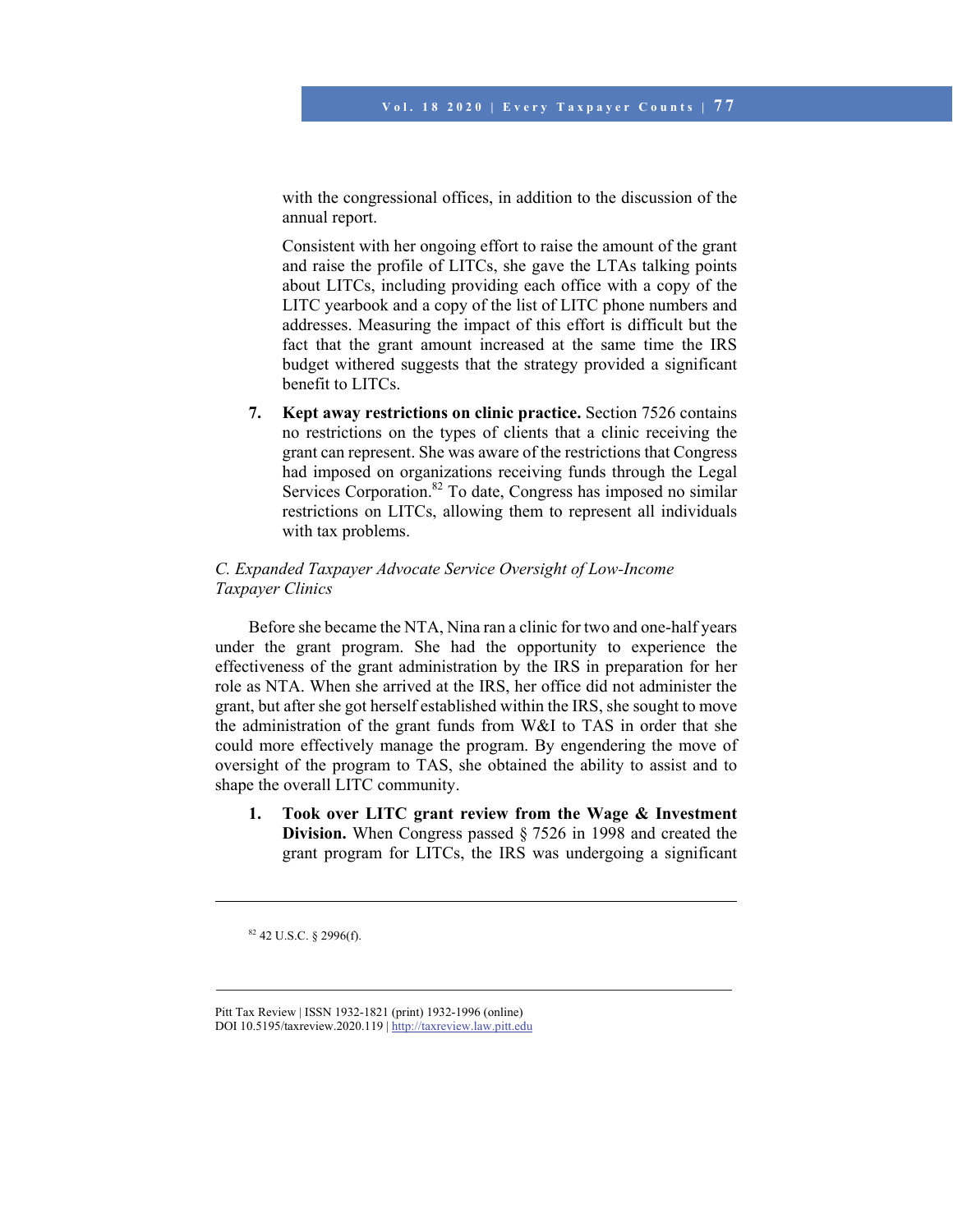change in structure ordered by the same legislation that created § 7526.83 The IRS did not reorganize until September 2000.84 Prior to the reorganization, the IRS had to administer the first year of the grant program. It did so by using Stakeholder Partnerships, Education, and Communication (SPEC) before the official standup of W $&$ I $^{85}$ 

After the reorganization, the IRS chose to place the LITC grant administration within the Wage  $&$  Investment operating division.<sup>86</sup> The IRS had not previously administered a grant program. $87$ TIGTA provided oversight for the administration of the LITC grant program as part of its overall oversight of the IRS.<sup>88</sup> Of course, at the same time it passed  $\S 7526$  creating the grant program, Congress also created the Taxpayer Advocate Service.<sup>89</sup> The IRS chose to place the administration of the LITC grant in Wage  $\&$ Investment in large part because the taxpayers represented by LITCs would almost all fit the Wage & Investment criteria.

At the time of the review of the initial grant, Nina Olson had not yet become the NTA. She became the NTA on March 1, 2001.<sup>90</sup> After becoming the NTA, she did not immediately seek to bring

84 I.R.S. News Release IR-00-67 (Sept. 27, 2000).

<sup>85</sup> *See id.*

l

86 TREASURY INSPECTOR GEN. FOR TAX ADMIN., *supra* note 26 (stating that prior to the transfer of administration and oversight of the LITC program to TAS in May 2003 that function was performed by the Wage and Investment Division).

<sup>87</sup> The other grant program it administers is the grant program for VITA. Congress established the VITA grant program in December 2007. I.R.S. Pub. No. 4883, Grant Programs Resource Guide for VITA Volunteer Income Tax Assistance & TCE Tax Counseling for the Elderly 4–5 (2018).

<sup>88</sup> *Office of Investigations (OI)*, TREASURY INSPECTOR GEN. FOR TAX ADMIN., https://www .treasury.gov/tigta/oi.shtml (last visited Jan. 4, 2019) ("The Treasury Inspector General for Tax Administration (TIGTA) was established . . . to provide independent oversight of IRS activities. . . . TIGTA's oversight extends to the IRS, IRS Chief Counsel and the IRS Oversight Board.").

89 Internal Revenue Service Restructuring and Reform Act of 1998, § 1102, Pub. L. No. 105-206, 112 Stat. 685, 698–702.

90 I.R.S. News Release IR-01-6 (Jan. 12, 2001).

<sup>83</sup> *See* Internal Revenue Service Restructuring and Reform Act of 1998, tit. I, Pub. L. No. 105-206, 112 Stat. 685, 689–724 (1998).

Pitt Tax Review | ISSN 1932-1821 (print) 1932-1996 (online) DOI 10.5195/taxreview.2020.119 | http://taxreview.law.pitt.edu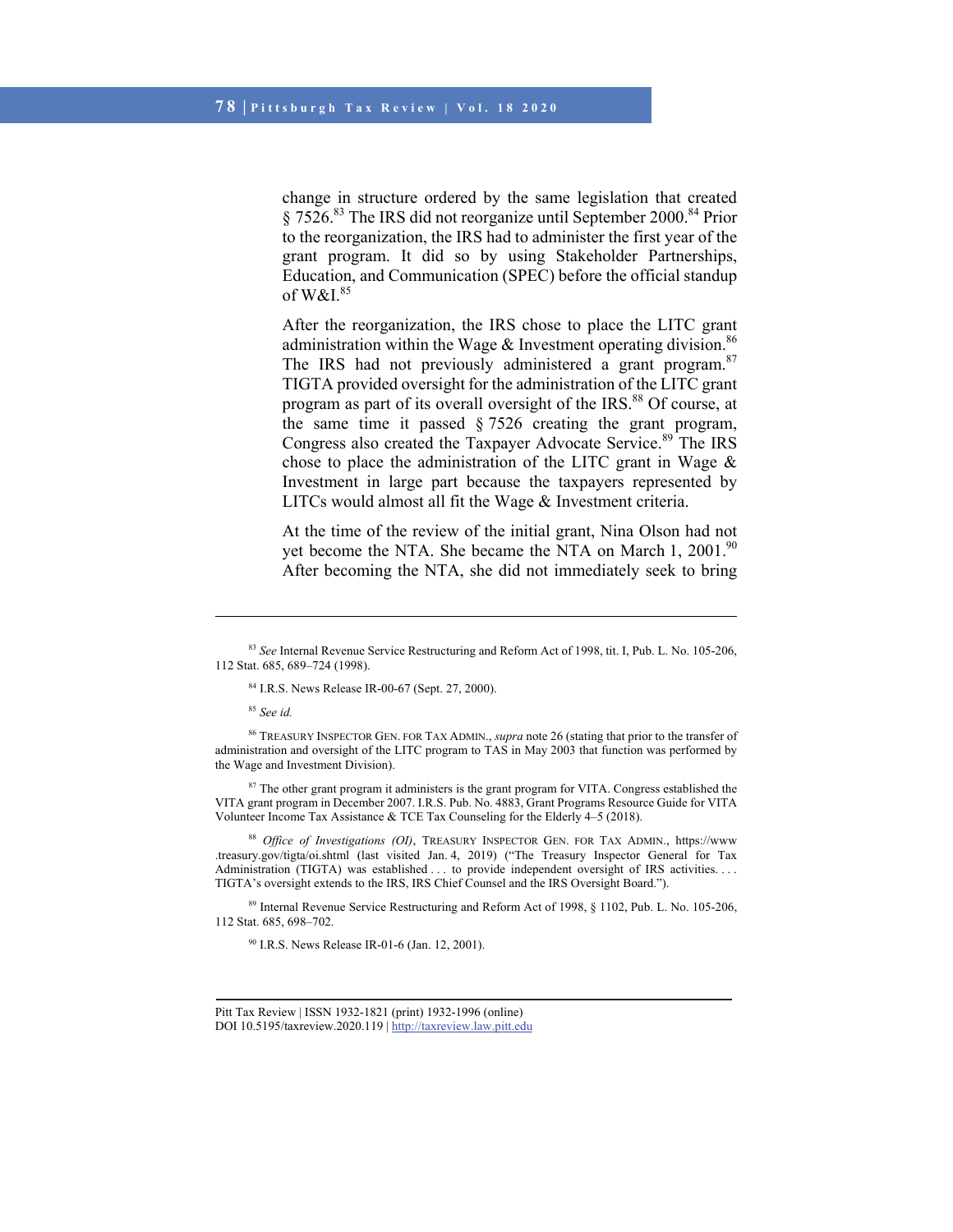the review of the LITC program into TAS, but soon thereafter she began having discussions with the director of W&I and with the Commissioner about moving the administration of the LITC grant into TAS. W&I administered the program with one or two employees. $91$ 

In 2003, the administration of the LITC grant moved into TAS. $92$ The movement of the grant administration of the LITC program from W&I to TAS resulted from a push by Nina, and it allowed her to shape the program during the remainder of her time as NTA.

**2. Took over the process of authorizing student practice before the IRS.** Each semester, clinics that use students, which include nonacademic clinics using student interns, must obtain authorization for those students to practice before the IRS.<sup>93</sup> The process of obtaining the authorization from the Office of Professional Responsibility (OPR) was cumbersome.<sup>94</sup> Nina brought the process into TAS after reaching an agreement with OPR.<sup>95</sup> The process within TAS was streamlined, allowing clinics to obtain the authorization within a few days of the request.<sup>96</sup>

As a part of authorizing student practice, Nina listened to criticism of the rules that required that a student have completed a basic federal income tax class.  $97$  That rule created a barrier to the use of

<sup>93</sup> *See* I.R.S. Deleg. Order 25-18 (Aug. 19, 2019) (authorizing students working at LITCs to practice before the IRS under Circular 230, § 10.7(d)); *see also* I.R.S. Pub. No. 947, Practice Before the IRS and Power of Attorney 3, 5 (2018) (allowing students to practice under the supervision of an attorney or other authorized practitioner if the student is enrolled in a class). Bill Nelson suggested this change to Nina.

<sup>94</sup> I say this based on personal experience of working with OPR during the first several years I directed the clinic at Villanova Law School.

<sup>95</sup> *See* I.R.S. Deleg. Order 25-18, *supra* note 93.

l

<sup>96</sup> This statement also stems from personal experience. The process is now streamlined to allow a clinic to fax in the request and often receive the authorization letter the next day. Because enrollment in my clinic often shifts during the first week of classes, this speed and flexibility makes the authorization process much better than the process that previously existed.

<sup>97</sup> I argued for this and Nina caused the rule to change.

<sup>&</sup>lt;sup>91</sup> This observation is based on discussion between author and LITC directors working at that time.

<sup>92</sup> U.S. GOV'T ACCOUNTABILITY OFFICE, GAO-07-156, TAXPAYER ADVOCATE SERVICE: CASELOAD HAS GROWN AND TAXPAYERS REPORT BEING SATISFIED, BUT ADDITIONAL MEASURES OF EFFICIENCY AND EFFECTIVENESS ARE NEEDED, app. V (2007); *see also supra* note 26.

Pitt Tax Review | ISSN 1932-1821 (print) 1932-1996 (online) DOI 10.5195/taxreview.2020.119 | http://taxreview.law.pitt.edu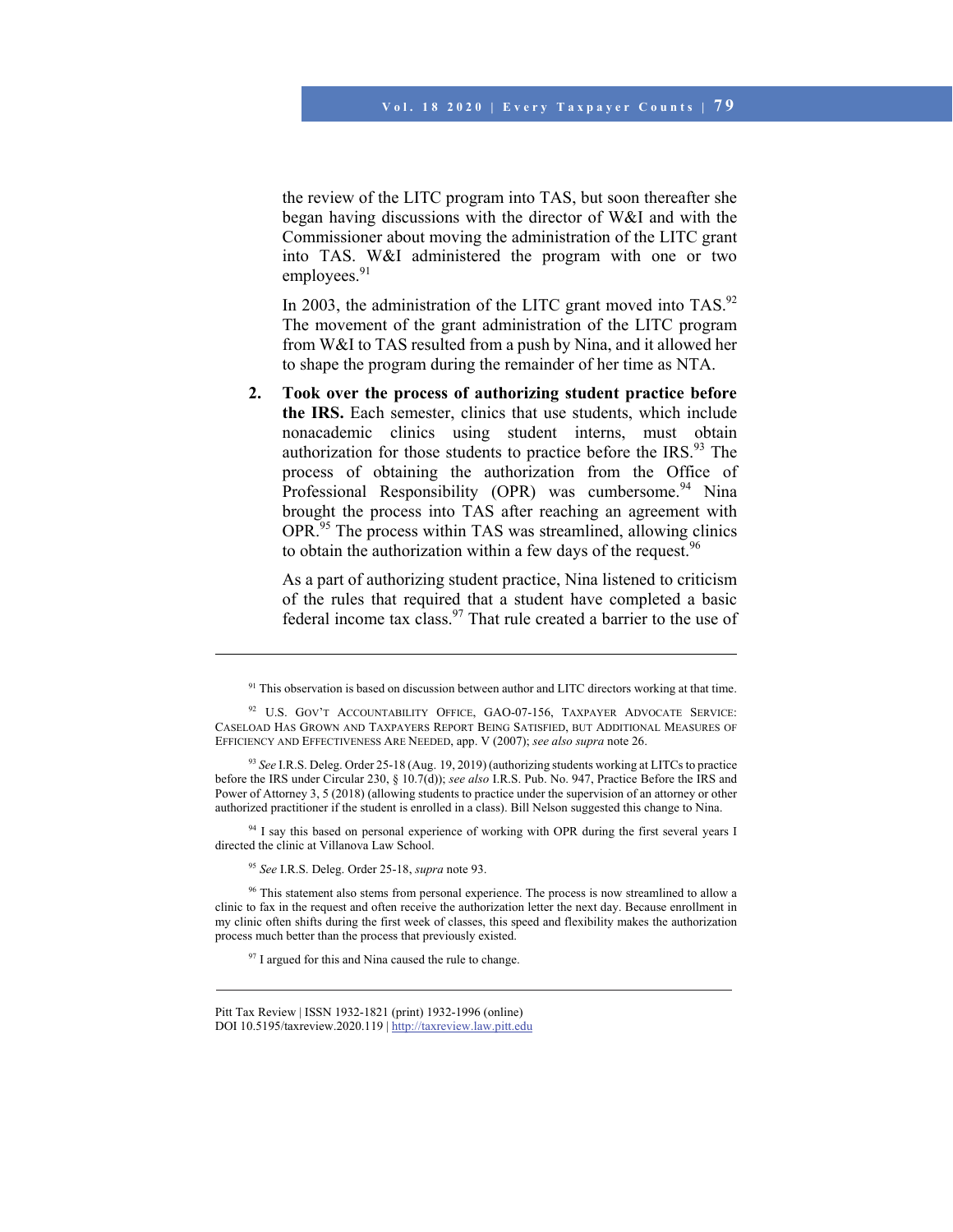students because most law schools do not offer the class in the first year. The course on basic income tax teaches almost nothing that students use in their clinic work. After discussion with the clinics, Nina acknowledged that the requirement did not protect clients or the students and eliminated the requirement, opening up more volunteers for clinics to use and particularly students volunteering in the summer after their first year of law school.

Another innovation in the student practice rules made possible after TAS took over the administration of this process involved the use of students who graduated and were awaiting bar results. Each year students exist in this posture who do not have a job lined up and are waiting for bar results in order to push for employment. Some of these students are willing to volunteer at clinics during the two or three months between the completion of the bar exam and the receipt of the bar results. Prior to a change in the rules regarding student authorization, these individuals did not qualify to practice before the IRS since they were no longer students but not yet lawyers. TAS heard the requests from clinics to allow these individuals to continue practicing as students until bar admission, and this opened up a source of volunteers for LITCs.<sup>98</sup>

**3. Pushed for TAS employees to provide assistance as well as oversight.** Nina created a grant office within TAS.<sup>99</sup> Within that grant office, she created program analysts who each have responsibility for a number of clinics within a geographic area. These analysts not only review the clinics for grant compliance but regularly provide guidance and assistance to the clinics.

## *D. Changed the Culture of Low-Income Taxpayer Advocacy*

Some of the discussion here relates to Nina's work before she became NTA and before TAS began administering the grant while some occurred or continued to occur after her office took over the grant. Dividing her impact on culture to periods before and after she led the LITCs as the NTA is impossible. Certainly, the formative ideas for much of her impact on culture

 $\overline{a}$ 

<sup>98</sup> *See* I.R.M. 13.1.23.4.6 (June 6, 2019).

<sup>99</sup> *See* I.R.C. § 7803(c)(2)(A)(i).

Pitt Tax Review | ISSN 1932-1821 (print) 1932-1996 (online) DOI 10.5195/taxreview.2020.119 | http://taxreview.law.pitt.edu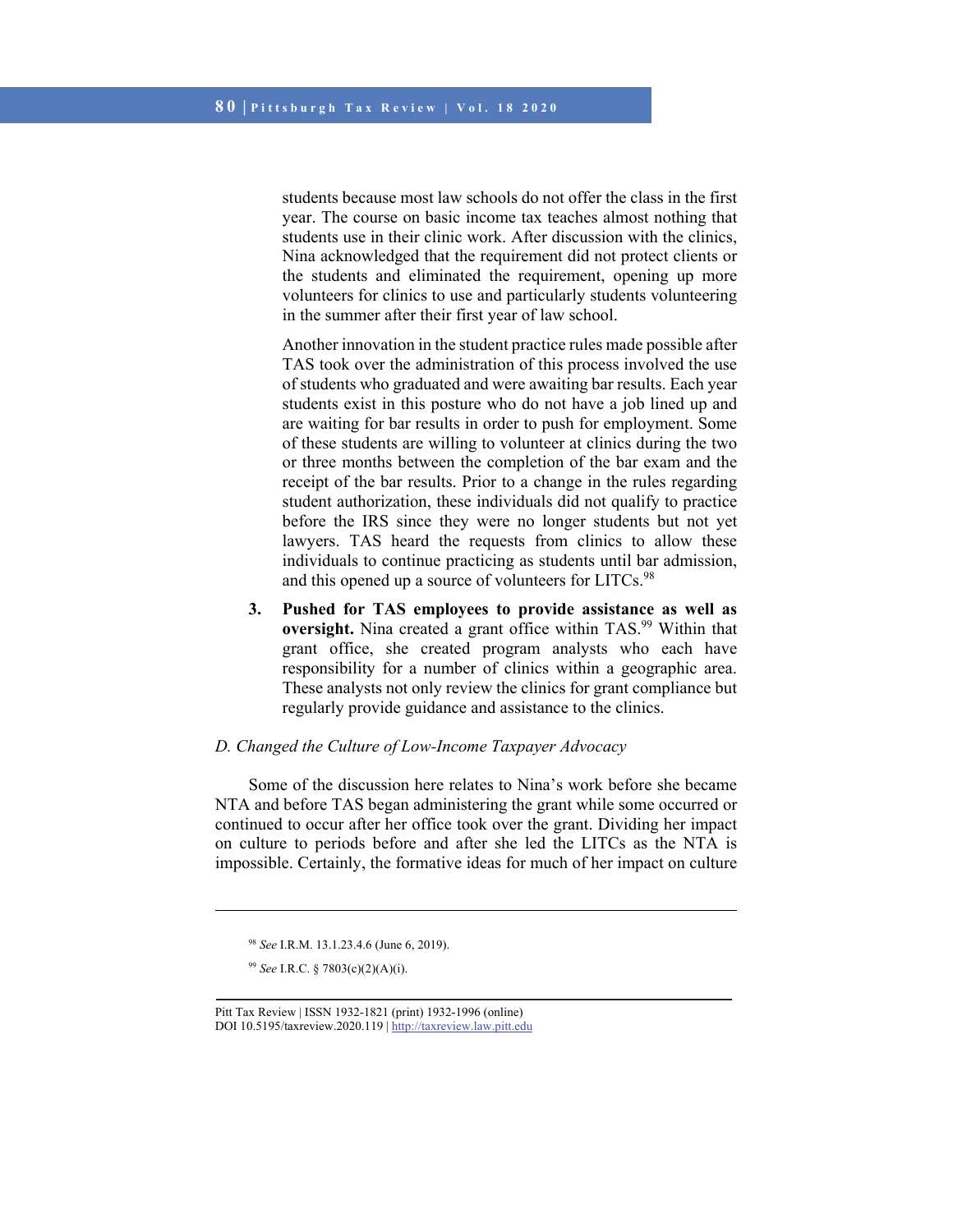occurred when she ran CTLP; however, when she became the NTA, her ideas, which were previously known only to a small number of people, were broadcast on a national level and became a mainstream part of tax news. By remaining in the position of NTA for almost two decades, she had time to build out her ideas in a way that someone passing through the position for a normal period of government service would not. Take for example her idea of a taxpayer bill of rights (TBOR). Though it had formed earlier, she first published it in her annual report in 2007 and almost a decade later Congress codified it.<sup>100</sup> Still today, that idea remains in a formative stage with respect to how it will impact the system of taxation.<sup>101</sup> TBOR represents just one example of an idea she brought to the table which changed or will change tax culture and especially that part of tax culture that impacts low-income taxpayers.

**1. Created a model for issue advocacy.** The role of issue advocacy by LITCs cannot be underestimated. Low-income taxpayers had no voice in regulatory and subregulatory pronouncements by the IRS prior to the creation of LITCs and the recognition by LITCs that engaging in issue advocacy was critical to their clients. Nina provided both a role model for this type of advocacy based on the work that she and Janet Spragens did leading up to the IRS Restructuring and Reform Act of 1998, her subsequent work with the ABA Tax Section, and her work as NTA.

Issue advocacy has become a big part of the work of the Pro Bono and Tax Clinic Committee of the ABA Tax Section. That committee, comprised primarily of clinicians, seeks to comment on almost any IRS regulation or subregulatory guidance that impacts low-income taxpayers. In addition to the work of the committee, some clinics or groups of clinics have also taken on the role of

Pitt Tax Review | ISSN 1932-1821 (print) 1932-1996 (online) DOI 10.5195/taxreview.2020.119 | http://taxreview.law.pitt.edu

<sup>100</sup> *See* T. Keith Fogg, *Can the Taxpayer Bill of Rights Assist Your Clients?*, 91 TEMPLE L. REV. 705, 706 (2019).

<sup>101</sup> *See id.* at 706‒07 (2019); *see also* Alice G. Abreu & Richard K. Greenstein, *Embracing the TBOR*, 157 TAX NOTES 1281 (2017).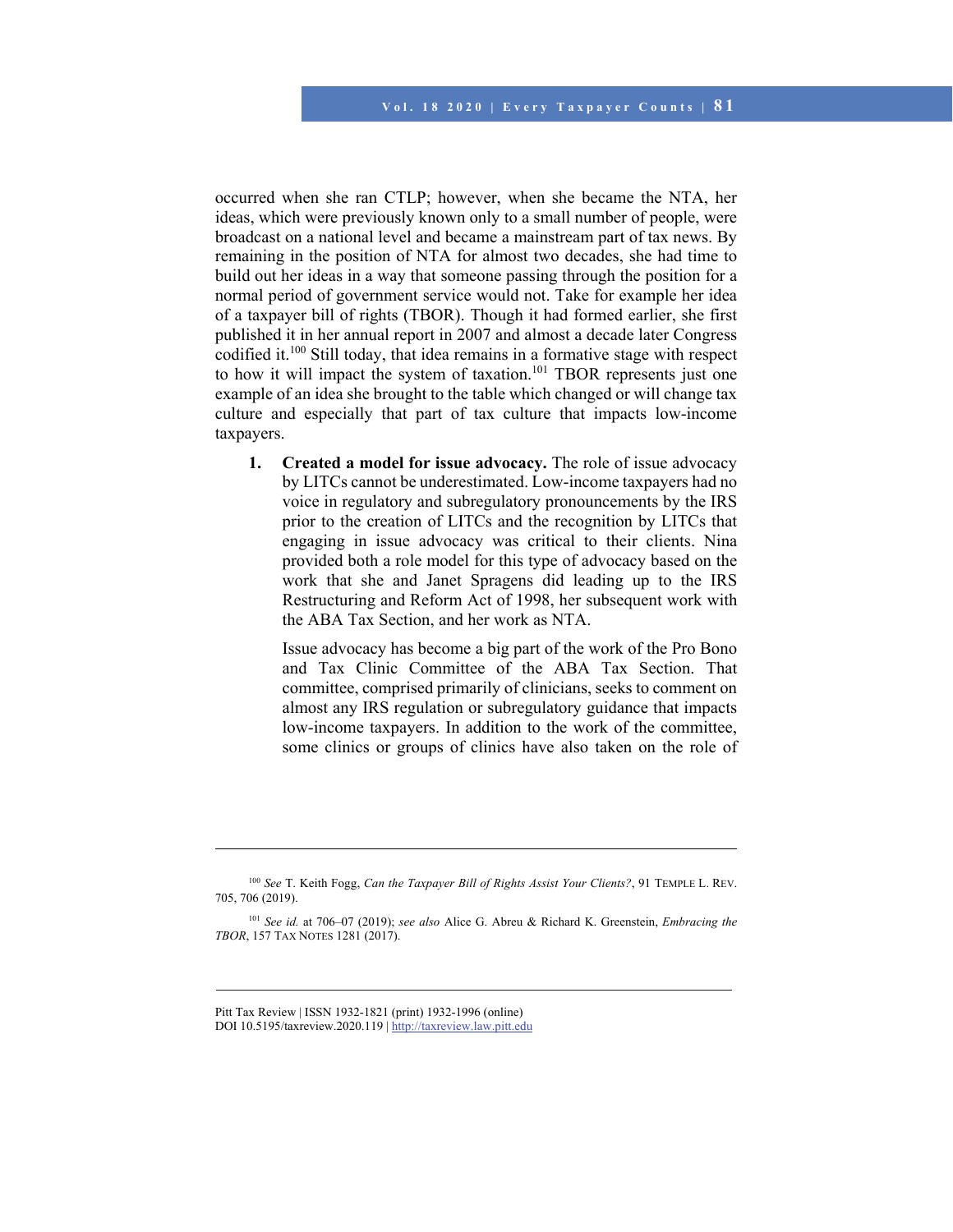commenters with respect to guidance issues and even legislative issues.<sup>102</sup>

Several of the issue areas in which LITCs regularly represent clients saw the creation of regulations before LITCs got in the game. The litigation regarding the  $\S 6015(f)$  regulation limiting taxpayers to making certain innocent spouse relief claims within two years provides a good example of before and after.<sup>103</sup> The regulation, initially promulgated in 2002, received no comments on the two-year rule and no comments from the LITC community.<sup>104</sup>

Having missed the opportunity to influence and explain to the IRS why this regulation inappropriately interpreted the statute, LITCs were forced to litigate to try to effect a change.<sup>105</sup> Even though the LITCs won in the Tax Court with a precedential opinion striking down the regulation, they lost in three circuit courts of appeal before approximately fifty members of Congress (perhaps with an assist from Nina) wrote to the Commissioner expressing their concern about the regulation and causing the withdrawal of the regulation.106

<sup>103</sup> *See* Andrew R. Roberson, *Making a Difference in Pro Bono Tax Cases*, 36 A.B.A. TAX TIMES, Winter 2017, at 25, 26 (discussing, among other things, the work of the LITCs in litigating to change the innocent spouse regulations and working thereafter to change the guidance).

<sup>104</sup> *See* Treas. Reg. § 1.6015-5(b)(1) (2002); Relief from Joint and Several Liability, 66 Fed. Reg. 3888 (proposed Jan. 17, 2001) (leading to the rule with the two-year limit).

<sup>105</sup> *See* Lantz v. Comm'r, 132 T.C. 131 (2009), *rev'd*, 607 F.3d 479 (7th Cir. 2010); Mannella v. Comm'r, 631 F.3d 115 (3d Cir. 2011); Jones v. Comm'r, 642 F.3d 459 (4th Cir. 2011).

<sup>106</sup> *See* I.R.S. Notice 2011-70, 2011-32 I.R.B. 135 (announcing the intention of Treasury and the IRS to withdraw the regulation).

<sup>102</sup> *See* T. Keith Fogg, *An Access to Justice Milestone*, A.B.A. SECTION TAX'N NEWSQUARTERLY, Spring 2013, at 10 (detailing some of the involvement of clinicians in the regulations regarding the innocent spouse provisions); T. Keith Fogg, *Meeting Leads to Changes to Certain Practices in the Tax Court*, A.B.A. SECTION TAX'N NEWSQUARTERLY, Fall 2013, at 28 [hereinafter Fogg, *Meeting Leads*] (detailing changes to Tax Court procedures discussed in meeting between the Tax Court and clinicians). These are just two examples of a multitude of comments by clinicians to the IRS and the Tax Court. The Pro Bono and Tax Clinics Committee of the ABA Tax Section regularly makes comments on proposed regulations and other guidance issued by the IRS as well as on rule changes proposed by the Tax Court. Some LITCs, such as the tax clinic at Harvard Law School, also regularly make comments on proposals that might impact low-income taxpayers.

Pitt Tax Review | ISSN 1932-1821 (print) 1932-1996 (online) DOI 10.5195/taxreview.2020.119 | http://taxreview.law.pitt.edu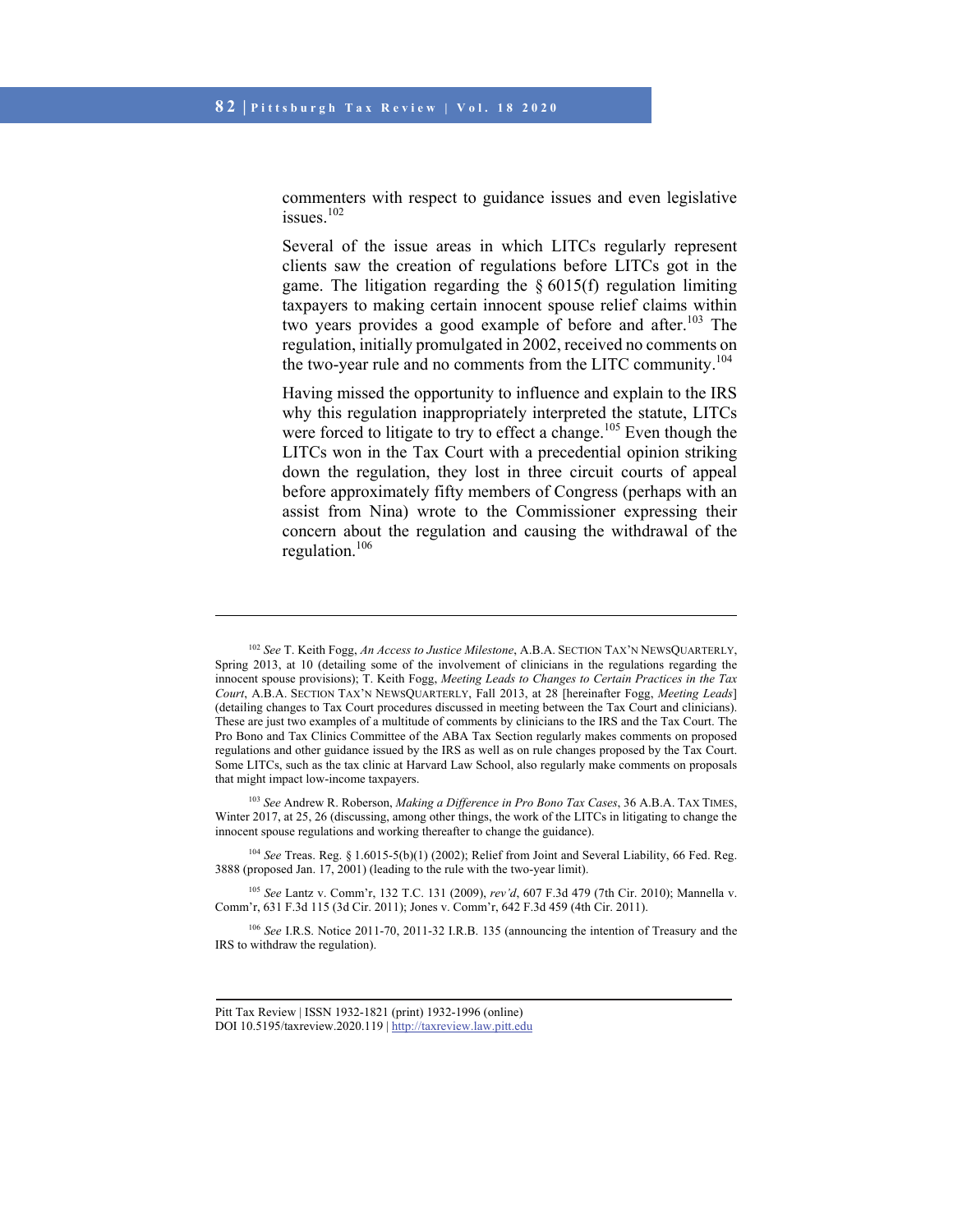When the IRS began anew to write regulations with respect to the innocent spouse provisions, the LITCs provided significant contributions to the IRS regarding how those regulations should look.<sup>107</sup> This change in participation level with respect to the regulatory process played out with respect to the collection due process regulations and regulations regarding the earned income tax credit as well as other topic areas of importance to low-income taxpayers. Having not participated in the initial drafting of the regulations, LITCs became quite active in the past decade.<sup>108</sup>

- **2. Moved tax law under the poverty law umbrella.** Before Nina, tax did not register with poverty lawyers as an area of practice. Through her writing, speaking, and actions in creating CTLP, she created a seismic shift in the perception of the importance of tax law to the practice of poverty law. Certainly, much of her initial work to push tax as a recognized area of poverty law came in her years with CTLP and culminated in the testimony of Nina and Janet Spragens before Congress in their effort to create the grant; however, she used the position of NTA to push this practice area and the recognition of this area as a significant area of practice.<sup>109</sup>
- **3. Made pro bono service by tax lawyers mainstream.** If you go back to the beginning of Nina's story and rationale for creating CTLP, the story finds its roots in her dissatisfaction with the pro bono opportunities for tax lawyers available when she graduated from law school.<sup>110</sup> She attended law school for the purpose of

<sup>107</sup> *See* Jamie Andree, *Celebrating Valentine's Day with Comments on the Innocent Spouse Regulations*, PROCEDURALLY TAXING (Feb. 14, 2014), https://procedurallytaxing.com/celebratingvalentines-day-with-comments-on-the-innocent-spouse-regulations/.

<sup>108</sup> *See Government Submissions*, A.B.A. TAX SECTION, https://www.americanbar.org/groups/ taxation/policy/ (last visited Nov. 23, 2020). The Pro Bono and Tax Clinic Committee and its predecessor, the Low-Income Taxpayer Committee, have become a major player in the submission of comments to the IRS regarding proposed regulations.

<sup>109</sup> *See* Pantos, *supra* note 71.

<sup>110</sup> Nina E. Olson, *The Tax Section's Role as an Advocate for Equal Access to Justice: A Personal History*, 68 TAX LAW. 427, 427 (2015); *see also IRS Restructuring*, *supra* note 16, at 329 (mentioning that Nina listed providing low-income Virginia residents with pro bono legal representation as the purpose of CTLP in her prepared statement).

Pitt Tax Review | ISSN 1932-1821 (print) 1932-1996 (online) DOI 10.5195/taxreview.2020.119 | http://taxreview.law.pitt.edu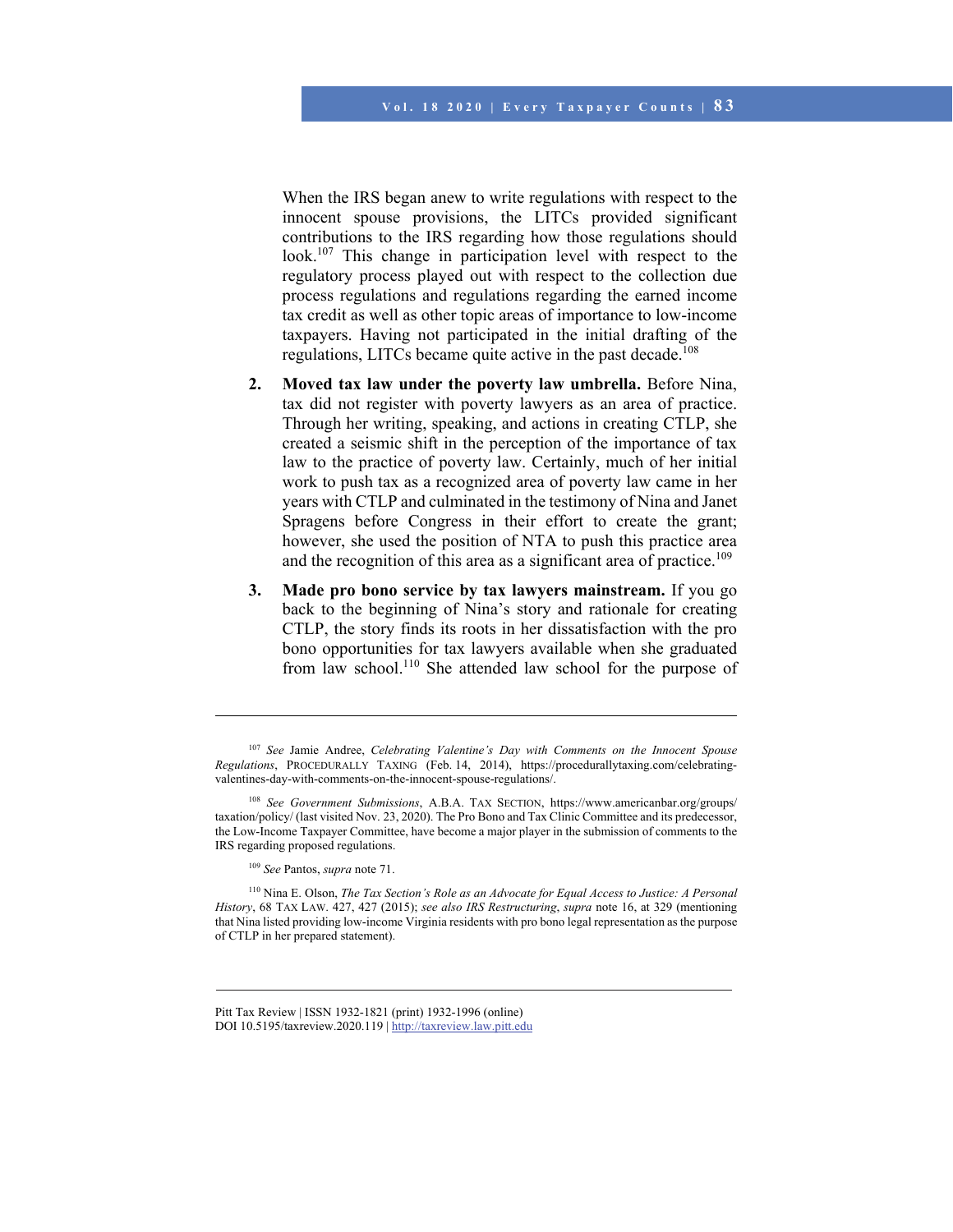continuing and expanding her preexisting tax practice. She had no experience with landlord-tenant law, criminal law, consumer law, or other traditional areas of poverty law practice where pro bono opportunities existed. The lack of outlet for her to provide pro bono services as a tax lawyer led her to create CTLP.<sup>111</sup>

Because of her work in creating CTLP and promoting pro bono service by tax lawyers, it is now much more normal for a tax practitioner to give their time or their money to assist low-income taxpayers.112 Her credibility and her connection to the LITC community have helped with recruiting. This assistance goes hand in hand with the need to obtain matching funds for the grant under § 7526. The culture of service Nina worked to create has now permeated the ABA Tax Section, which gives its only annual award in recognition of pro bono service and which has created a significant endowment to support public service to low-income taxpayers.<sup>113</sup> You can trace the ideas for the award and the public service scholarships directly back to the culture that Nina created.

**4. Personally connected with clinics.** Nina knew how to connect with new clinics or struggling clinics to provide them with concrete ideas on how to form or how to improve. Her background as a clinician who went through all of the struggles made her advice and comments particularly valuable to members of the LITC community.

LITCs benefit significantly from having the person in charge of their grant funding come from their community. Because she started and built up a clinic, she knew exactly the struggles that new clinics face, and she worked to create a structure that supports and nourishes these clinics.

She built out the LITC program office from an office run by one person when W&I administered the grant to an office of over

<sup>111</sup> Olson, *supra* note 110, at 427.

<sup>112</sup> *See* Fogg, *supra* note 18, at 53–57 (while the ABA Tax Section has been a part of low-income tax clinics from the beginning, the work of Nina Olson significantly heightened the profile of pro bono work within the ABA Tax Section).

<sup>113</sup> *See Pro Bono Award*, A.B.A., https://www.americanbar.org/groups/taxation/awards/probono (last visited Jan. 4, 2020).

Pitt Tax Review | ISSN 1932-1821 (print) 1932-1996 (online) DOI 10.5195/taxreview.2020.119 | http://taxreview.law.pitt.edu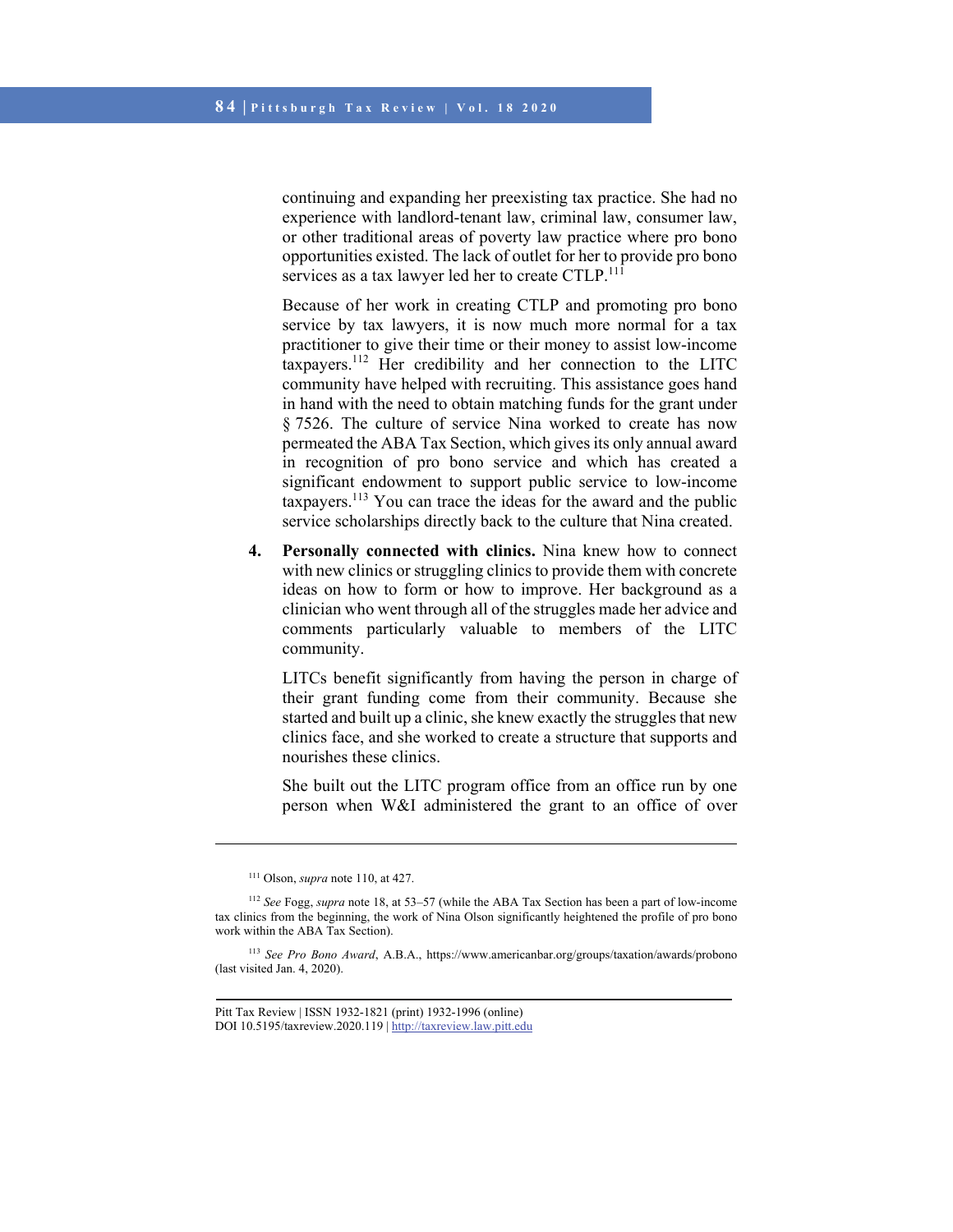twenty individuals. Each clinic has an analyst assigned to assist them. For some clinics with strong foundations the analysts provide little support, but for new or struggling clinics these individuals can assist in identifying needed support.

Nina also designed programming to specifically assist new clinics and new clinicians. She met with many of these individuals and sought to assist them to get off the ground.

**5. Served as a motivator.** She served as a motivator and cheerleader for LITCs every year during her speech at the LITC conference and during her office visits. She is also a motivator and a publicist for LITCs in almost all of her speeches because of her constant championing of the issues of low-income taxpayers.

This is another benefit to LITCs that is difficult to quantify but that had benefits to the LITC community. Nina has a compelling story about starting CTLP and about her efforts to find funding for it to allow it to continue and to grow. She told that story in many settings and used it to inspire LITC directors to take the necessary effort to ensure the success of their clinics. She not only had stories from her days at CTLP but she also had stories related to her many trips to the Hill to testify and stories of her battles within and without the IRS to promote issues of importance to low-income taxpayers. She had won so many things in her career as a clinician and as NTA that she provided an inspiration on many levels.

**6. Included LITC directors in TAS training programs.** Nina included LITC directors in training of TAS employees, bringing home to the IRS employees the importance of different advocacy styles.<sup>114</sup>

Unlike most segments of the IRS, she affirmatively sought speakers from the LITCs for training programs for her employees. Doing this allowed the employees to better see and understand the issues facing LITCs and the taxpayers they represented.<sup>115</sup> It also allowed the LITC employees who engaged in the trainings to

114 1 NAT'L TAXPAYER ADVOCATE, 2017 ANNUAL REPORT TO CONGRESS, at 90 (2017).

 $\overline{a}$ 

<sup>115</sup> *Id.*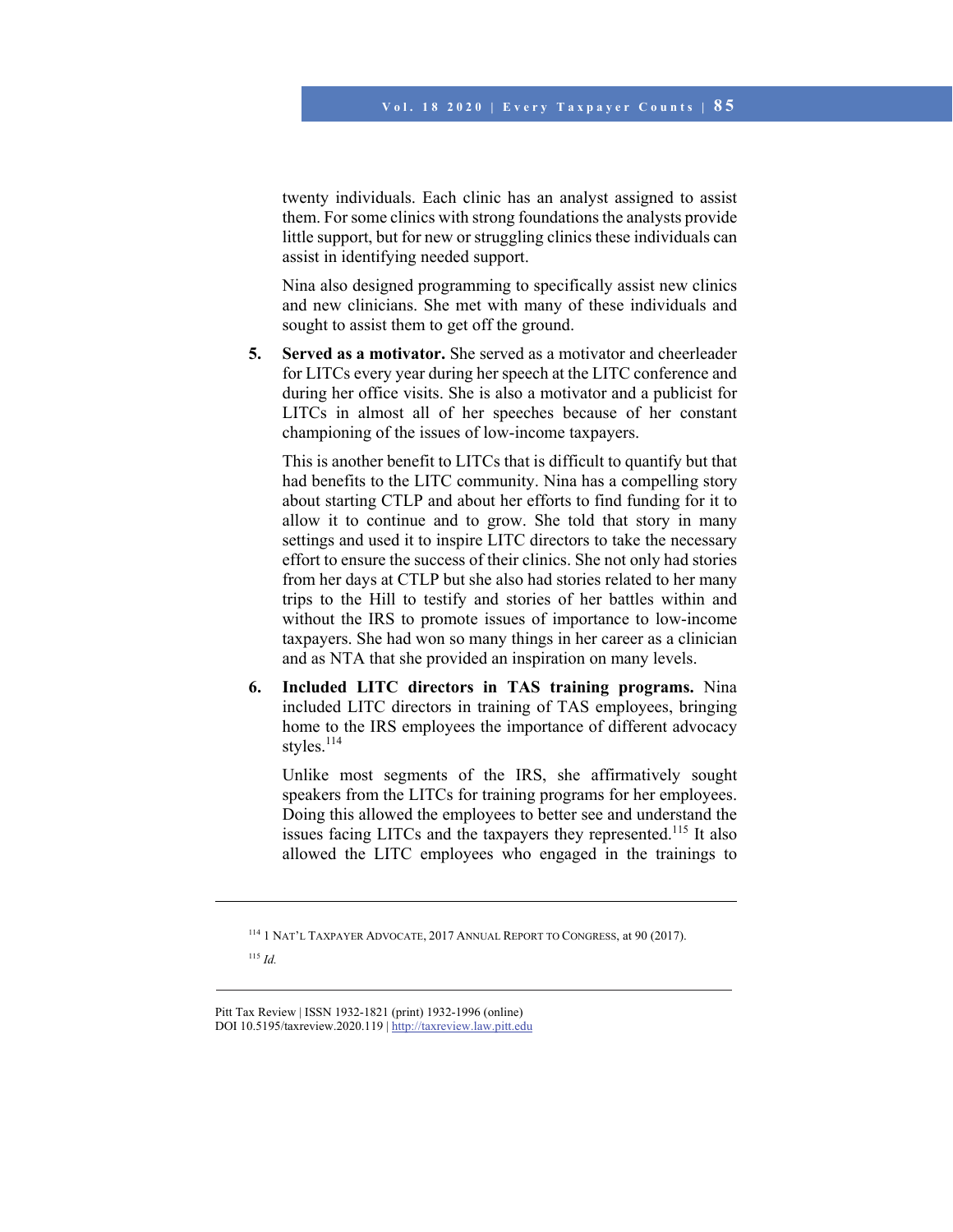obtain a better idea of the issues facing the TAS employees. The use of LITC directors in TAS training provided real benefits to both sides.

**7. Recruited LITC directors to work at TAS.** Nina affirmatively sought to recruit LITC directors to the position of LTA in offices around the country and to the position of program manager overseeing the LITC grant. In doing so, she brought to these positions individuals who understood the work of LITCs and who could better assist LITCs in their effort to represent taxpayers.

Each clinic is nominally overseen by their local LTA, in addition to an analyst from the LITC program office.<sup>116</sup> Having someone in the LTA position who understands the issues facing an LITC gives that LITC a real benefit both by having a great resource for mentoring and by having a sympathetic ear for cases referred for assistance. By making a point of seeking LITC directors to serve in the LTA positions in some offices around the country, Nina also provided colleagues for the LTAs who do not come from an LITC background. Infusing into the group a cadre of clinicians allows this cadre to let the other LTAs know about the issues arising from the LITC community which has a direct benefit to LITCs.

Having Nina, with her background in the LITC community, oversee the grant fostered better communication between the grantor and the grantees. Her knowledge of LITCs enabled TAS to better evaluate the effective clinics and the ineffective ones.

**8. Made the LITC program director a direct report.** She made the director of the LITC program office a direct report to her, elevating the status of the LITC program. $117$ 

How the government is organized and who reports to whom in the government makes a strong statement regarding the importance of a position. By elevating the director of the LITC program office to a position directly reporting to her, Nina signaled the importance of LITCs to her role as NTA. The organizational change let those inside and outside of the IRS know that LITCs played an important

<sup>117</sup> *Id.* at exhibit 1.1.8-1.

 $\overline{a}$ 

<sup>116</sup> *See* I.R.M. 1.1.8.1.1.1 (June 9, 2005).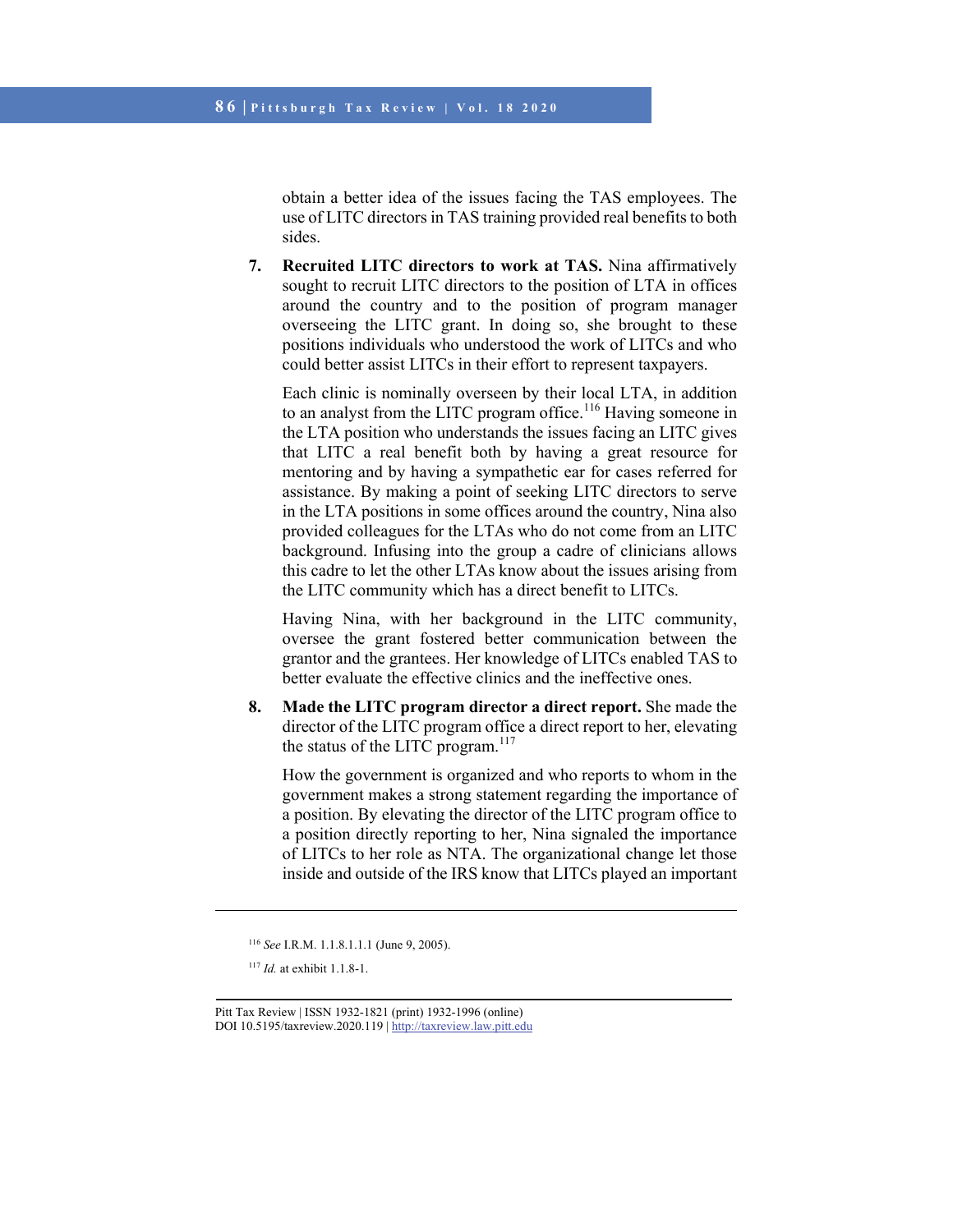role in advocating for an important segment of the taxpayer population.

**9. Set up a meeting between the Commissioner and representatives of LITCs.** Nina did not stand by and observe but jumped in and made things happen. She did this in many ways. One strong example of the way she got LITCs involved in important policy making within the IRS occurred when she helped to engineer a meeting between several LITC directors and the IRS Commissioner in the immediate aftermath of the IRS pulling back on its regulation under § 6015(f) creating a two-year rule for requesting certain innocent spouse relief.<sup>118</sup>

Her office organized the meeting so that the Commissioner could hear directly from those representing innocent spouses how important the  $\S$  6015(f) issue was to representing these individuals and obtaining a fair result.<sup>119</sup> The access provided to the LITC directors let them tell their stories about clients and why two years after the first collection activity was insufficient as a cut-off point for making the innocent spouse request. Without her intervention, the LITC directors would not have had this access to the Commissioner on an issue of critical importance.

## *E. Connected LITCs to the Tax Court*

When Nina began CTLP, she almost immediately began to show up at Tax Court calendars and to take on Tax Court cases of low-income taxpayers.120 While this may sound normal today, it was not the norm of many LITCs. When she took over the administration of the grant and began the process of shaping LITCs to perform certain types of work and certain quantities of work, she noticed that most LITCs were reluctant to represent taxpayers in litigation. This reluctance stemmed, in part, from the fact that a high percentage of clinicians did not come from a tax background and did

<sup>119</sup> *Id.*

l

<sup>118</sup> Roberson, *supra* note 103.

<sup>120</sup> *See* Olson, *supra* note 110, at 427–28.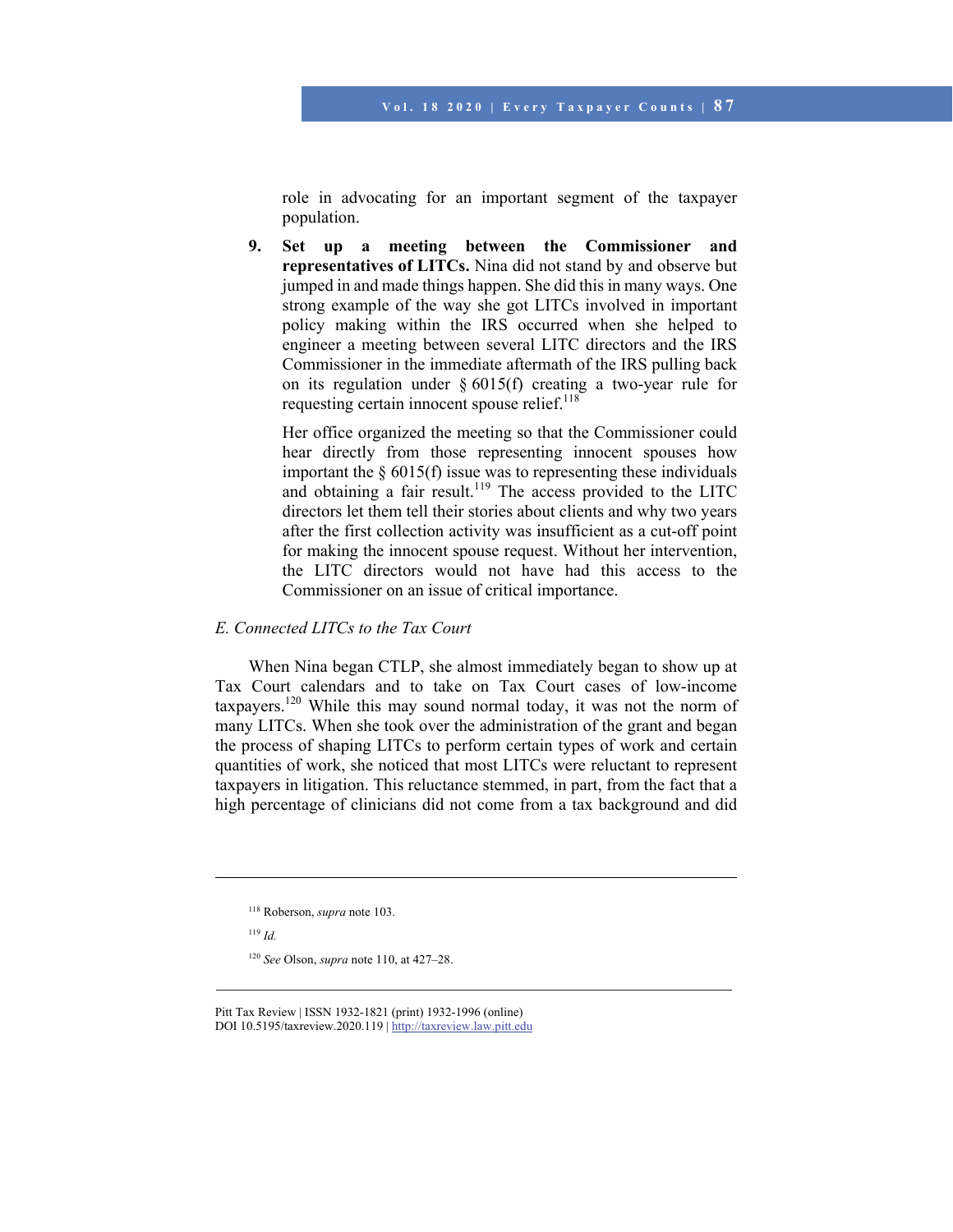not feel comfortable going into Tax Court. She worked hard not only to press them to pick up this work but also to make them comfortable in doing so.

She fostered a strong relationship between LITCs and the Tax Court by, among other things, including Tax Court judges in the Annual LITC Conference and encouraging LITCs to attend the Tax Court Conference that is held every few years.

In 1996 she entered into an agreement between CTLP and the Tax Court that allowed information about CTLP to be disseminated to taxpayers in Virginia.121 This was the first agreement between the court and a nonacademic clinic<sup>122</sup> and came only after a few years of negotiation. She recognized early the power of partnering with the Tax Court to reach clients and to assist them at a critical point in their tax journey.

As NTA, Nina worked to foster the relationship between the court and the LITCs. At the 2006 annual LITC conference, she put on the program a discussion of how to handle a Tax Court case.<sup>123</sup> At that time there were 150 clinics;124 however, only a small number of those clinics accepted clients for Tax Court representation. Through the program she sought to convince the LITC directors that they could and should handle client cases in Tax Court.<sup>125</sup> She followed up the discussion with changes to Publication 3319, which asked if a clinic had created a Tax Court participation agreement and used the answer to grade the clinic when determining the amount of grant award it should receive. $126$ 

l

<sup>125</sup> I was on the panel that discussed these issues together with Chief Special Trial Judge Panuthos, Professor Les Book from Villanova, and Nina Olson. At the time, I was a Senior Trial Attorney with Chief Counsel's Office in Richmond, Virginia, and rapidly approaching retirement from the government. While I believe the panel had the desired effect on some of the participants, and the number of Tax Court agreements would shoot up following the presentation, my participation in the panel had the direct effect of me becoming the director of the LITC at Villanova and following Les Book in that position. So, Nina's push for Tax Court participation had a profound impact on my career trajectory, if nothing else.

<sup>126</sup> *See* I.R.S. Pub. No. 3319, *supra* note 59, at 121; *see also supra* notes 47, 48, 58, 60.

<sup>&</sup>lt;sup>121</sup> *See id.* at 428. The author observed a copy of the agreement in the files of CTLP.

<sup>122</sup> *Id.*

<sup>123</sup> *See* I.R.S. Pub. No. 5066, Low Income Taxpayer Clinics Program Report 3, 12 (2014).

<sup>124</sup> *Id.*

Pitt Tax Review | ISSN 1932-1821 (print) 1932-1996 (online) DOI 10.5195/taxreview.2020.119 | http://taxreview.law.pitt.edu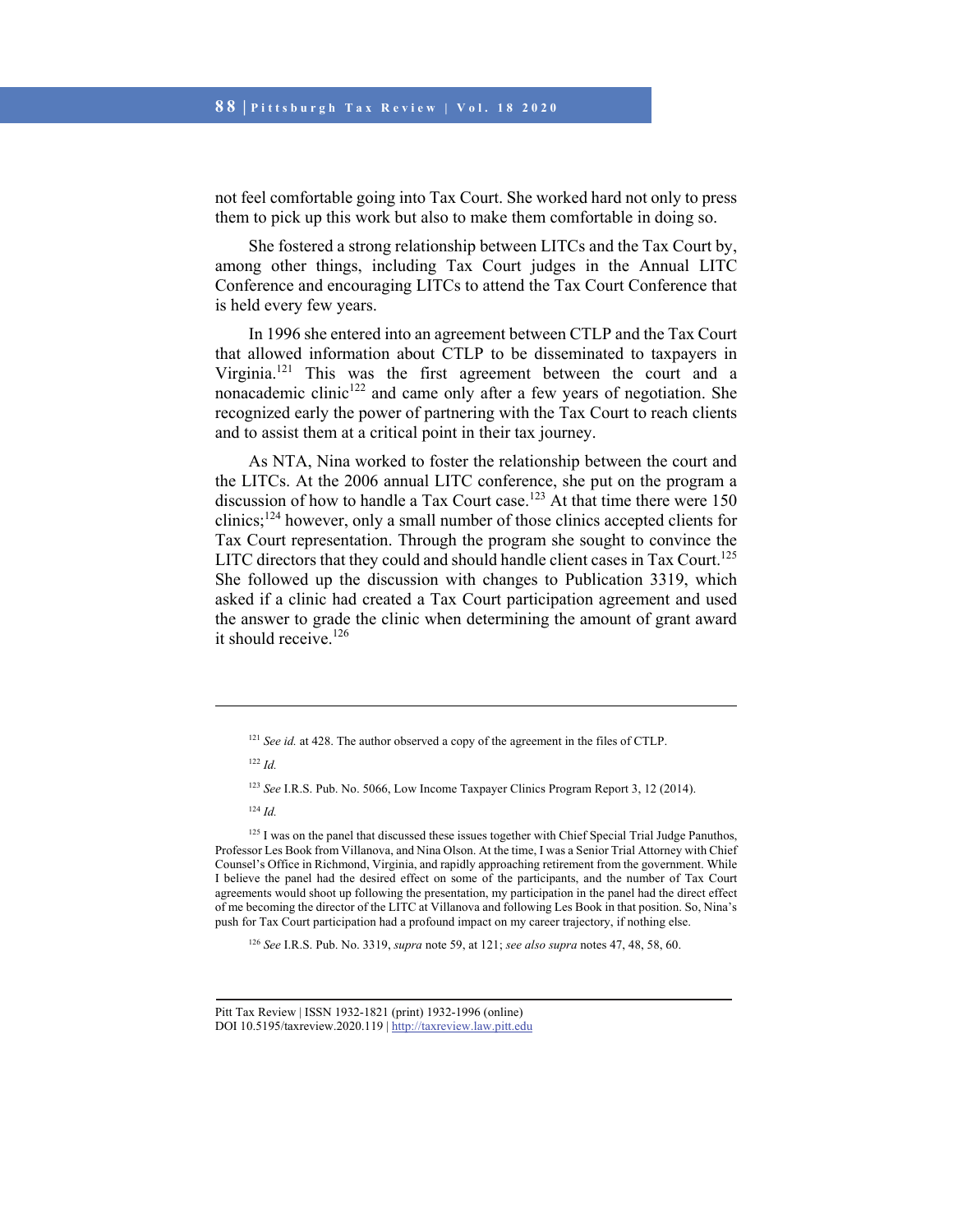In addition to the specific panel during the 2006 conference designed to convince clinics to begin Tax Court representation for their clients, Nina began inviting members of the court each year to speak to the LITCs at the annual conference.<sup>127</sup> The relationship between the LITCs and the Tax Court was further fostered by the creation of the annual dinner at the Tax Court, which takes places during the LITC conference.<sup>128</sup> The relationship between the LITCs and the court has grown over the years so that now almost all clinics have an agreement with the court to represent clients in their area at calendar call and through referral.

The Pro Bono and Tax Clinics Committee of the ABA Tax Section picked up on the work begun by the NTA to reach out to clinics and local bar associations to ensure coverage at all calendar calls and to ensure that in each of the seventy-four locations in which the Tax Court sits, one clinic or bar association had an agreement with the court that allowed the court to advise pro se litigants of the opportunity for representation.129 The work that the NTA began to marry the LITCs with the Tax Court to provide representation for pro se individuals who found themselves in litigation has become a

<sup>127</sup> *See, e.g.*, William Schmidt, *Episode 77: LITC Grantee Conference—December 2019 Followup*, TAX JUST. WARRIORS (Dec. 20, 2019), https://player.fm/series/tax-justice-warriors/episode-77-litcgrantee-conference-december-2019-followup (mentioning a session at the 2019 LITC Conference where LITC directors were able to talk with judges of the Tax Court directly). Prior agendas of the annual LITC meeting are available in the LITC toolkit, a password protected site available to the clinics.

<sup>128</sup> *Financial Services and General Government Appropriations for 2013: Hearings Before a Subcomm. on Fin. Servs. and Gen. Gov't Appropriations of H. Comm. on Appropriations*, 112th Cong. 1952 (2012) (Tax Court budget justification by Chief Judge John O. Colvin). The dinner is not solely for LITCs, but its timing allows LITC directors to attend without difficulty. The court invites all LITC directors whose clinics have signed a participation agreement with the Tax Court. In addition, it invites numerous members of the Office of Chief Counsel and IRS as well as some tax practitioners not affiliated with LITCs. In addition to the dinner, the court convenes the group in the ceremonial courtroom for a program related to Tax Court practice and for a time when the judges can provide information about the court to those present. The event not only serves to connect LITC practitioners with the judges of the court, similar to a once-a-year Inn of Court, but also provides LITC practitioners with the physical space of the court.

<sup>129</sup> *See Clinics and Pro Bono Programs*, U.S. TAX CT., https://www.ustaxcourt.gov/clinics.html, for a discussion of the requirements for entering into an agreement with the court to provide representation at calendar call or to be placed in the stuffer notice sent to pro se litigants regarding the opportunity for representation). *See also* Andrew R. Roberson, *The Calendar Call*, A.B.A. SECTION TAX'N NEWSQUARTERLY, Winter 2014, at 13, 13–15 (recounting Andy Roberson's experience handling a calendar call); T. Keith Fogg, *A Calendar Call Staffing Success Story*, A.B.A. SECTION TAX'N NEWSQUARTERLY, Winter 2014, at 13; Fogg, *supra* note 102.

Pitt Tax Review | ISSN 1932-1821 (print) 1932-1996 (online) DOI 10.5195/taxreview.2020.119 | http://taxreview.law.pitt.edu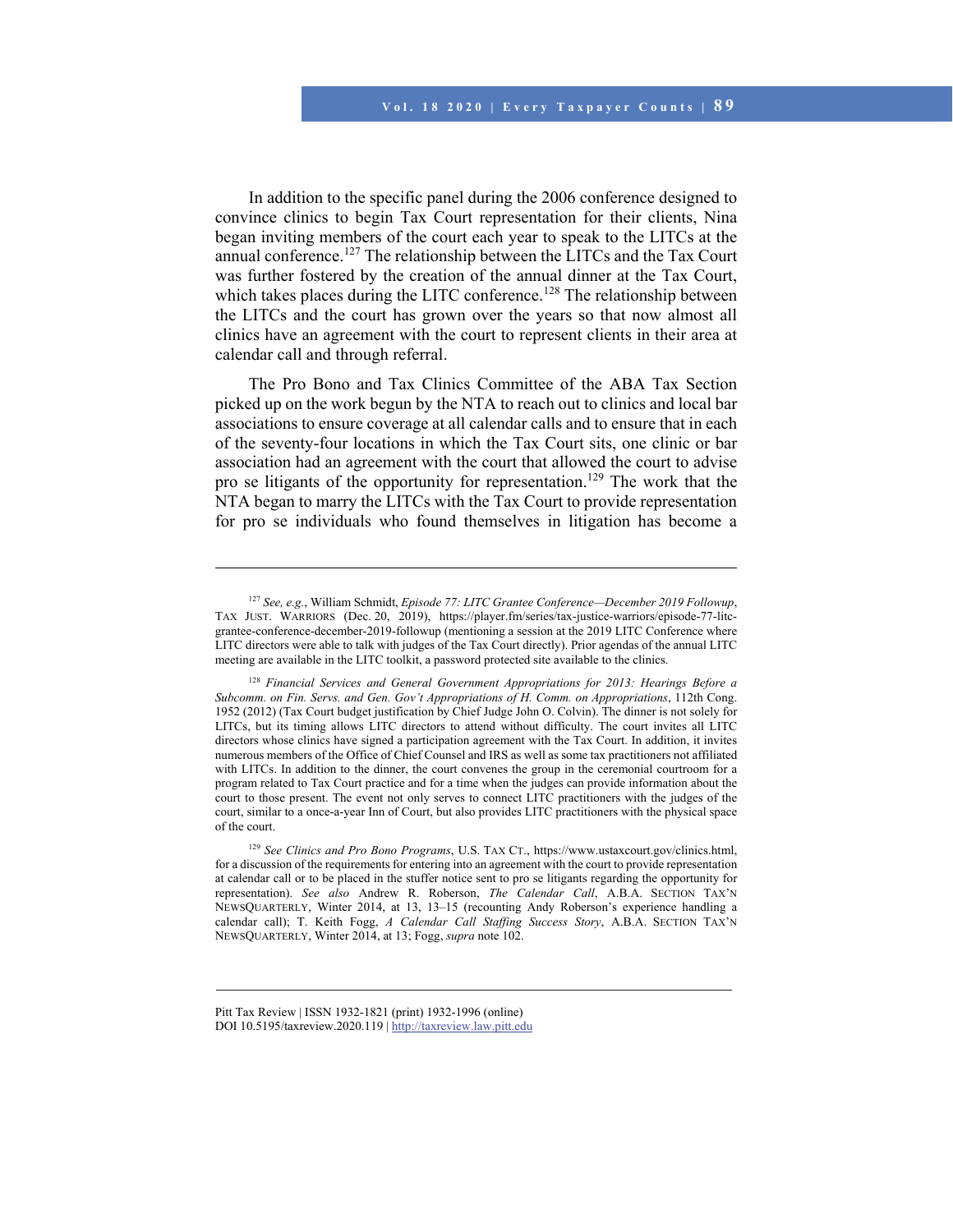significant program that benefits the individual taxpayers, the court, and the Office of Chief Counsel by reducing the number of trials necessary and reducing the time of the trials that do take place.<sup>130</sup>

Nina also assisted in setting up and participated in a historic meeting between representatives of the LITC community and the Tax Court to discuss issues involving low-income taxpayers and how the Tax Court might think about addressing those issues.<sup>131</sup>

# *F. Created Research Office That Provided Empirical Data to Support LITC Positions*

Nina created, within TAS, an office that could use available data to support or to identify issues of importance to LITCs (and to taxpayers generally.)<sup>132</sup> She saw the benefit of using data to make decisions rather than just relying on arguments of what she or others might think was right. Although the research office did not work for the LITCs and its studies did not always have an impact on low-income taxpayers, the research office did provide a basis for some of the controversial decisions that she made.<sup>133</sup> Without the research office, she would have had a more difficult time with some of the arguments she made personally or she allowed others to make using information from the research office. $134$ 

#### **CONCLUSION**

As NTA, Nina Olson built a strong LITC community. Under her leadership as the grant administrator, the community grew somewhat in the number of existing clinics but, more importantly, grew as a real voice for

<sup>134</sup> *See generally id.*

<sup>&</sup>lt;sup>130</sup> This statement has no empirical support but anecdotal evidence and discussions with the members of the court and Chief Counsel's Office suggests that the statement is correct.

<sup>131</sup> Fogg, *Meeting Leads*, *supra* note 102, at 28.

<sup>132</sup> *See Research Studies*, TAXPAYER ADVOC. SERV., https://taxpayeradvocate.irs.gov/reports/ research-studies (last visited Jan. 4, 2020). The office is called TAS Research and Analysis, and it is mentioned in the website above. The NTA first mentioned a "TAS Office of Research" in her 2007 annual report. *See* 2 NAT'L TAXPAYER ADVOC., 2007 ANNUAL REPORT TO CONGRESS (2007).

<sup>133</sup> *See, e.g.*, 1 NAT'L TAXPAYER ADVOC., ANNUAL REPORT TO CONGRESS 2018, at xi (2018) (citing a 2015 TAS research study to support the argument that taxpayer harm is being exacerbated by a lack of proper resources).

Pitt Tax Review | ISSN 1932-1821 (print) 1932-1996 (online) DOI 10.5195/taxreview.2020.119 | http://taxreview.law.pitt.edu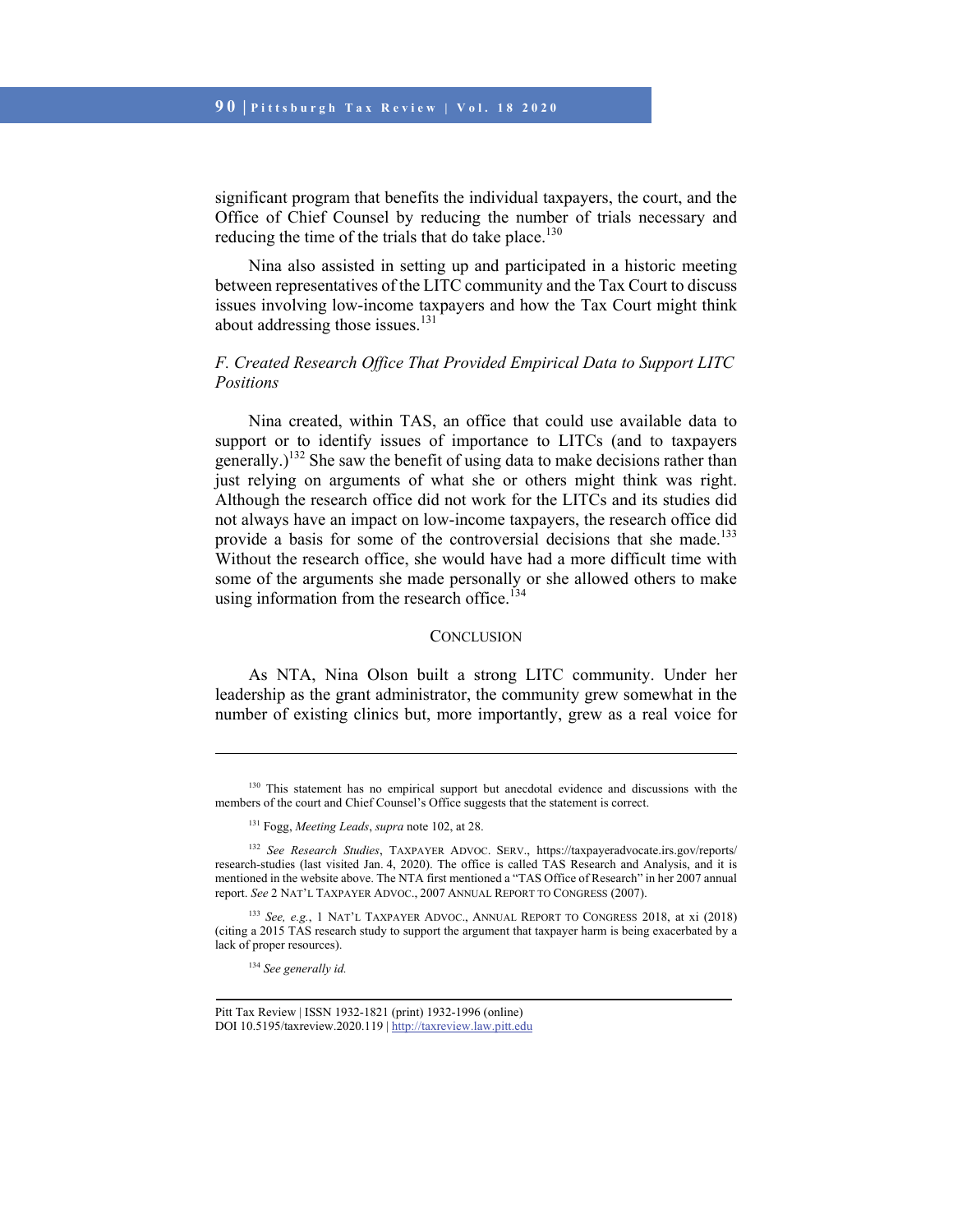low-income taxpayers by expanding significantly the number of clients represented, the number of comment projects undertaken, and the representation of pro se Tax Court petitioners. Because she was a leader among LITCs before becoming the person in charge of the grant funds and because she had strong visions for how LITCs should operate individually and as a unit, Nina used her position as NTA to mold LITCs into a model much different than the one that existed before she became NTA. She did not just tell LITCs what to do but she also used her voice with the national tax press, within the IRS, and on Capitol Hill to ensure the success of the clinic program. It's hard to imagine that LITCs could have had a more effective voice leading their charge.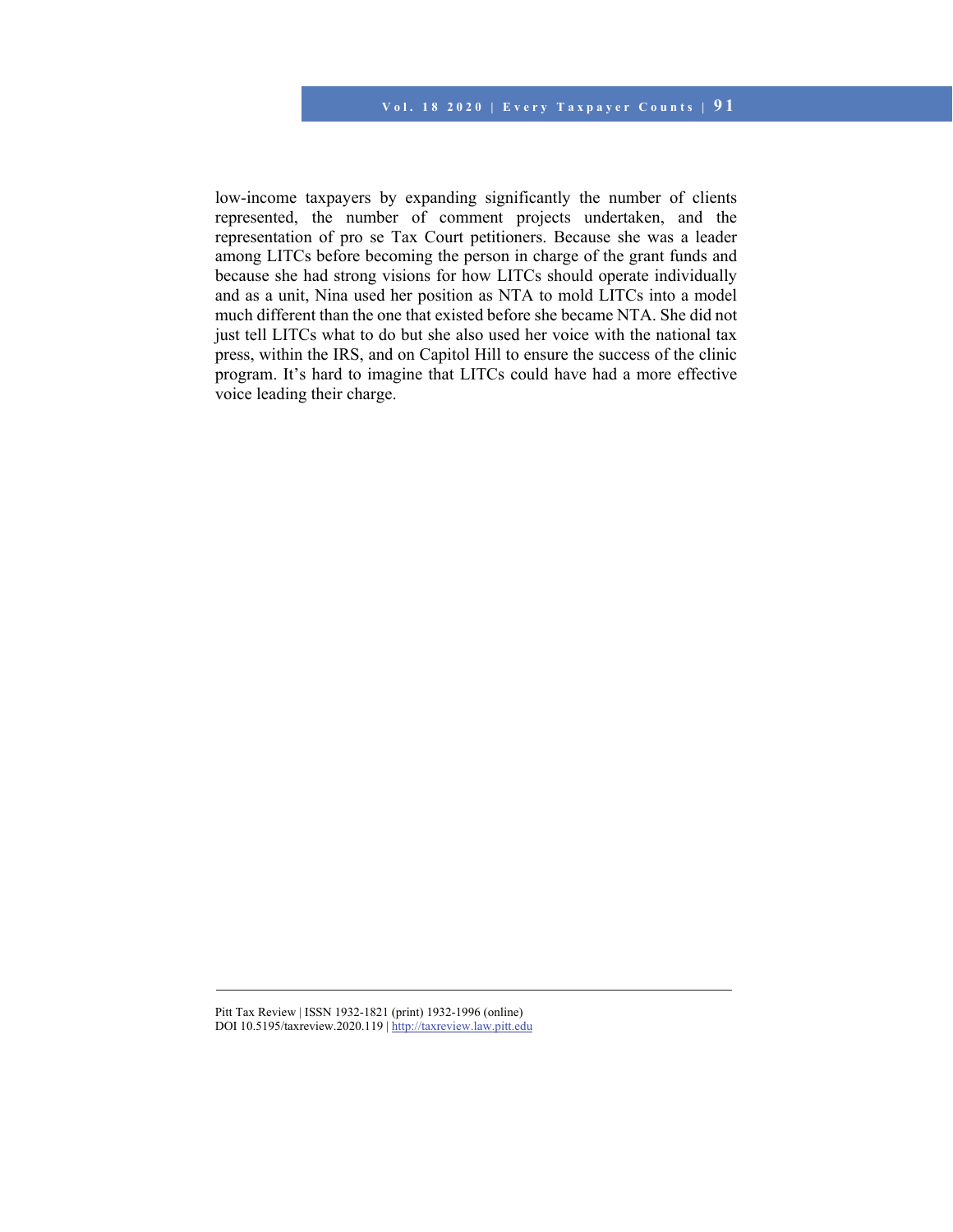#### APPENDIX A

## LITC GRANT REPORTING REQUIREMENTS OVER TIME

## PUB. 3319 FOR 2002

I.R.S. Pub. No. 3319, Low-Income Taxpayer Clinics 2002 Grant Application Package and Guidelines 3–10 (2001).

# **LITC Program Introduction and Requirements**

## Summary:

IRC § 7526 authorizes the IRS to award matching grants of up to \$100,000 annually.

To be eligible for the LITC program, organizations must:

- 1. "Be a clinic that represents and/or refers low-income taxpayers in controversies with the IRS and/or operates programs to inform individuals for whom English is a second language about their tax rights and responsibilities." (p. 3)
- 2. "Be a clinic that supports qualifying activities that it conducts within a broader spectrum of activity, i.e., the operation of a 'clinic within a clinic' does not disqualify an applicant from eligibility for a LITC grant award." (p. 4)
- 3. "Not charge more than a nominal fee for clinic services (except for reimbursement of actual costs incurred). An additional fee may be charged for subsequent issues that arise after initial assistance." (p. 4)

Additional eligibility requirements include:

- Taxpayer income ceiling of 250% of federal poverty level for at least 90% of those represented. (p. 4–5)
- Amount in controversy ceiling of \$50,000 for any taxable year [generally].  $(p. 4-5)$ ]
- Dollar-for-dollar matching funds for all LITC grants received. (p. 6)

Administrative requirements include:

- Grant award administrative requirements are "set forth in OMB and Treasury Circulars." (p. 7)
- "Programs involving use of federal funds are governed by a wide variety of federal laws, federal regulations, Executive Orders of the President, circulars and directives from the Office of Management and Budget and other Federal agencies." (p. 7)

Pitt Tax Review | ISSN 1932-1821 (print) 1932-1996 (online)

DOI 10.5195/taxreview.2020.119 | http://taxreview.law.pitt.edu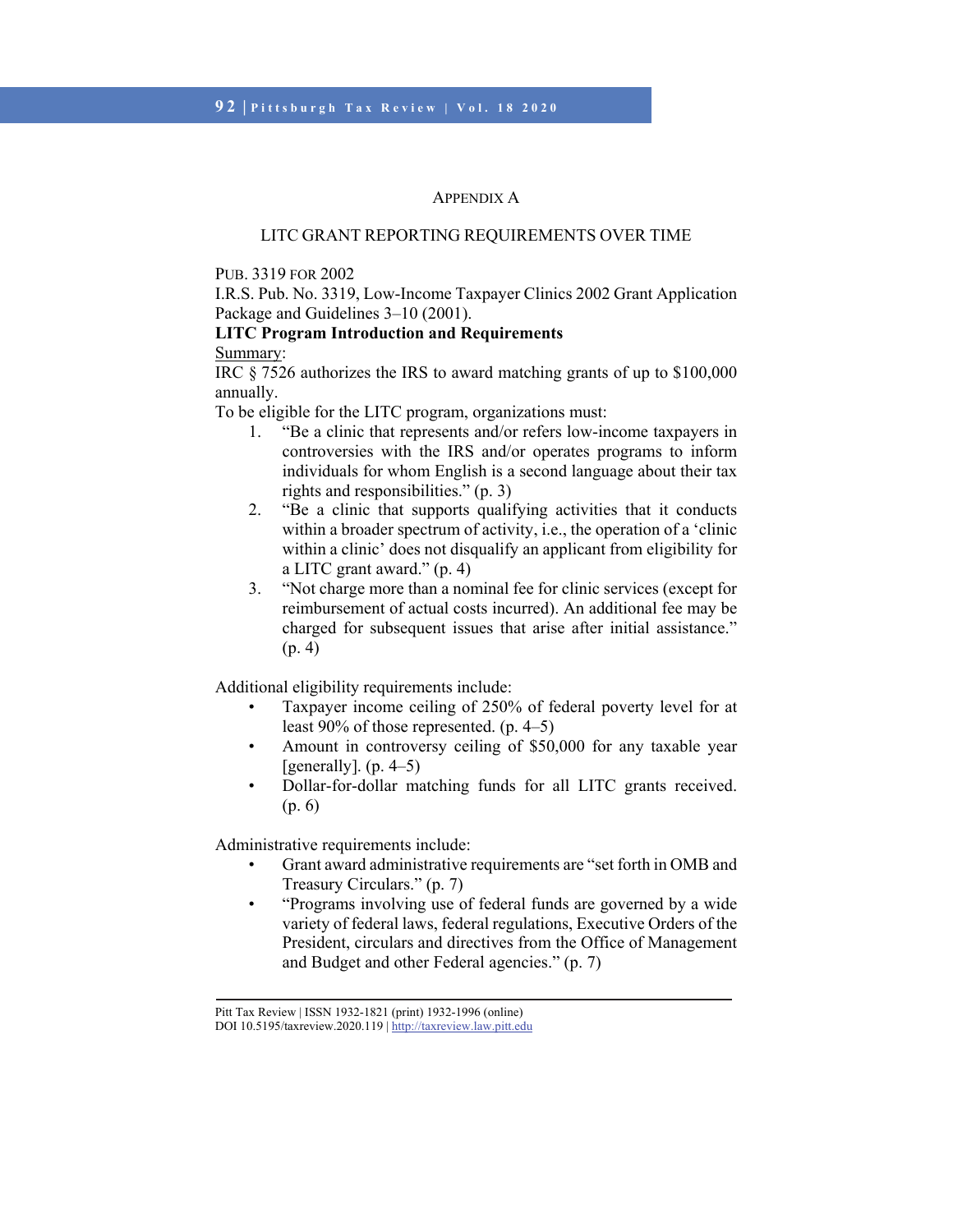- Pursuant to the ""common rule" on non-procurement, debarment and suspension adopted by Department of Treasury at 31 CFR, Part 19, Subpart F," the organization must certify that it is "not presently debarred or suspended from covered transactions by any Federal agency."  $(p. 8)$
- Additional drug-free workplace certifications. (p. 8)

### Grant Agreement

- An LITC Grant Agreement "includes functions and duties to be performed by the LITC grantee, geographic area of clinic services, as specified in proposed program plan, maximum amount of grant award, type of services to be performed by clinic, grant period, additional requirements specified in the application package and other pertinent information." (p. 8)
- The Agreements "may be awarded for up to three years periods of performance." (p. 8)

Civil Rights Reporting Requirements

• LITC grant applicants are subject to civil rights reporting requirements.  $(p. 8-10)$ 

## **Completion and Submission of LITC Application Package**  Summary:

Application Contents:

- Background information: an organization's qualifications, experience in dealing with low-income taxpayers, ability to utilize funds, management experience, etc. (p. 10)
- Program plan: goals, procedures, actions, etc.; if more than one type of assistance (representation, referral, or ESL) is requested, a program plan is needed for each type. (p. 10–12)
- Budget/financial information: budget narrative in conjunction with Standard Form 424A. (p. 12)

### **Selection and Award**

Summary:

After eligibility screening (p. 14), the organizations are evaluated as follows:

- Technical evaluation: program quality, experience, number of lowincome taxpayers in the area. (p. 14–15)
- Cost. (p. 15)

Pitt Tax Review | ISSN 1932-1821 (print) 1932-1996 (online) DOI 10.5195/taxreview.2020.119 | http://taxreview.law.pitt.edu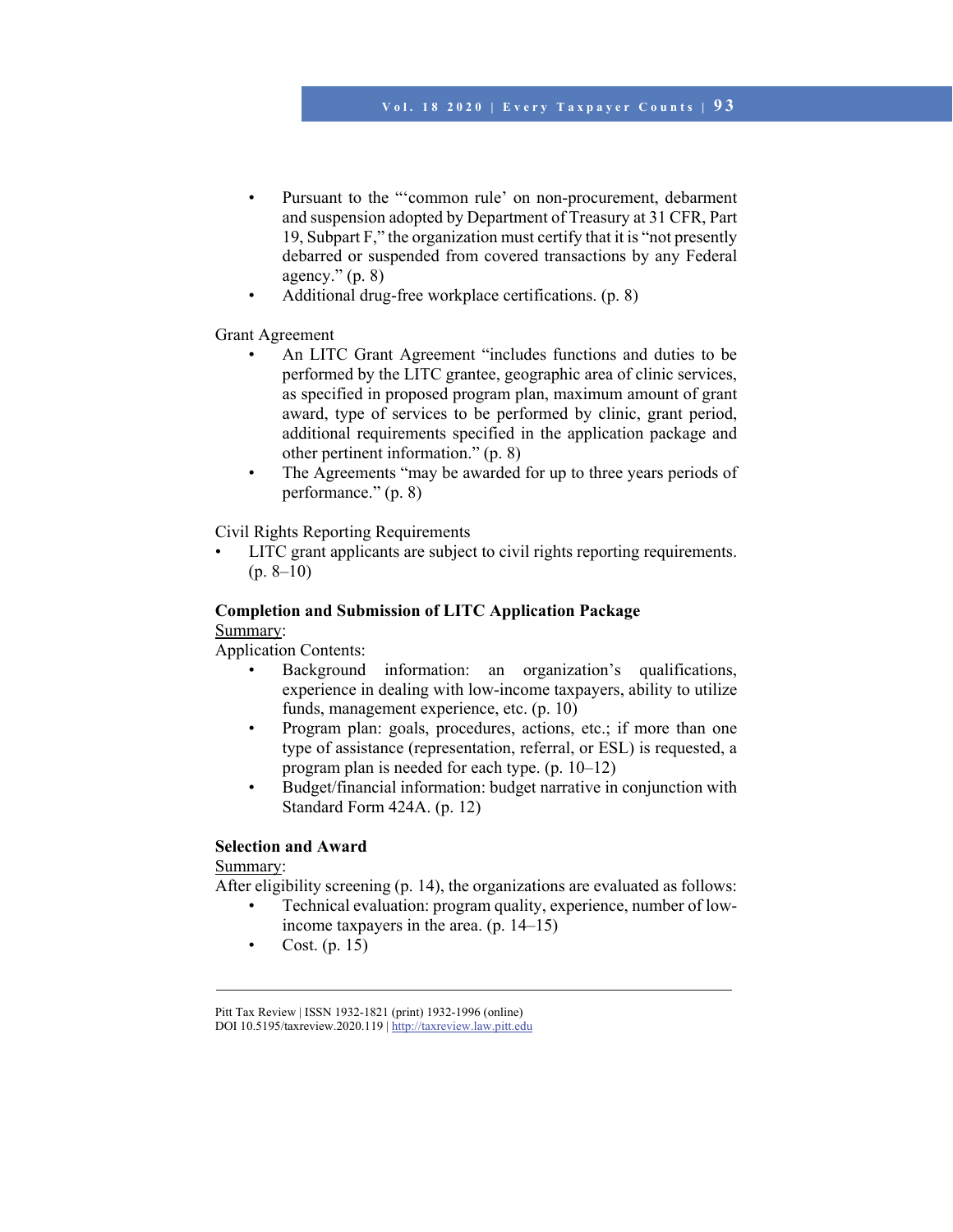• Other considerations: existence of other LITCs in the area, other funding sources, etc. (p. 15)

## **LITC Grantee Responsibilities**

## Summary:

LITCs must:

- Designate a program director. (p. 18–19)
- Have managers that provide administrative support—providing training, monitoring compliance of program participants, maintaining records, etc. (p. 19)
- Keep taxpayer information confidential. (p. 19)
- Notify national LITC office and local SPEC representative of location, days, and hours of operation. (p. 19)
- Create, print, and distribute promotional and educational materials. (p. 19)
- "Publicize" the program. (p. 19)
- Monitor the quality of the service provided. (p. 20)
- Refer declined cases only to other pro bono organizations or state/local bar referral services. (p. 20)
- Not allow anyone associated with the clinic to charge for representation in a case declined by the clinic. (p. 20)

## **LITC Reporting Requirements**

# Summary:

Interim Reports:

- Financial narrative/report required. (p. 20)
	- Program narrative required, including a description of:
		- o Strategy for "monitoring and evaluating program results";
		- o How the organization "define[s] and measure[s] its success";
		- o "[P]rogress made in implementing the LITC program";
		- o "Publicity methods";
		- o "The status of proposed goals and objectives";
		- o Impediments to meeting goals;
		- o Types of tax issues "in controversy," number of cases completed, number of outreaches, presentation topics, ESL educational information numbers, etc.; and
		- o For organizations that do tax return preparation, statistics on the number of ESL and non-ESL returns prepared/taxpayers assisted. (p. 20–21)

Pitt Tax Review | ISSN 1932-1821 (print) 1932-1996 (online)

DOI 10.5195/taxreview.2020.119 | http://taxreview.law.pitt.edu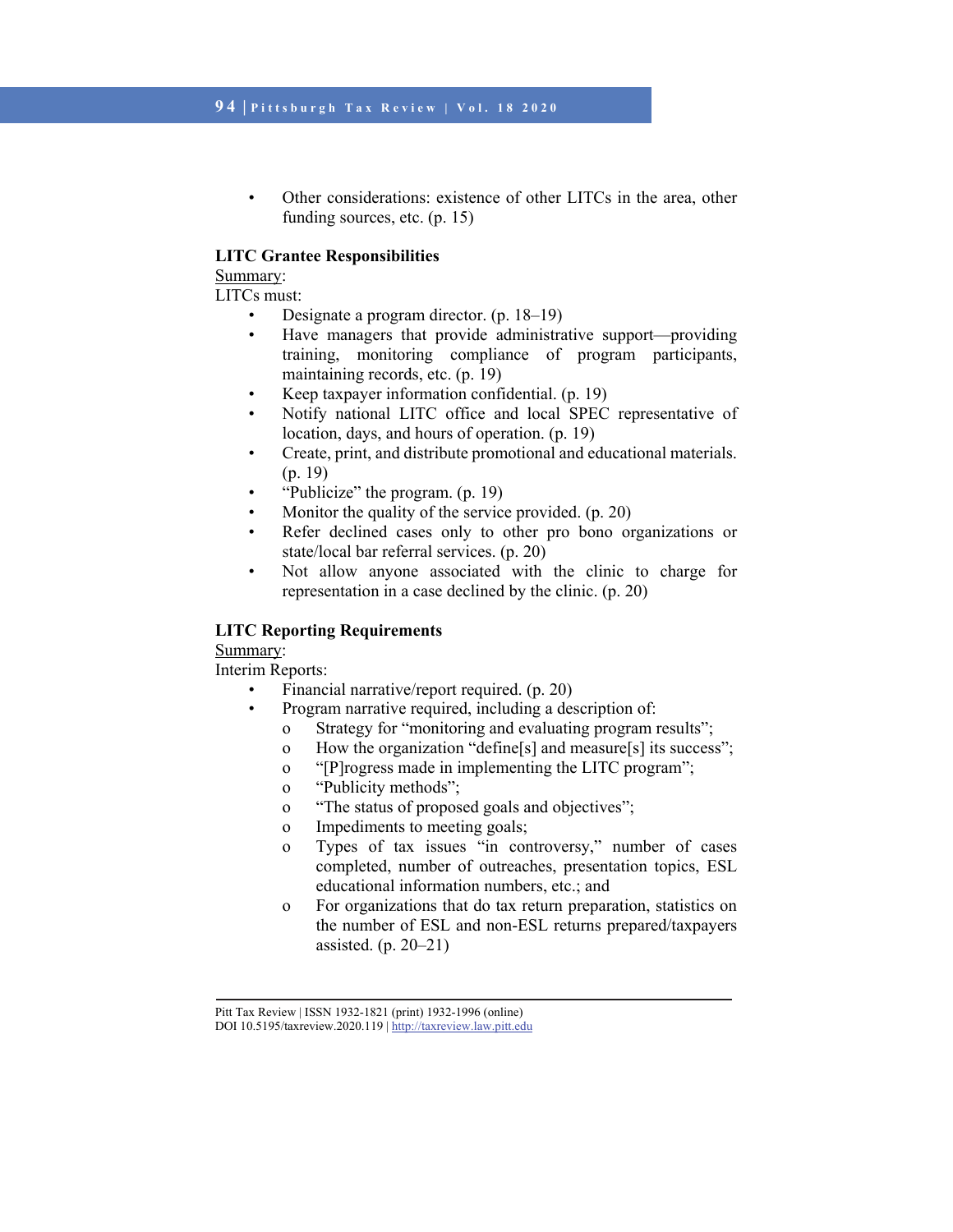Annual Reports:

- Financial narrative/report required with:
	- o Actual LITC expenses for the year;
	- o "Source, date, availability, and amount of matching funds"; and
	- o "Itemization and explanation of actual program costs for all expenses." (p. 21)
- Program narrative required, including a description of:
	- o Strategy for "monitoring and evaluating program results" and the "overall approach" to the LITC program;
	- o Methods "used to identify students, faculty, instructors, and program administrators"
	- o Training "provided for students and other program participants";
	- o Program publicity that was provided;
	- o For programs working with ESL taxpayers, additional information about ESL education and how many ESL taxpayers were reached/assisted;
	- o "How students and other program participants provided highquality representation";
	- o Process for maintaining client confidentiality;
	- o The number of taxpayers (including ESL) represented/assisted, broken out into several categories such as "[t]he number of taxpayers referred by the clinic to a qualified representative";
	- o If a taxpayer represented or assisted by the organization has income that exceeds "the amount specified in IRC §7463," the organization must explain the surrounding circumstances;
	- o "[T]he qualified representatives to whom taxpayers were referred";
	- o Internal methods for ensuring the clinic is following grant guidelines;
	- o Any fees charged by the clinic for representation;
	- o "[T]he type of assistance given by telephone";
	- o Clinics must include copies of the student certification letters;
	- o Any other activities of the clinic that further the IRS mission and are not mentioned elsewhere in the narrative; and
	- o Any recommendations for the LITC program. (p. 21–23)

Pitt Tax Review | ISSN 1932-1821 (print) 1932-1996 (online)

DOI 10.5195/taxreview.2020.119 | http://taxreview.law.pitt.edu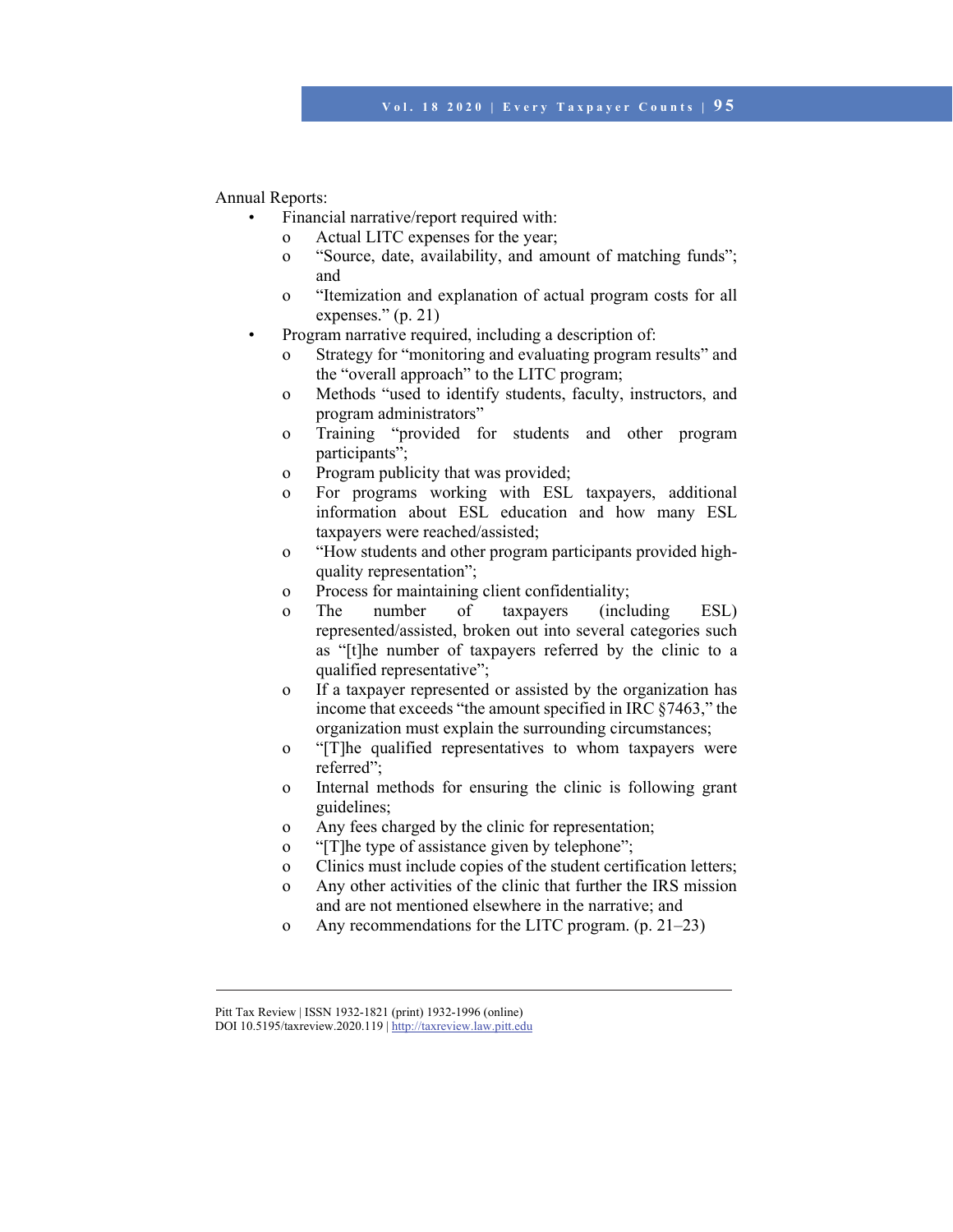### **LITC Training Conference**

Summary:

Applicants must "budget for two persons to attend a three-day technical assistance workshop."

#### PUB. 3319 FOR 2003

I.R.S. Pub. No. 3319, Low-Income Taxpayer Clinics 2003 Grant Application Package and Guidelines (2002).

New Operational Requirements

• Program plan—applicants must now describe plans for organizational/name changes.

New Reporting Requirements

• Year-end report, program narrative—organizations are now required to report the number of outreach/educational programs conducted. In addition, organizations must now report the number of tax returns filed electronically and the total number of controversy cases handled.

PUB. 3319 FOR 2004

I.R.S. Pub. No. 3319, Low-Income Taxpayer Clinic 2004 Grant Application Package and Guidelines (2003).

New Operational Requirements:

- LITC Program Standards-LITCs will now be held to the following "operating and ethical standards":
	- o Each clinic must designate one representative "to serve on an LITC substantive issue committee." (p. 7–8)
	- o Standards of operation—each clinic must:
		- Have a qualified tax expert and a qualified business administrator on staff;
		- Have proper internal controls with respect to safeguarding assets, compliance, etc.;
		- Publicize services to target audience;
		- Provide mentoring services to staff/volunteers;
		- Network with other community organizations;
		- Maintain library of current tax materials;
		- Ensure staff has quality training; must attend conferences; and
		- Ensure the volunteers are qualified. (p. 8)

Pitt Tax Review | ISSN 1932-1821 (print) 1932-1996 (online)

DOI 10.5195/taxreview.2020.119 | http://taxreview.law.pitt.edu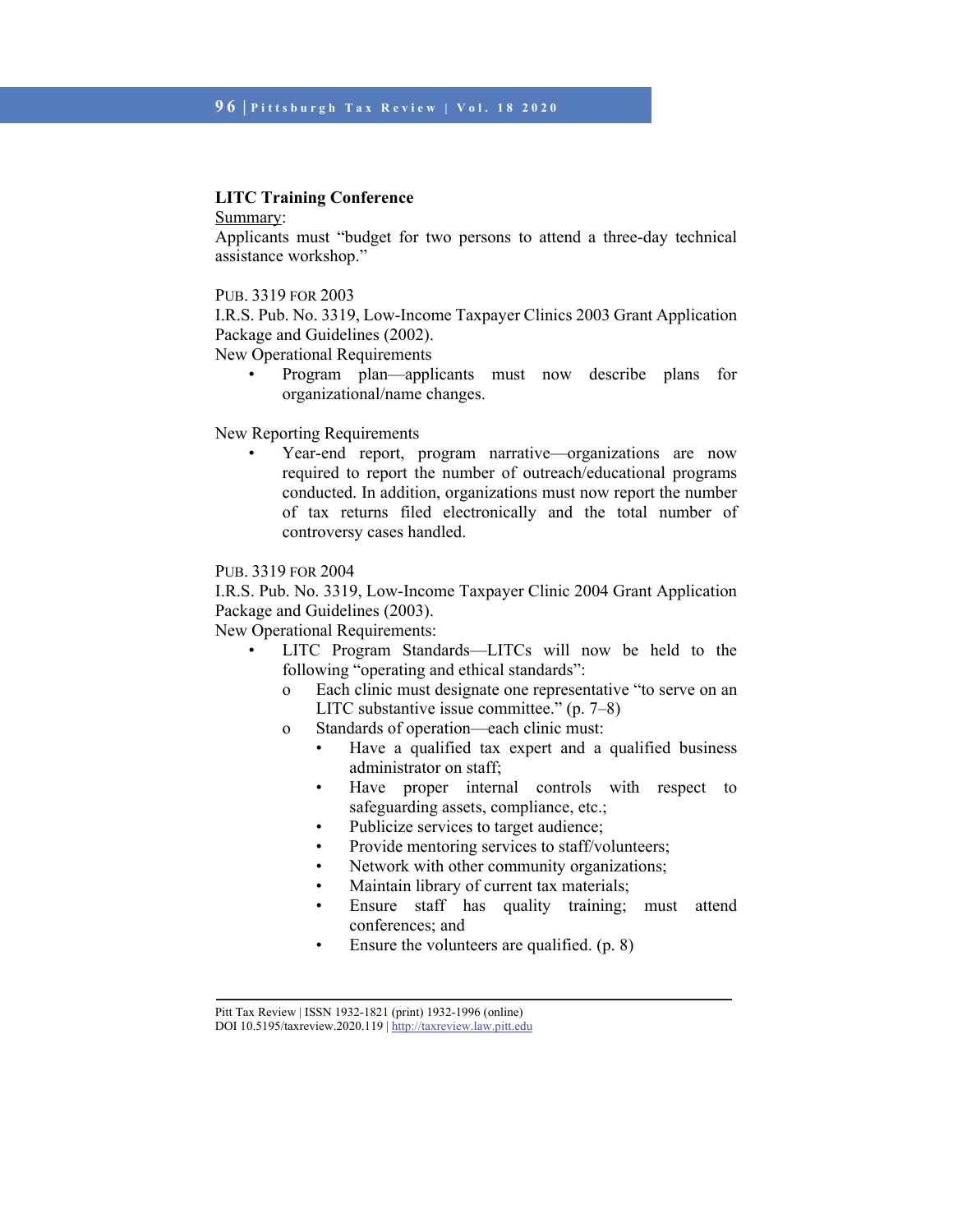- Two new responsibilities—organizations must:
	- "[N]otify the LITC Program Office of developments that have a significant impact on the award-supported activities." (p. 24)
	- Notify the LITC Program Office once it has been determined that the organization will not use all of the awarded funds.

New Reporting Requirements:

- Interim Reports, Program Narrative
	- o The section about reporting on efforts to publicize the clinic has been refined. Clinics are now required to report the number of individuals reached via marketing in addition to examples and numbers of materials distributed.
- Annual Reports, Program Narrative
	- o Generally speaking, the organization of this section has changed.
	- o Clinics no longer required to describe methods used for identifying students, faculty, etc. in this section.
	- o The section that requires description of "how students and other program participants provided high-quality representation" has been greatly expanded. Clinics are now required to "[d]escribe and provide examples of" review procedures, "information provided to ESL taxpayers," training provided to LITC employees/volunteers, "types of controversies handled by the LITC," how the LITC program was publicized, and referral mechanisms. (p. 29–30)
- On-site visitations
	- o This new section stipulates that the LITC Program Office will "periodically perform on-site assistance visits to selected clinics." The visits "may include reviews of intake procedures, referral record keeping systems, communication and publicity plan, demographics/population information, case statistics and analysis." (p. 33)

### *New Section***: LITC Program Office Responsibilities**

This new section stipulates that the LITC Program Office will help LITCs in the following ways:

- Furthering IRS understanding of LITC program;
- Helping place clinic materials in IRS Offices;
- Identifying helpful liaisons within the IRS;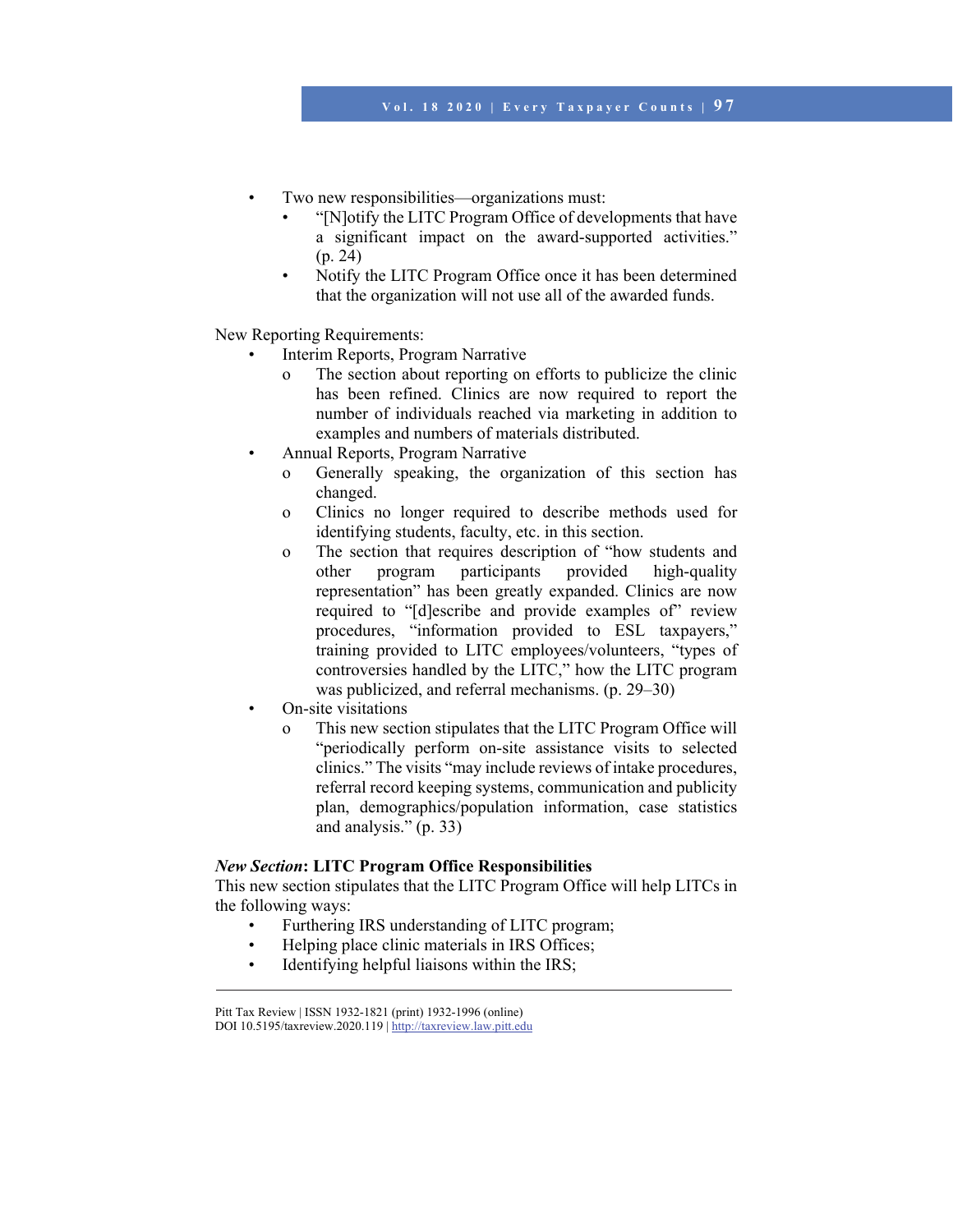## **9 8 | Pittsburgh Tax Review | Vol. 18 2020**

- "Maintaining a publication listing LITCs"; (p. 33)
- Making the existence of LITCs known to the public;
- Helping LITC marketing efforts;
- Answering the questions of LITC applicants;
- Furnishing information regarding the student certification process;
- Coordinating meetings between LITC and IRS representatives;
- Coordinating and executing on-site visits;
- Providing technical assistance and guidance to LITCs with respect to operating their programs;
- Coordinating LITC Program grant application reviews;
- "Coordinating Taxpayer Advocate Service Issue Committees"; (p. 33) and
- Providing information about obtaining tax forms, IRS publications, etc.

## PUB. 3319 FOR 2005

I.R.S. Pub. No. 3319, Low-Income Taxpayer Clinic 2005 Grant Application Package and Guidelines (2004).

Nina's program goals for this year are the following:

- Each state must have at least one LITC program.
- Each state should have controversy representation and ESL outreach/education.
- LITC programs must show they are in an area with an adequate population in need of the services.

New Operational Requirements:

LITC Program Standards—LITC standards of operation now include having "adequate referral systems controls" (p. 9)

### PUB. 3319 FOR 2006

I.R.S. Pub. No. 3319, Low-Income Taxpayer Clinic 2006 Grant Application Package and Guidelines (2005).

There is a new form that needs to be submitted with interim and annual reports that will help with tracking the number of cases worked during year. There are also fewer redundant information requests between interim and annual reports. Finally, the client confidentiality requirement has been clarified.

Pitt Tax Review | ISSN 1932-1821 (print) 1932-1996 (online)

DOI 10.5195/taxreview.2020.119 | http://taxreview.law.pitt.edu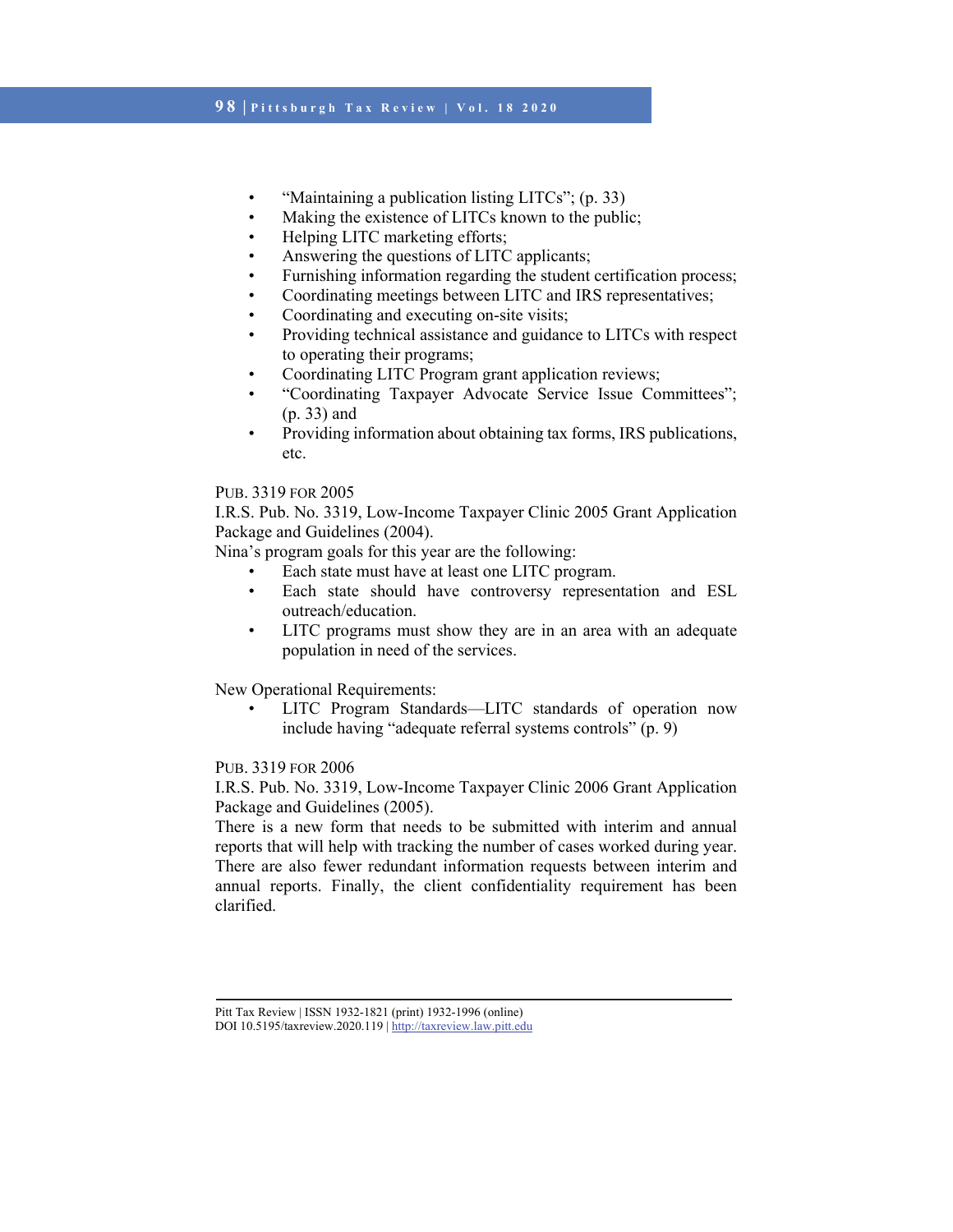New Operational Requirements

- Determination of Program Performance—The application section was reworked a bit. The old "Program Plan" section was split in two. The "new" section requires applicants to provide the following information:
	- o Steps to ensure compliance with program rules;
	- o Matching funds;
	- o Geographic area to be served;
	- o Dates, days, hours of clinic operation;
	- o Cost-allocation and accounting procedures;
	- o Method for "allocating allowable expenses and matching funds between qualifying and nonqualifying activities"; (p. 16)
	- o Audit/control plans;
	- o Publicity plans;
	- o Plans to maintain client confidentiality;
	- o Strategy for monitoring program results; and
	- o Plans for name/organizational changes.
- Program Office Evaluation—After the technical evaluation, the LITC Program Office will now perform a secondary review.
- LITC Contact Information—LITCs now required to update their contact information with the LITC Program Office twice per year.
- Confidentiality—There is now more specific guidance regarding client confidentiality. In particular, the revised section outlines the circumstances under which client tax return information can and cannot be disclosed.

New Reporting Requirements:

- Interim Reports, Program Narrative—This section has been reworked a bit.
	- o LITCs now required to submit two completed forms (Supplemental Issue Form & Interim Report Form).
	- o Tax return preparation numbers are no longer listed as a separate reporting requirement.
- Annual Reports, Program Narrative—This section has been reworked a bit.
	- o Opening paragraph of this section now specifies that the narrative must include explanations of why established goals were not met.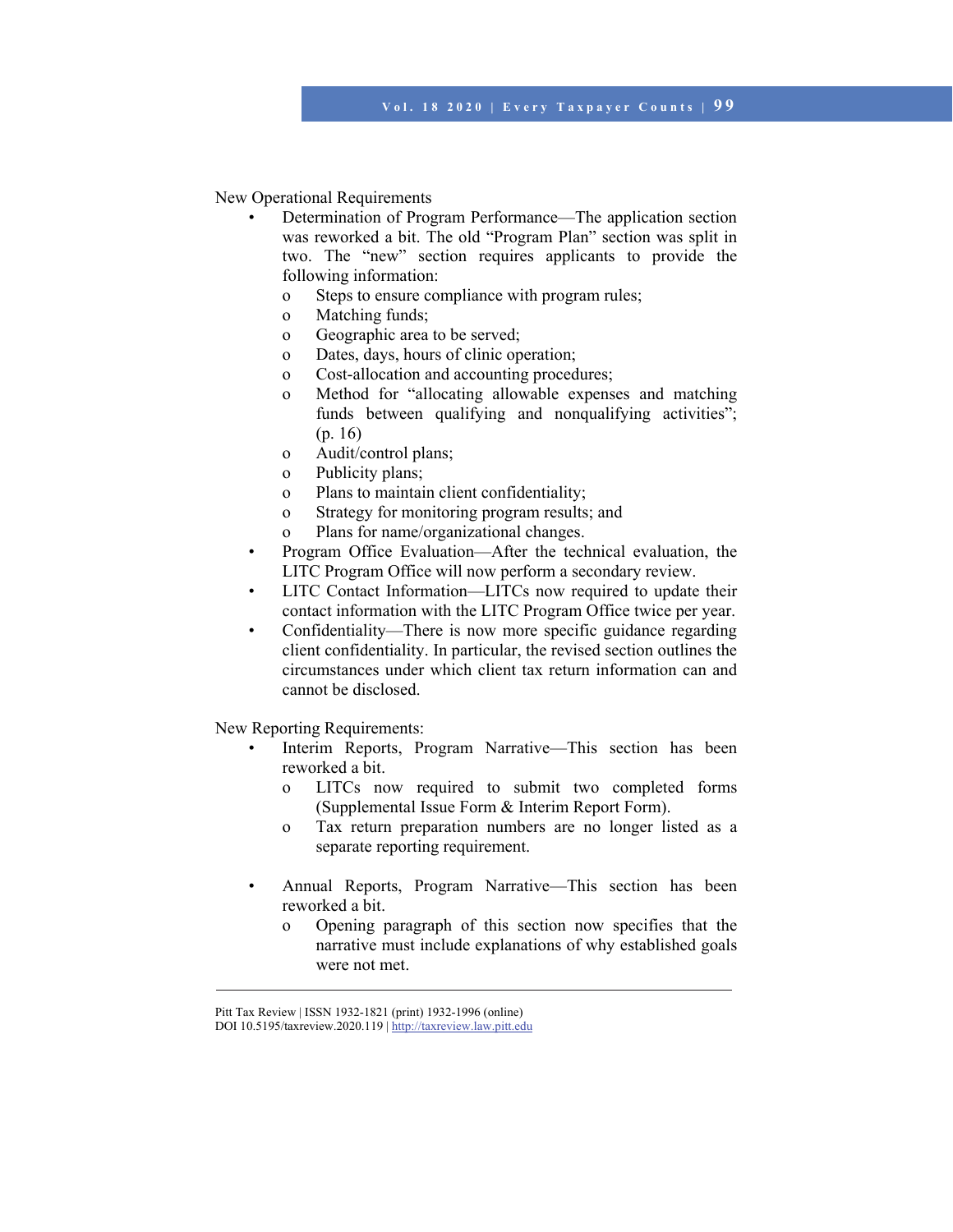- o LITCs must now submit Annual Report Form.
- o LITCs must now describe the types of controversies handled, including processes for assignment, procedures for when a case exceeds an individual's skill level, mentoring activities, and monitoring system for quality.
- o Representation/referral numbers are no longer listed as a separate reporting requirement.

I.R.S. Pub. No. 3319, Low-Income Taxpayer Clinic 2007 Grant Application Package and Guidelines (2006).

NOTE: This version had a macro organization overhaul as compared to the previous version. Below I have highlighted only substantive/content-oriented changes (as opposed to macro organizational changes).

Nina pointed out three improvements made in response to a TIGTA audit: (1) clarification of standards and reorganization of the publication; (2) emphasis on face-to-face contact "while recognizing the value of" written materials/advertisements as well; and (3) addition of Tax Information Authorization Form.

New Operational Requirements:

- Standards of Operation—This version of the form has the following changes:
	- o Having a clinic director with management responsibility is now a standard of operation.
	- o Clinics are now urged to include "substantive tax information" in "indirect outreach efforts." (p. 13)
	- o The "Referral Services" section has been expanded/clarified.
	- o New subsection: assurance of client confidentiality.
	- o New subsection: workgroup service.
	- New subsection: tax compliance.
- The "Program Management" section no longer stipulates that a clinic needs a director (this is now in the Standards of Operation section). Furthermore, there is no longer a "Confidentiality" subsection here (this is also now in the Standards of Operation section).

New Reporting Requirements:

• Reporting Requirements, Interim and Annual Financial Reports— The form now explicitly requests "[a] complete financial narrative,

Pitt Tax Review | ISSN 1932-1821 (print) 1932-1996 (online) DOI 10.5195/taxreview.2020.119 | http://taxreview.law.pitt.edu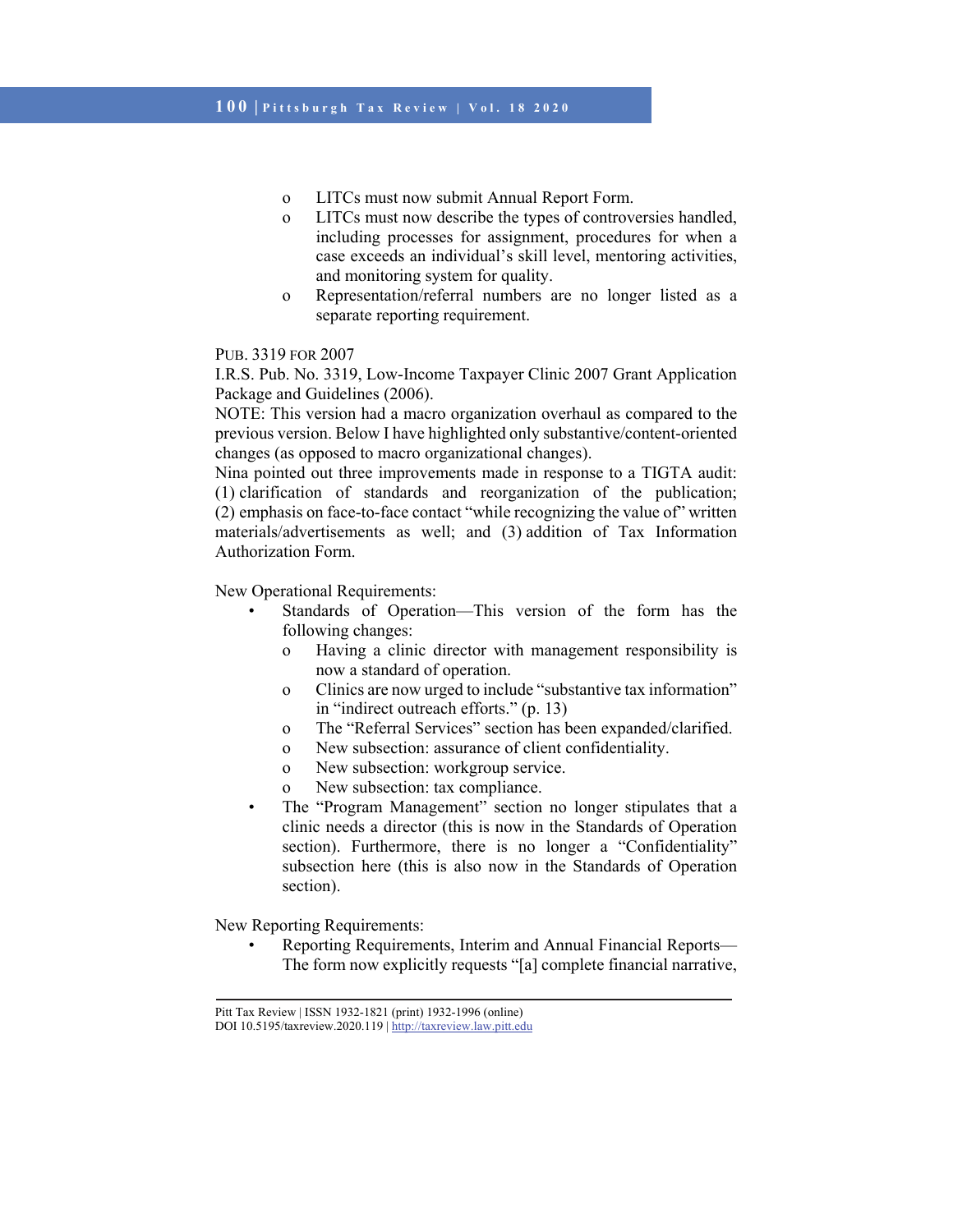describing how grant funds were expended for the period" in both the Interim and Annual reports. (p. 20)

- Reporting Requirements, Annual Program Narrative:
	- o The form now requests an explanation of whether goals were met and an attached copy of the Supplemental Issue Form.
	- o The form no longer asks for recommendations for improvement of the program.
- Background Information—Applicants must now state whether they are "in compliance with federal tax responsibilities." (p. 27)
- Determination of Program Performance—Applicants must now explicitly describe their ability to meet each of the Standards of Clinic Operation in this section.
- Evaluation Process—There is a new component of the review process: "All applicants will also undergo a review of the organization's federal tax compliance status." (p. 35)

### PUB. 3319 FOR 2008

I.R.S. Pub. No. 3319, Low-Income Taxpayer Clinic 2008 Grant Application Package and Guidelines (2007).

New Operational Requirements:

- All clinics must develop and utilize a written application or description for volunteer positions to ensure adequate qualifications.
- Strongly encouraged—funds may be used to purchase a recommended file backup system.

New Reporting Requirements:

- If last year as LITC, explanation of steps to resolve current cases.
- Attach copies of special orders for student practice.
- Explanation of representation or referral where the amount in controversy exceeded the \$50,000 per tax year limit.

New Funding Requirements

• Nominal amount clarified: if it reduces the number of taxpayers able to be assisted, the amount is not nominal.

Pitt Tax Review | ISSN 1932-1821 (print) 1932-1996 (online)

DOI 10.5195/taxreview.2020.119 | http://taxreview.law.pitt.edu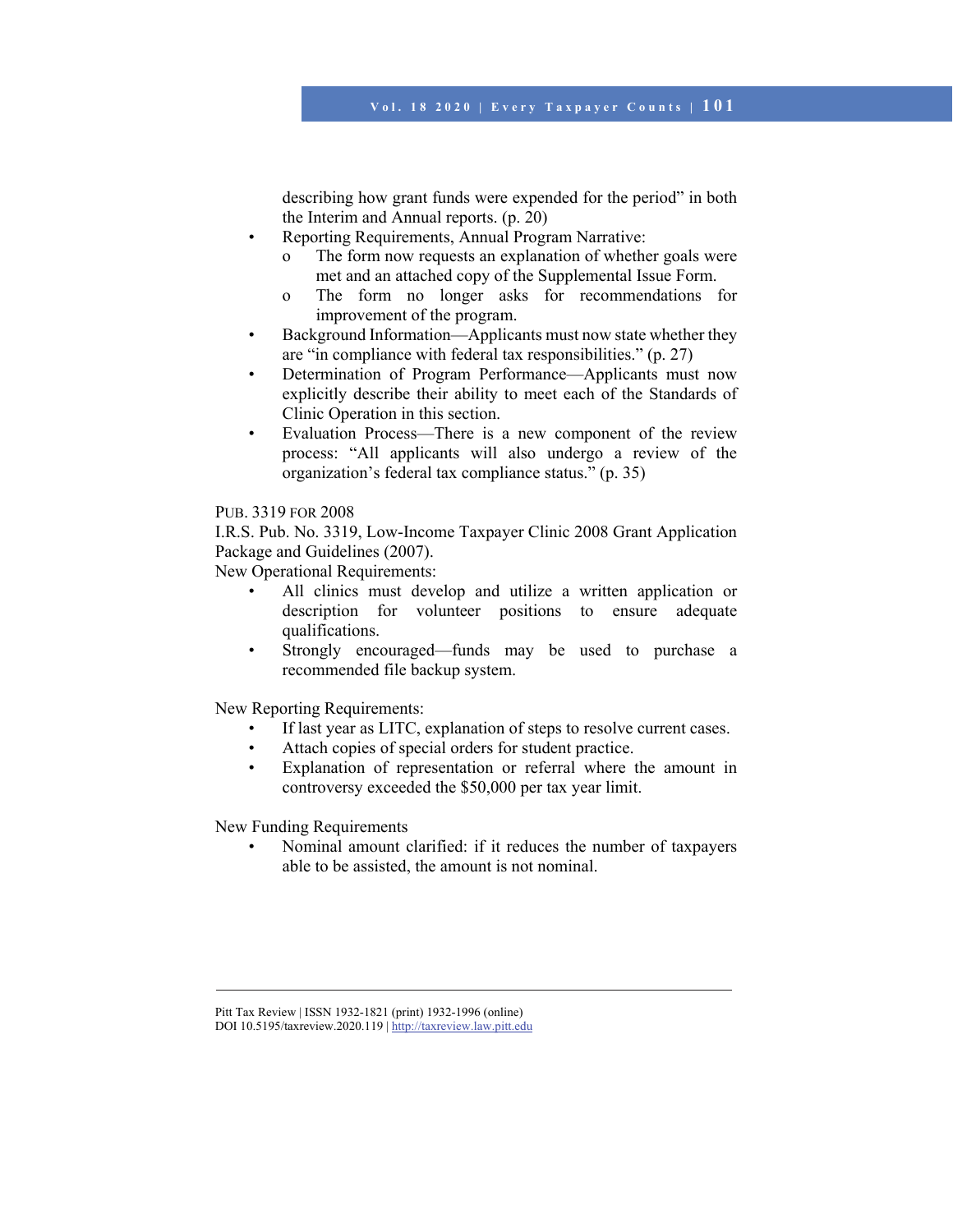I.R.S. Pub. No. 3319, Low-Income Taxpayer Clinics 2009 Grant Application Package and Guidelines (2008).

Funding Requirements—Pro bono referral panel requirement added for ESL clinics: can refer to other LITCs, but no controversy funding if only referring to LITCs.

PUB. 3319 FOR 2010

I.R.S. Pub. No. 3319, Low-Income Taxpayer Clinic 2010 Grant Application Package and Guidelines (2009).

Reporting Requirements:

- Interim: detail if funds awarded will not be used entirely and estimate amount that will not be used.
- Interim: May submit a separate letter requesting additional funds at this stage with the interim report.

## PUB. 3319 FOR 2011

I.R.S. Pub. No. 3319, Low-Income Taxpayer Clinic 2011 Grant Application Package and Guidelines (2010).

New Operational Requirements:

• Added very detailed discussion of media requests and the policies applicable to them.

New Reporting Requirements:

Added requirement for discussion of success stories and emerging issues for both interim and year-end reports.

New Funding Requirements:

• Clarifying point added: Clinics cannot make subgrants to another organization for the services they are supposed to provide (controversy or ESL).

PUB. 3319 FOR 2012

I.R.S. Pub. No. 3319, Low-Income Taxpayer Clinics 2012 Grant Application Package and Guidelines (2011).

No revisions made.

Pitt Tax Review | ISSN 1932-1821 (print) 1932-1996 (online) DOI 10.5195/taxreview.2020.119 | http://taxreview.law.pitt.edu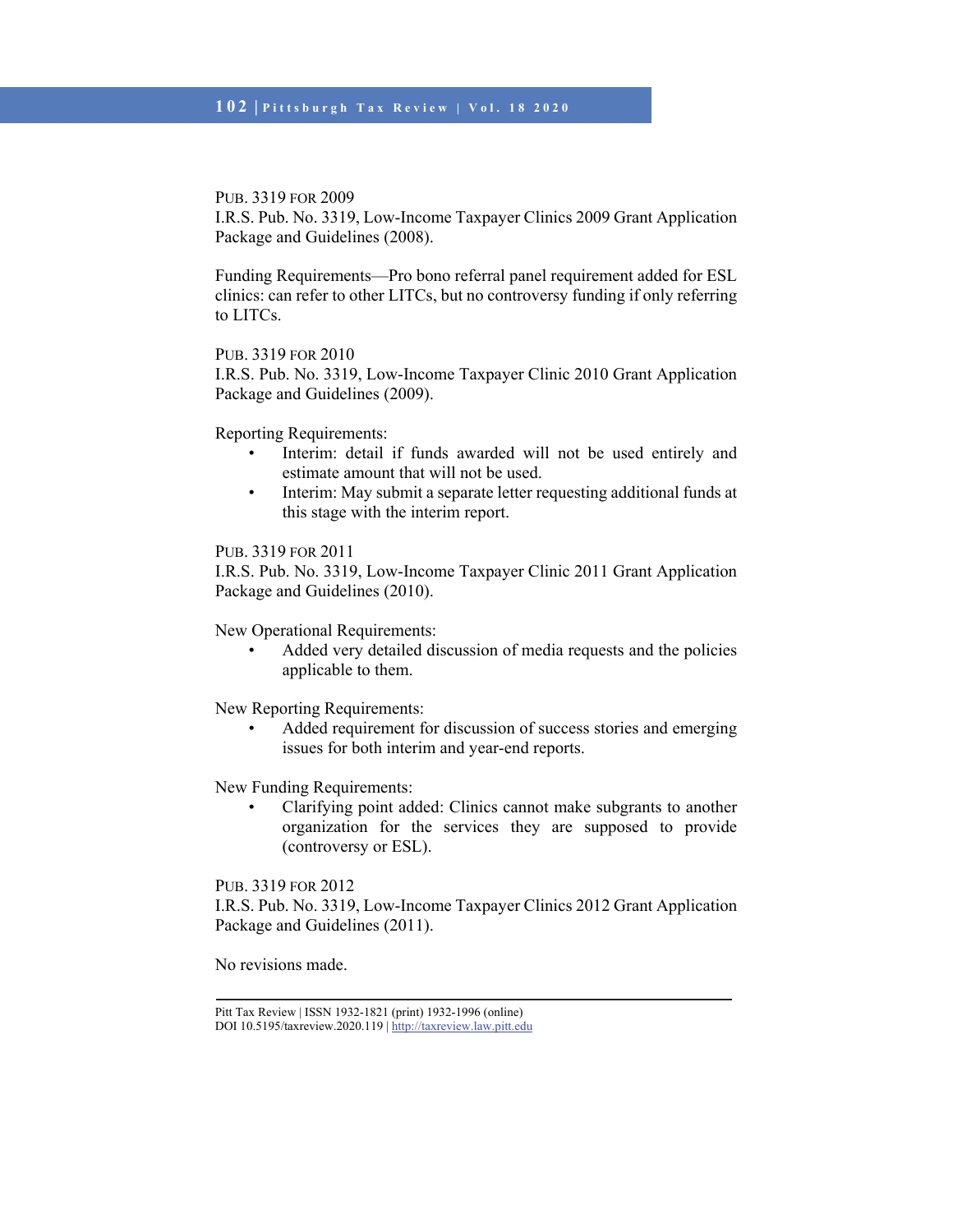I.R.S. Pub. No. 3319, Low-Income Taxpayer Clinics 2013 Grant Application Package and Guidelines (2012).

New Funding Requirements:

- Those clinics that are granted funding and that receive controversy funding as a part of that grant should be using the rate (as adjusted for inflation) that can be found in IRC § 7430 to determine a value for donated services from qualified representatives.
- The publication offers additional guidance for those clinics operating a controversy program.
- Helps to determine a taxpayer's income eligibility for services.
- Consultations are now NOT SUBJECT to income eligibility requirements:
	- o Publication clearly states that the income eligibility requirement only applies to REPRESENTATION in controversy cases and not other activities.

### PUB. 3319 FOR 2014

I.R.S. Pub. No. 3319, Low-Income Taxpayer Clinics 2014 Grant Application Package and Guidelines (2013).

New Procedure for Submitting LITC Grant Applications for NCCs:

- This is the first year that that applications were required to be submitted electronically through www.grants.gov.
- For all NCCs, applications were required to be submitted through www.grantsolutions.gov.

New Operational Requirements:

- Qualified Tax Expert (QTE) must be authorized to practice before the IRS.
	- o Previously, any individual demonstrating tax expertise because of a degree/experience/or CPE credits was permitted to be a QTE.
	- o Beginning with 2015, QTEs MUST BE ATTORNEYS, CPAs, OR ENROLLED AGENTS currently authorized to practice before the IRS.

Pitt Tax Review | ISSN 1932-1821 (print) 1932-1996 (online)

DOI 10.5195/taxreview.2020.119 | http://taxreview.law.pitt.edu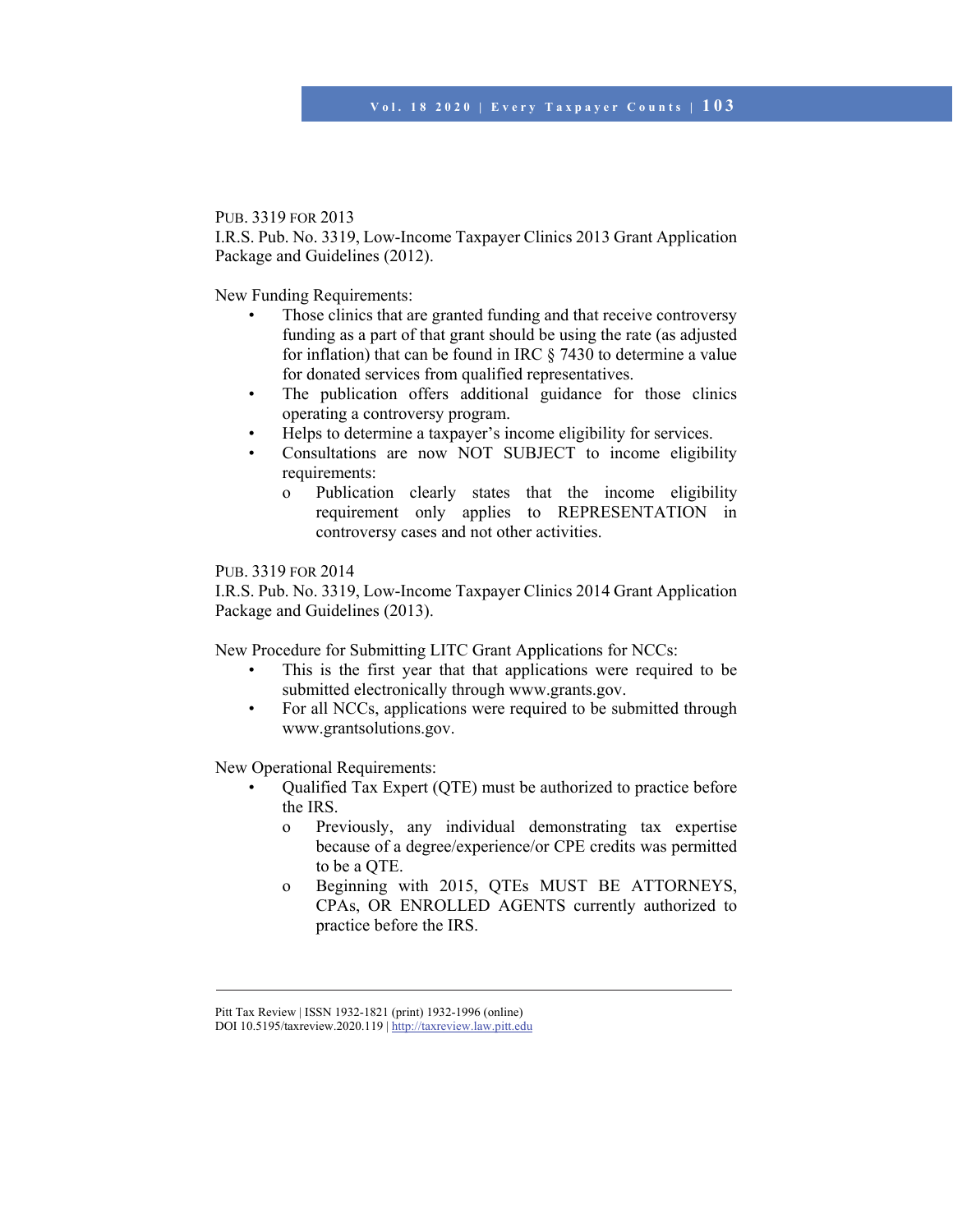- 90/250 Requirement Applied per Case and Not Individual:
	- o Moving forward, if a clinic is representing both spouses with respect to joint liability in a case, clinics should count ONE taxpayer assisted for purposes of the 250% of federal poverty line requirement.

I.R.S. Pub. No. 3319, Low-Income Taxpayer Clinics 2015 Grant Application Package and Guidelines (2014).

New Procedures:

- The grantsolutions.gov website is being more heavily utilized for this year.
- Grantees are instructed to use the website for all actions regarding the grant of funding moving forward, including but not limited to:
	- o Accepting notice of the award;
	- o Submitting a revised budget;
	- o Reporting changes in program plan;
	- o Reporting changes in staff;
	- o Filing interim reports;
	- o Filing year-end reports; and
	- o Submitting NCC requests for funding (this hasn't changed).

New Focus on Underserved Areas

- TAS points out several areas that could be served better.
- Particular states:
	- o Alabama;
	- o Alaska;
	- o Georgia;
	- o Kansas;
	- o Mississippi;
	- o North Dakota;
	- o South Dakota; and
	- o Puerto Rico.
	- Specific Metropolitan Areas
		- o Los Angeles, California;
		- o Sacramento, California; and
		- o Northern Virginia (Arlington/Fairfax/Loudon/Prince William).

Pitt Tax Review | ISSN 1932-1821 (print) 1932-1996 (online)

DOI 10.5195/taxreview.2020.119 | http://taxreview.law.pitt.edu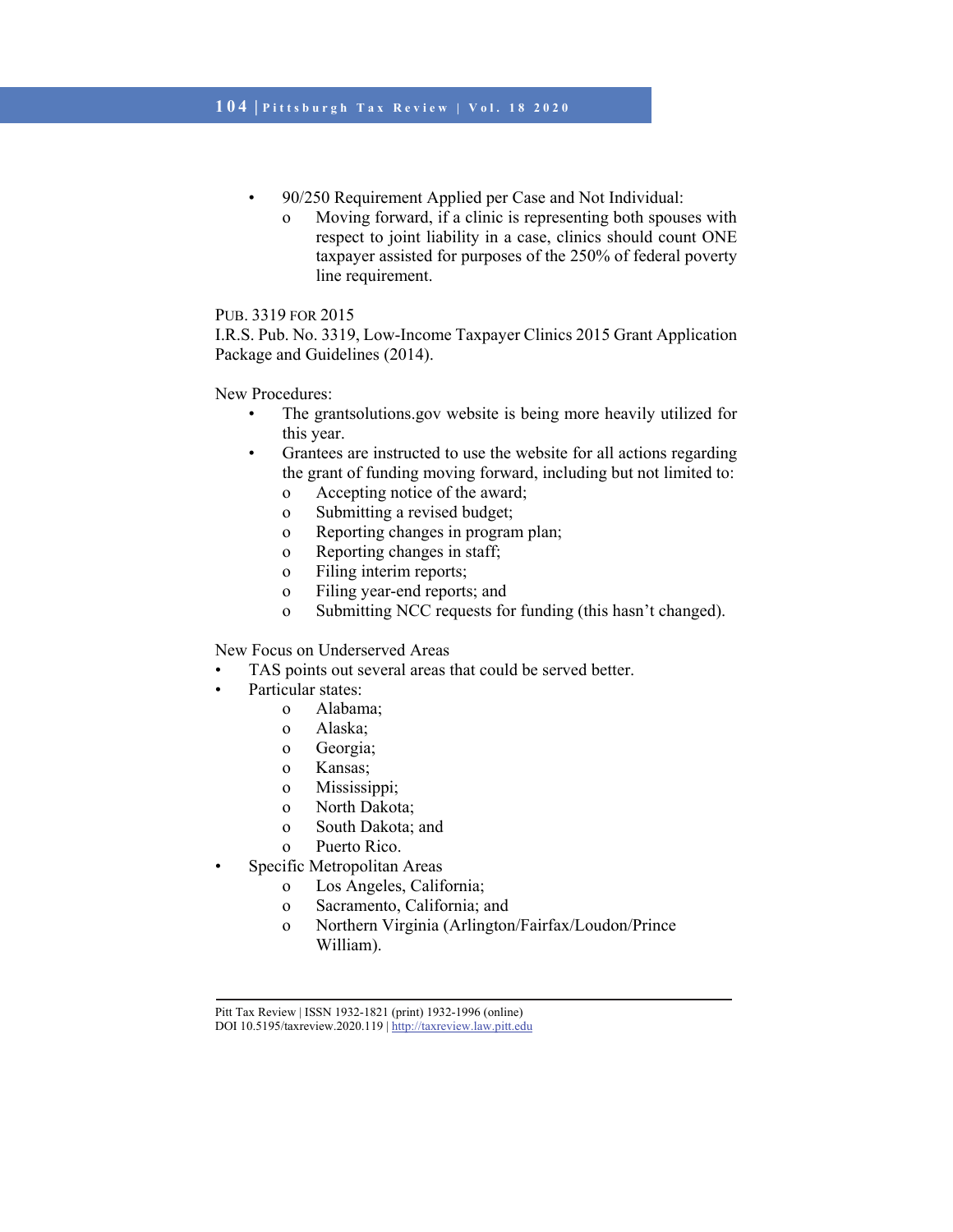New Funding Requirements:

OMB Uniform Guidance:

- Office of Management and Budget released new guidance in 2013 for federal awards.
- The guidance supersedes the requirements affecting LITC grants, and applies to fiscal years beginning after December 26, 2014.
- This new guidance will apply to 2015 LITC grants except for AUDIT REQUIREMENTS.
- Helps to ensure high level of integrity in financial management of grant programs

## PUB. 3319 FOR 2016

I.R.S. Pub. No. 3319, Low-Income Taxpayer Clinics 2016 Grant Application Package and Guidelines (2015).

New Operational Requirement:

- "Providing Controversy and ESL Services under a Single Grant Award"  $(p. 2)$ :
	- o First year that they no longer award funding to operate separate programs.
	- o All LITC grantees have to operate unified programs.
	- o If operating independently, will not be able to receive funding.

# PUB. 3319 FOR 2017

I.R.S. Pub. No. 3319, Low-Income Taxpayer Clinics 2017 Grant Application Package and Guidelines (2016).

New Procedures:

- "Expansion of special appearance authorization authority to include recent law graduates." (p. iii)
- Director of LITC Program Office now has authority to issue special appearance authorizations for practice before IRS.
- Previously did not include law graduates between graduation and admission to a state bar.
- New Guidelines on Conflicts Policies:
	- o Applicants MUST HAVE written policy to manage conflicts of interest.
	- o Any potential conflict of interest must be disclosed to LITC program office.

Pitt Tax Review | ISSN 1932-1821 (print) 1932-1996 (online)

DOI 10.5195/taxreview.2020.119 | http://taxreview.law.pitt.edu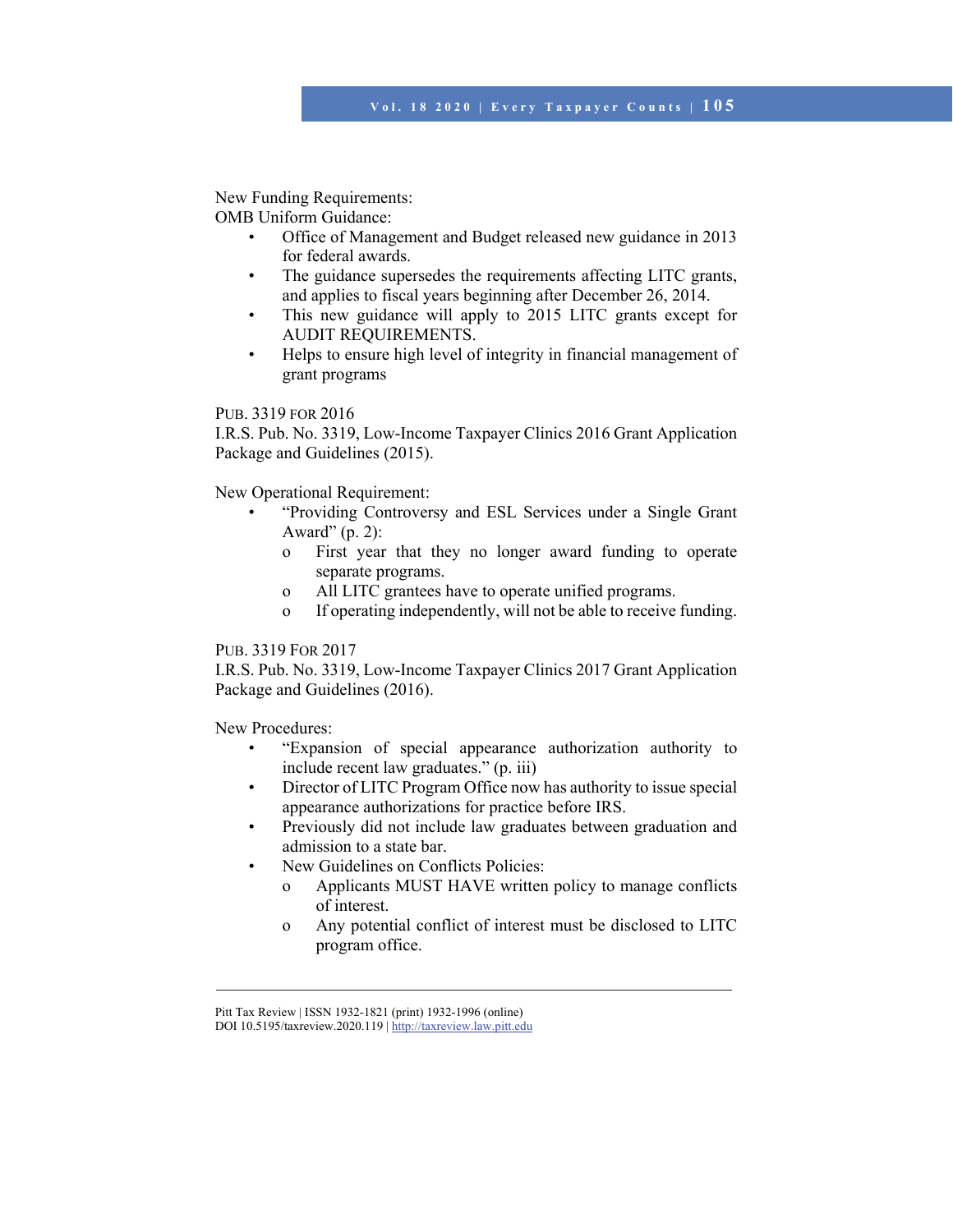I.R.S. Pub. No. 3319, Low-Income Taxpayer Clinics 2018 Grant Application Package and Guidelines (2017).

New Procedures:

- Review of funded grantees submitting a continuation request.
- LITC Program Office lists what they consider when a LITC applies to renew.
	- o Things they consider:
		- Timeliness, accuracy, completeness of interim and yearend reports;
		- Significant concerns identified by site assistance visits and how they were addressed by the clinic;
		- Whether grantee's activities match its program plan;
		- Grantee's involvement with other tax clinics, community groups, TAS, and LITC Program Office;
		- Whether grantee has history of not drawing down funds in timely manner; and
		- Whether grantee failed to use all funds awarded in prior years.

## PUB. 3319 FOR 2019

I.R.S. Pub. No. 3319, Low-Income Taxpayer Clinics 2019 Grant Application Package and Guidelines (2018).

Could not access this Pub. 3319.

## PUB. 3319 FOR 2020

I.R.S. Pub. No. 3319, Low-Income Taxpayer Clinics 2020 Grant Application Package and Guidelines (2019).

New Procedures:

- Assurances and certifications change when renewing system for award management:
	- o When signing up, the certifications are automatically agreed to.
- List of Common Errors was Added.
	- o Some of those include:
		- Standard Form 424: wrong end date when filling out a multi-year program plan to complete;

Pitt Tax Review | ISSN 1932-1821 (print) 1932-1996 (online)

DOI 10.5195/taxreview.2020.119 | http://taxreview.law.pitt.edu